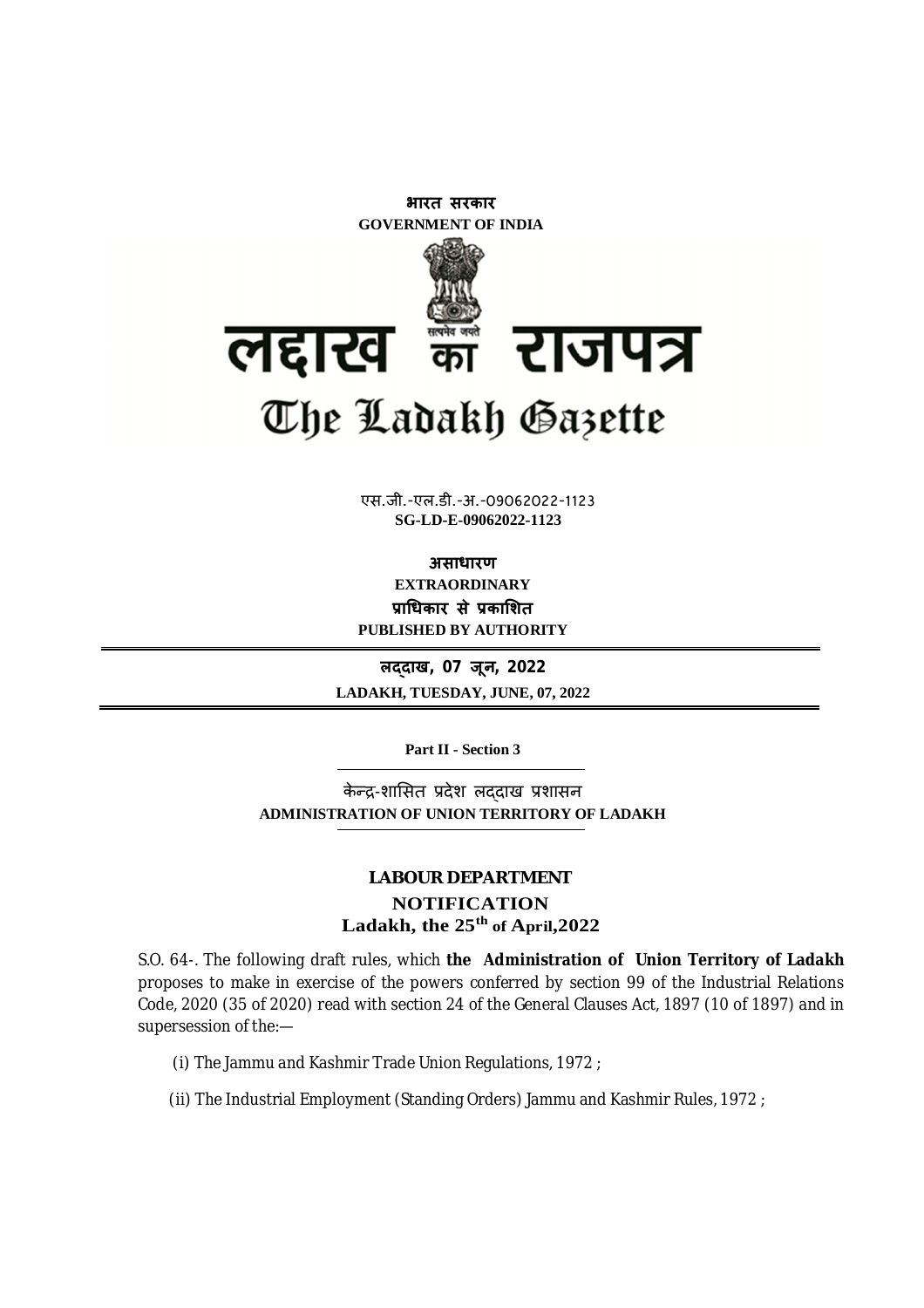(iii) The Industrial Disputes (Jammu and Kashmir State) Rules, 1972.

Except as respects things done or omitted to be done before such supersession, are hereby notified, as required by sub-section (1) of said section 99, for information of all persons likely to be affected thereby and notice is hereby given that the said draft notification will be taken into consideration after the expiry of a period of thirty days from the date on which the copies of the Official Gazette in which this notification is published are made available to the public;

Objections and suggestions, if any, may be addressed to Secretary, Labour and Employment (secy.labemp@gmail.com) and Deputy Secretary, Labour and Employment Department, Civil Secretariat, UT of Ladakh.

Objections and suggestions, which may be received from any person with respect to the said draft notification before expiry of the period specified above, will be considered by the Administration of Union Territory of Ladakh.

### **CHAPTER- I PRELIMINARY**

1. **Short title, application and commencement.―** (l)These rules may be called theIndustrial Relations (Ladakh) Rules, 2022.

- (2) These Rules shall extend to whole of the Union territory of Ladakh.
- (3) These Rules shall come into force on and with effect from the date of theirpublication in the Official Gazette.
- 2. **Definitions.―** (1) In these Rules, unless the context otherwise requires,
	- (a) "Administration" means the Administration of Union territory of Ladakh.
	- (b) "Code" means the Industrial Relations Code, 2020;
	- (c) "Form" means forms appended to these Rules;
	- (d) "section" means the section of the Code; and

(2) The words and expressions used in these Rules which are not defined therein, but are defined in the Code, shall have their respective meaning as assigned to them in the Code.

3. **Written Agreement for the settlement before the Conciliation Officer under clause (zi) of section 2.―** The written Agreement under clause (zi) of section 2 between the employer and worker shall be in the form specified in Form-I and shall be signed by the parties to the agreement and a copy thereof shall be sent to the concernedConciliation Officer.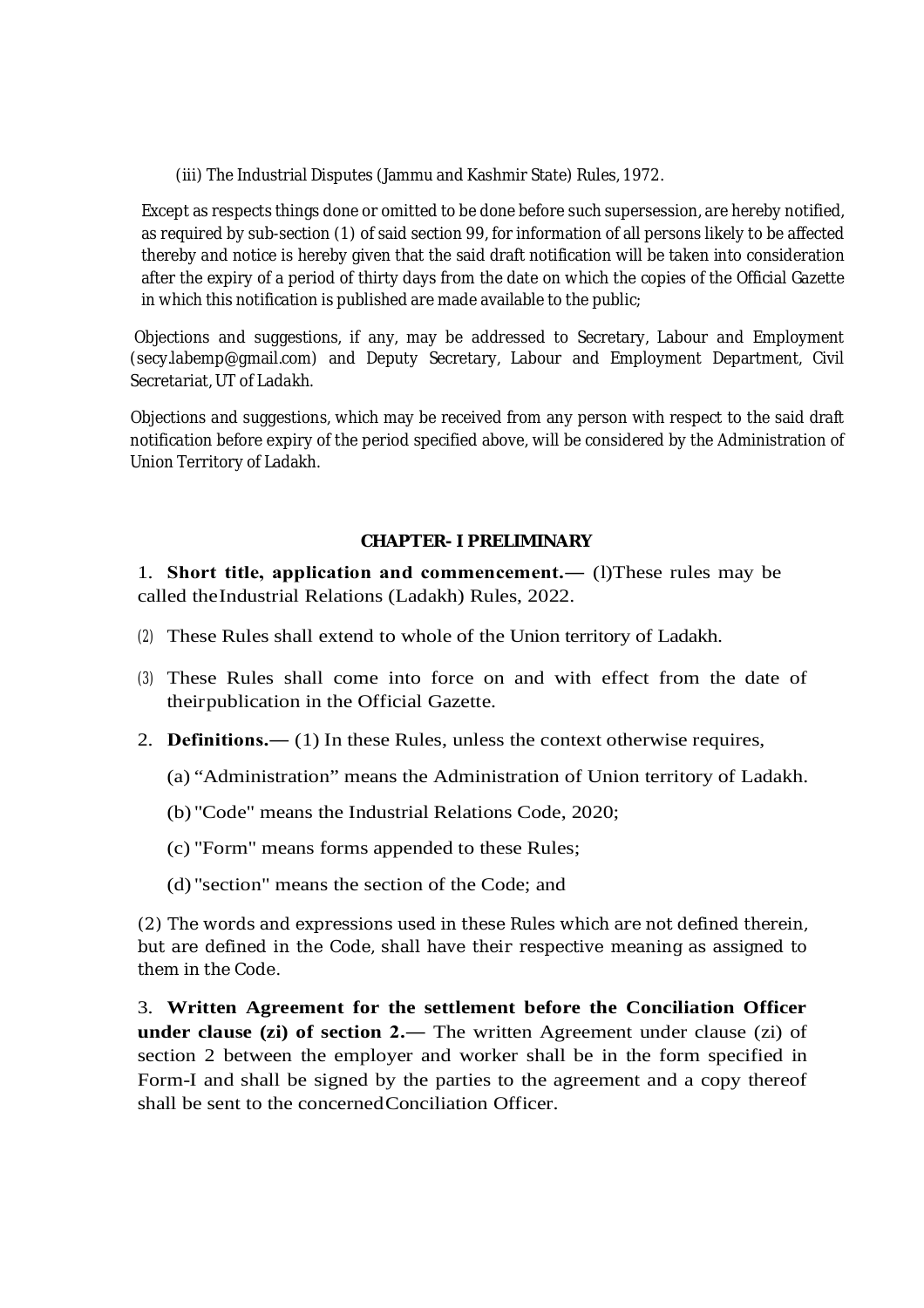### **CHAPTER II BI-PARTITE FORUMS**

4. **Constitution of Works Committee under section 3.―** (1) Every employer to whom an order made under sub-section (1) of section 3 relates, shall forthwith proceed to constitute a Works Committee in the manner as is specified in the following sub-rules:

(2) Number of members.-The number of members constituting the Committee shall be fixed so as to afford representation to the various categories, groups and class of workers engaged in, and to the sections, shops or departments of the establishment:

Provided that the total number of members of the Works Committee shall notexceed twenty:

Provided further that the number of representatives of the worker in the Works Committee shall not be less than the number of representatives of the employer therein.

(3) Representatives of employer-Subject to the provisions of this Rule, the representatives of the employer in the Works Committee shall be nominated by the employer and shall, as far as may be possible, be officials in direct touch with, orassociated with, the working of the industrial establishment.

(4) Consultation with Trade Union(s)-(a) Where any workers of the industrial establishment are members of a registered Trade Union, the employer shall ask such Trade Union to inform him in writing as to how many of the workers are members of such Trade Union.

(b) Where an employer has reason to believe that the information furnished to him under clause (a) by the registered Trade Union is false, he may, after informing such Trade Union, refer the matter to the Labour Commissioner/Deputy Labour Commissioner Union territory of Ladakh who shall, after hearing the parties, shall decide the matter and his decision thereon shall be final.

(5) Group of workers' representatives and officers of the Committee -On receipt of the information called for under sub-rule (4), the employer shall provide for the selection of worker's representative on the Committee in two following groups, namely: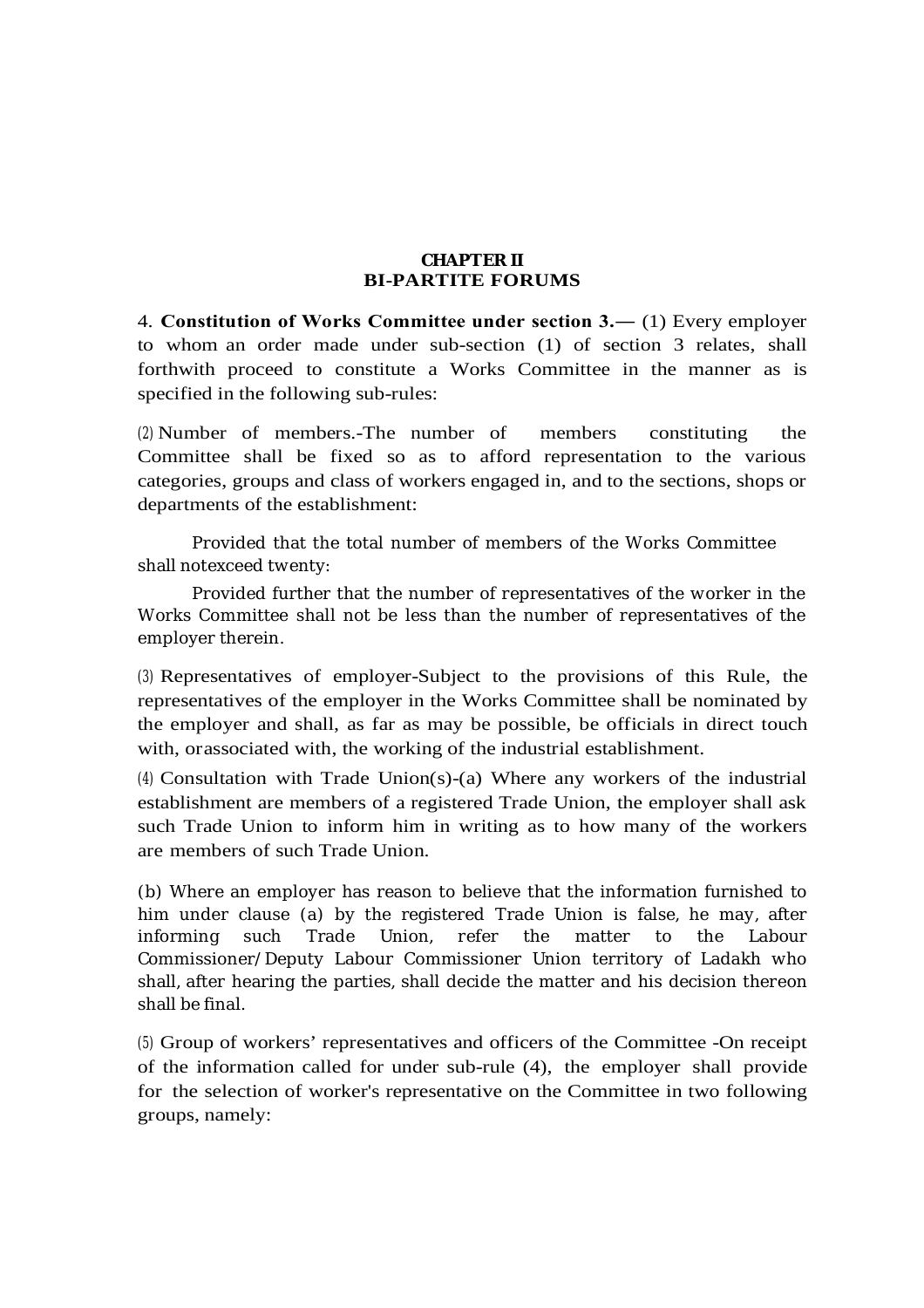(a) Registered Trade Union may choose their representatives as members for Works Committee in the proportion of their memberships; and

-

(b)where there is no registered Trade Union, workers may choose amongst themselves representatives for Works Committee.

(i) The Works Committee shall have among its office-bearers a Chairman, a Vice- Chairman, a Secretary and a Joint Secretary. The Secretary and the Joint Secretary shall be elected every year;

(ii) The Chairman shall be nominated by the employer from amongst the employers' representatives on the Works Committee and he shall, as far as possible, be the head of the industrial establishment;

(iii) The Vice-Chairman shall be elected by the members, on the Works Committee representing the workers, from amongst themselves:

Provided that in the event of equality of votes in the election of the Vice-Chairman, the matter shall be decided by draw of a lot:

(c) The Works Committee shall elect the Secretary and the Joint Secretary provided that where the Secretary is elected from amongst the representatives of the employers, the Joint Secretary shall be elected from amongst the representatives of the worker and vice versa:

Provided that the post of the Secretary or the Joint Secretary, as the case may be, shall not be held by a representative of the employer or the worker for two consecutive years:

Provided that the representatives of the employer shall not take part in the election of the Secretary or Joint Secretary, as the case may be, from amongst the representatives of the worker and only the representatives of the worker shall be entitled to vote in such elections.

(d) In any election under clause (c), in the event of equality of votes, the matter shall be decided by a draw of lot.

(6) Term of office.-(a) The term of office of the representatives on the Works Committee other than a member chosen to fill a casual vacancy shall be two years;

(b) A member chosen to fill a casual vacancy shal1 hold office for the unexpired term of his predecessor; and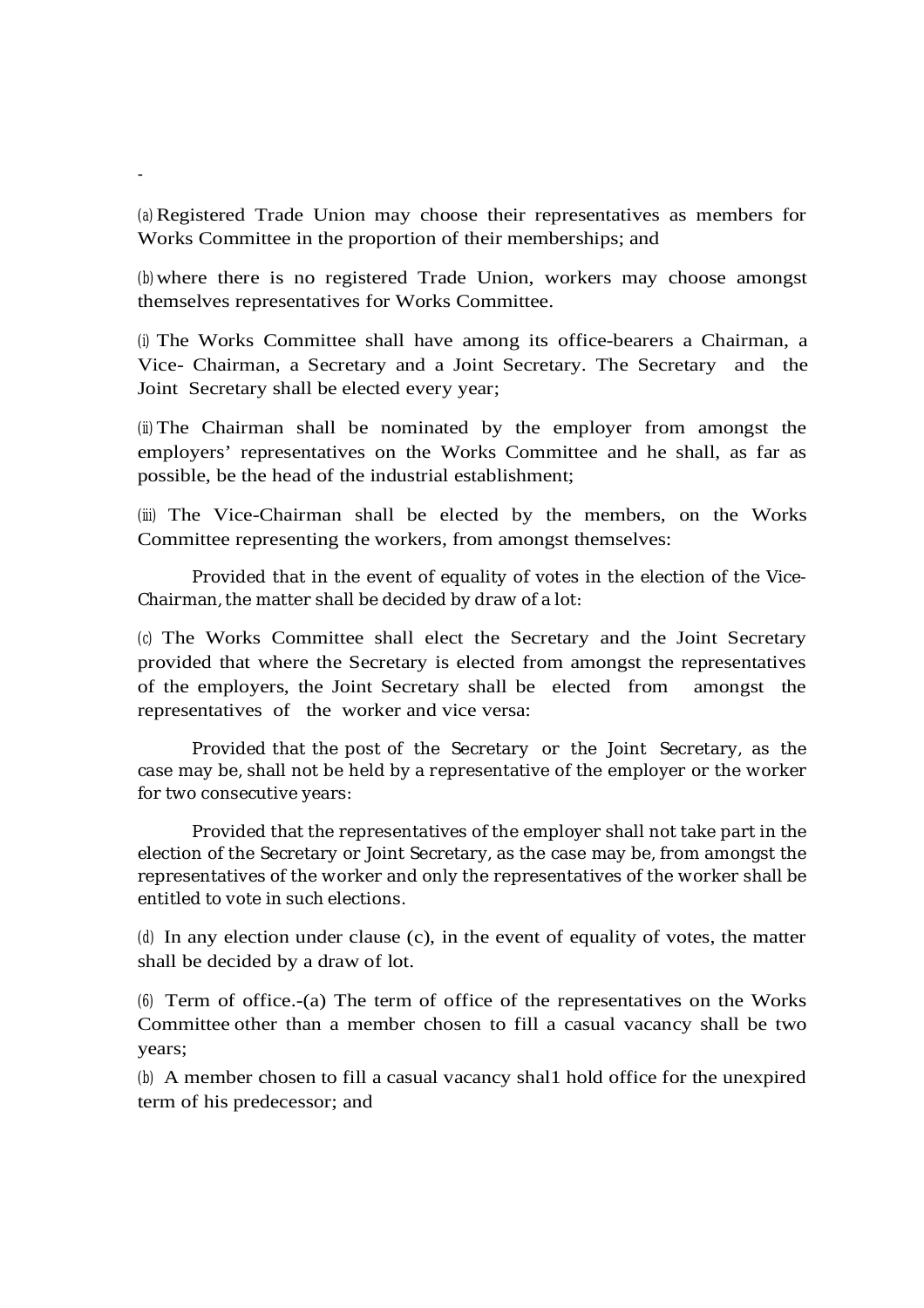(c) A member who without obtaining leave from the Works Committee, fails to attend three consecutive meetings of the Committee shall cease his membership, provided thatsuch member shall be given an opportunity of being heard.

(7) Vacancies-In the event of worker's representative ceasing to be a member under clause (c) of sub-rule (6) or ceasing to be employed in the establishment or in the event of his resignation, death or otherwise, his successor shall be chosen in accordance with the provisions of this rule from the same group to which the member vacating the seat belonged.

(8) Power to co-opt. The Works Committee shall have the right to co-opt in a consultative capacity, persons employed in the industrial establishment having particular or special knowledge of a matter under discussion. Provided that co-opt member should be appointed after discussion with the representatives of employer and employee unanimously. Such co-opt member shall not be entitled to vote and shall be present at meetings only for the period during which the particular question is before the Works Committee.

- (9) Meetings.-
- (a) The Works Committee may meet as often as necessary.
- (b) The Works Committee shall at its first meeting regulate its own

procedure.(l0) Facilities for meeting.-

(a) The employer shall provide accommodation for holding meetings of the Works

Committee. He shall also provide all necessary facilities to the Works Committee and to the members thereof for carrying out the work of the Works Committee. The Works Committee shall ordinarily meet during working hours of the industrial establishment concerned on any working day and the representative of the worker shall be deemed to be on duty while attending the meeting.

(b) The Secretary of the Works Committee may with the prior concurrence of the Chairman, put up notice regarding the work of the Works Committee on the notice board of the industrial establishment.

(11) Dissolution of works committee:- The Administration, or where the power under section 3 has been delegated to any officer or authority under Section 100, such officer or authority may, after making such inquiry as it or he may deem fit, dissolve any Works Committee at any time, by an order in writing, if he or it is satisfied that the Committee has not been constituted in accordance with these Rules or that not less than two- thirds of the number of representatives of the workmen have, without any reasonable justification, failed to attend three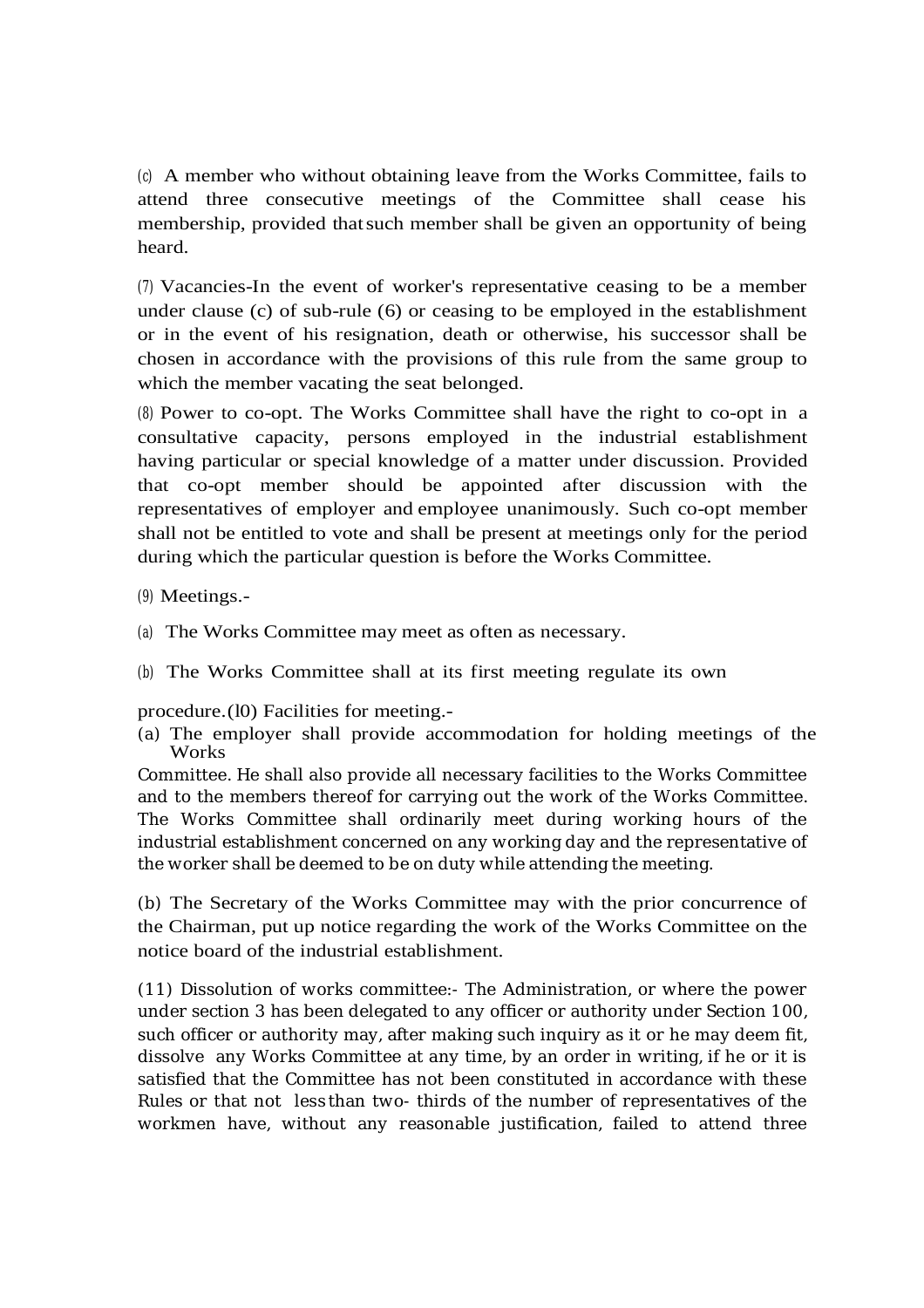consecutive meetings of the Committee or that the Committee has, for any other reason, ceased to function:

Provided that where a Works Committee is dissolved under this Rule the employer may, and if so, required by the Administration or, as the case may be, by such officer or authority, shall take steps to re-constitute the Committee in accordance with these rules.

### 5. **Manner of choosing members from the employers and the workers for Grievance Redressal Committee under sub-section (2) of section 4**.―

(1) The Grievance Redressal Committee shall consist of equal number of members representing the employer and the workers, which shall not exceed ten.

(2) The representatives of the employer shall be nominated by the employer and shall, as far as may be possible, be officials in direct touch with or associated with the working of the industrial establishment, preferably the heads of major departments of the industrial establishment.

(3) The representatives of the workers shall be chosen by the registered Trade Union and where a negotiating Council exists, such representatives shall be chosen in the same proportion as the Trade Unions respectively represents in the negotiating Council. In case where there is no registered Trade union or negotiating Council, the member may be chosen by the workers of the establishment:

Provided that there shall be adequate representation of women workers in the Grievance Redressal Committee and such representation shall not be less than theproportion of women workers to the total workers employed in the industrial establishment.

(4) Where any workers of the industrial establishment are members of a registered Trade Union, the employer shall ask such Trade Union to inform him in writing as to –

(a) How many of the workers are members of such Trade Union;

(b) Where an employer has reason to believe that the information furnished to him under clause (a) by the registered Trade Union is false, he may, after informing such Trade Union, refer the matter to the Labour Commissioner/Deputy Labour Commissioner Union territory of Ladakh who shall, after hearing the parties, shall decide the matter and his decision thereon shall be final.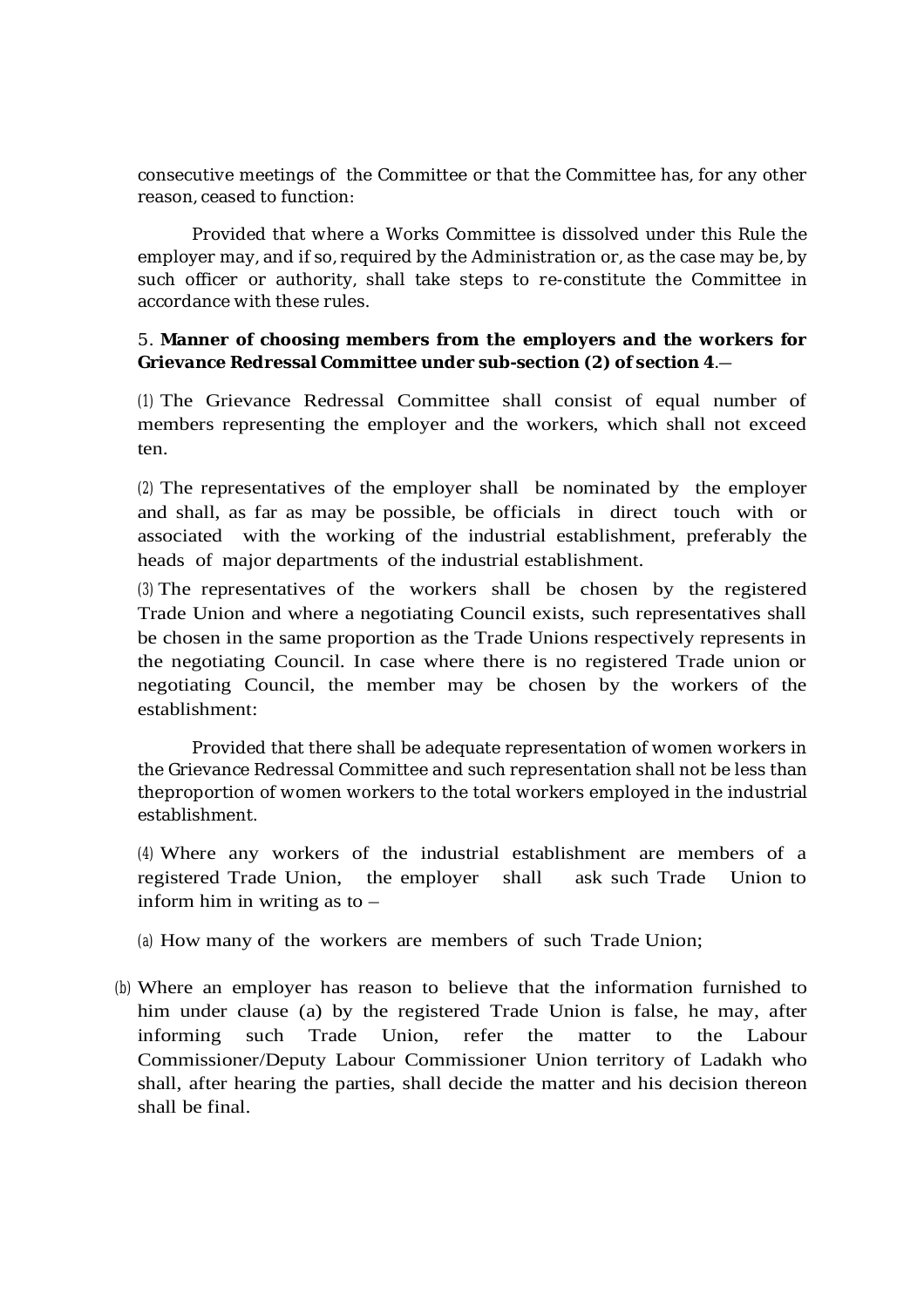### 6. **Application in respect of any dispute to be filed before the Grievance Redressal Committee by any aggrieved worker under sub-section (5) of section 4**.―

Any aggrieved worker may file an application stating his dispute therein before the Grievance Redressal Committee giving his name , designation, employee Code, Department where posted, length of service in years, category of worker, address for correspondence, contact number, details of grievances and relief sought. Such application may be sent electronically. The Grievance may be raised within one year from the date on which the cause of action of such dispute arises.

7. **Manner of filing application for the conciliation of grievance as against the decision of the Grievance Redressal Committee to the Conciliation Officer under sub-section (8) of section 4.— Any worker who is aggrieved by** the decision of the Grievance Redressal Committee or whose grievance is not resolved by the said Committee within thirty days of receipt of the application, may file an application to the Conciliation Officer within the period of sixty days from the date of the decision of the Grievance Redressal Committee or from the date on which the period specified in sub section (6) of section 4 expires, as the case may be, to the Conciliation Officer through the Trade Union, of which he is a member or otherwise.

#### **CHAPTER-III**

#### **TRADE UNION**

#### **8. Payment of subscription under clause (f) of section 7.—**

(i) The payment of a subscription shall be from ordinary as well as honorary membersof the Trade Union;

(ii) The ordinary as well as honorary members of the Trade Union along with any of the permanent citizen of India living in any part of the country can donate towards the general fund of the union electronically or through crossed cheque or draft payable to the Union;

(iii) The admission subscriptions for the members of the Trade Union shall be Rs. 100/- and monthly subscription shall not be less than Rs. 30/- per member but not more than Rs. 50/- per member or as may be prescribed by Administration by notification

### **9. Safe Custody of the funds of the Trade Union and Annual audit under clause (j) of section 7.—**

(1) The funds of the registered Trade Union shall be deposited in any scheduled bank in the name of the Union:

Provided that 2% of the total funds available with the Union shall be kept at the disposal of the two executive members i.e. President, Secretary and Cashier for meeting any exigency pertaining to the routine affairs of the said union.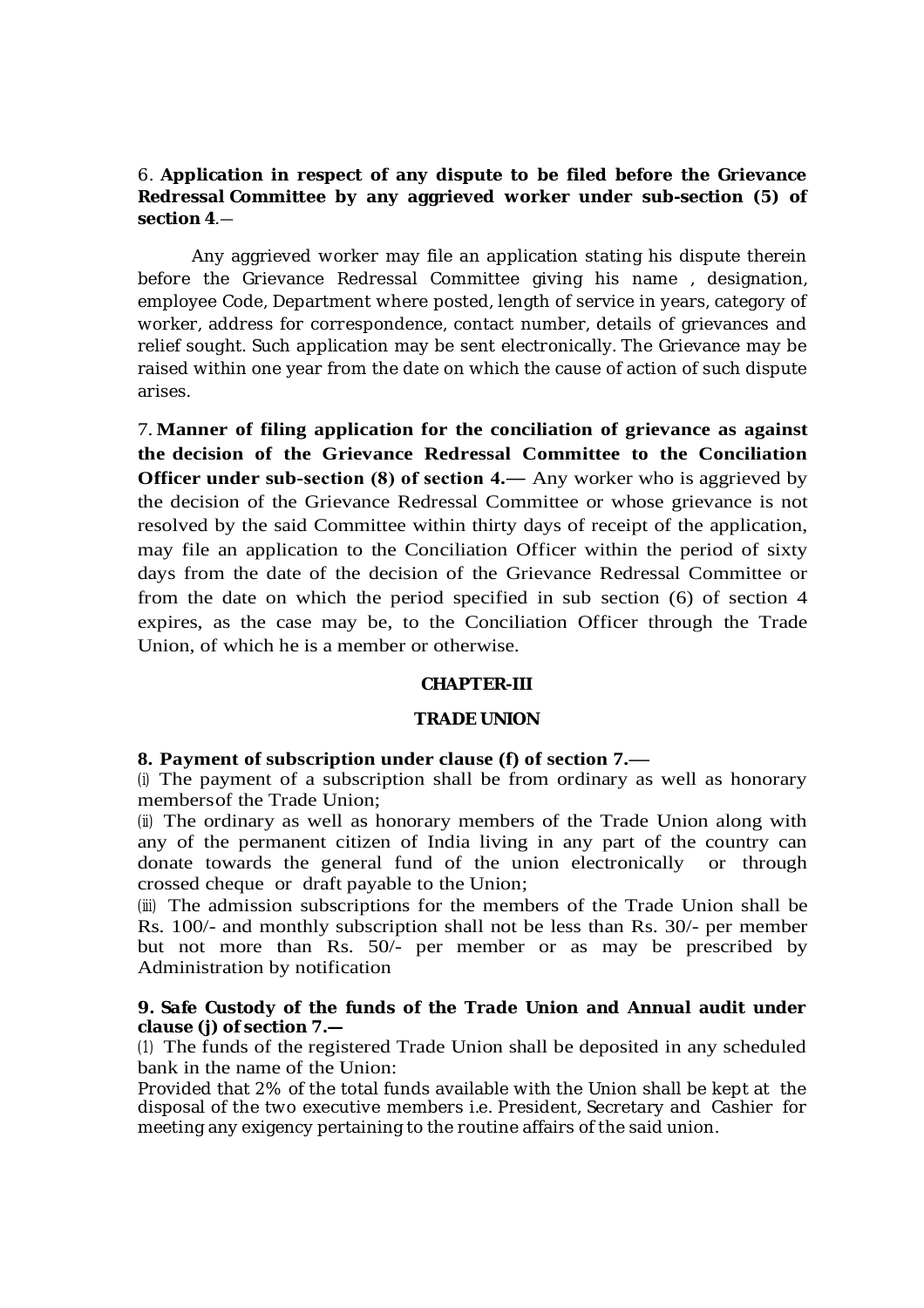(2) Auditors.—The annual audit of the accounts of any registered Trade Union shall be conducted by an Auditor authorised to audit the accounts of companies under section

144 (1) of the Indian Companies Act, 1913 or under section 8(2) of the Indian Companies (Amendment) Act.

Exception .—Notwithstanding anything contained in these Rules, no person, who, at any time during the year, was entrusted with any part of the funds or securities belonging to the Trade Union shall be eligible to audit the accounts of the Union.

(3) Audit of funds.—The Auditor or Auditors appointed in accordance with these Rules shall be given access to all the books of the Trade Union and shall verify the annual return with the accounts and vouchers relating thereto and shall thereafter sign the auditor's declaration appended in (Form-II), indicating separately on that Form under his signature or their signatures a statement showing in what respect he or they find the return to be incorrect, unvouched or not in accordance with the Act/Code. The particulars given in this statement shall indicate :—

(i) every payment which appears to be unauthorised by the Rules of Trade Union or contrary to the provisions of the Act/Code;

(ii) the amount of any deficiency or loss which appears to have been incurred by the negligence or misconduct of any person;

(iii) the amount of any sum which ought to have been but is not brought to account by any person.

(4) Audit of separate fund to be constituted under sub-section (2) of section 15. The audit of the separate fund of a registered Trade Union shall be carried out with the audit of the general account of the Trade Union by the same Auditor or Auditors.

10. **Declaration to be made by an affidavit under clause (a) of sub-section (1) of section 8.—** Every application under section 8 for registration of a Trade Union shall be accompanied by a declaration to be made by an affidavit in (Form-III) along with fee payable on registration of a Trade Union shall be rupees 100/- (One hundred rupees) or as may be prescribed by Administration by notification.

11. **Assets and Liabilities of the Trade Union under sub-section (2) of section 8.—** Where a Trade Union has been in existence for more than one year before the making of an application for its registration, there shall be delivered to the Registrar, together with the application, a general statement of assets and liabilities of the Trade Union prepared in (Form-II) annexed to these rules.

12. **Register of Trade Union under sub-section (1) and sub-section (3) of section 9.—** The Register of Trade Unions as referred to above shall be maintained in (Form IV).

13. **Certificate of Registration.―** (1) The Certificate of Registration issued by the Registrar under sub-section (2) of section 9 shall be in (Form-V).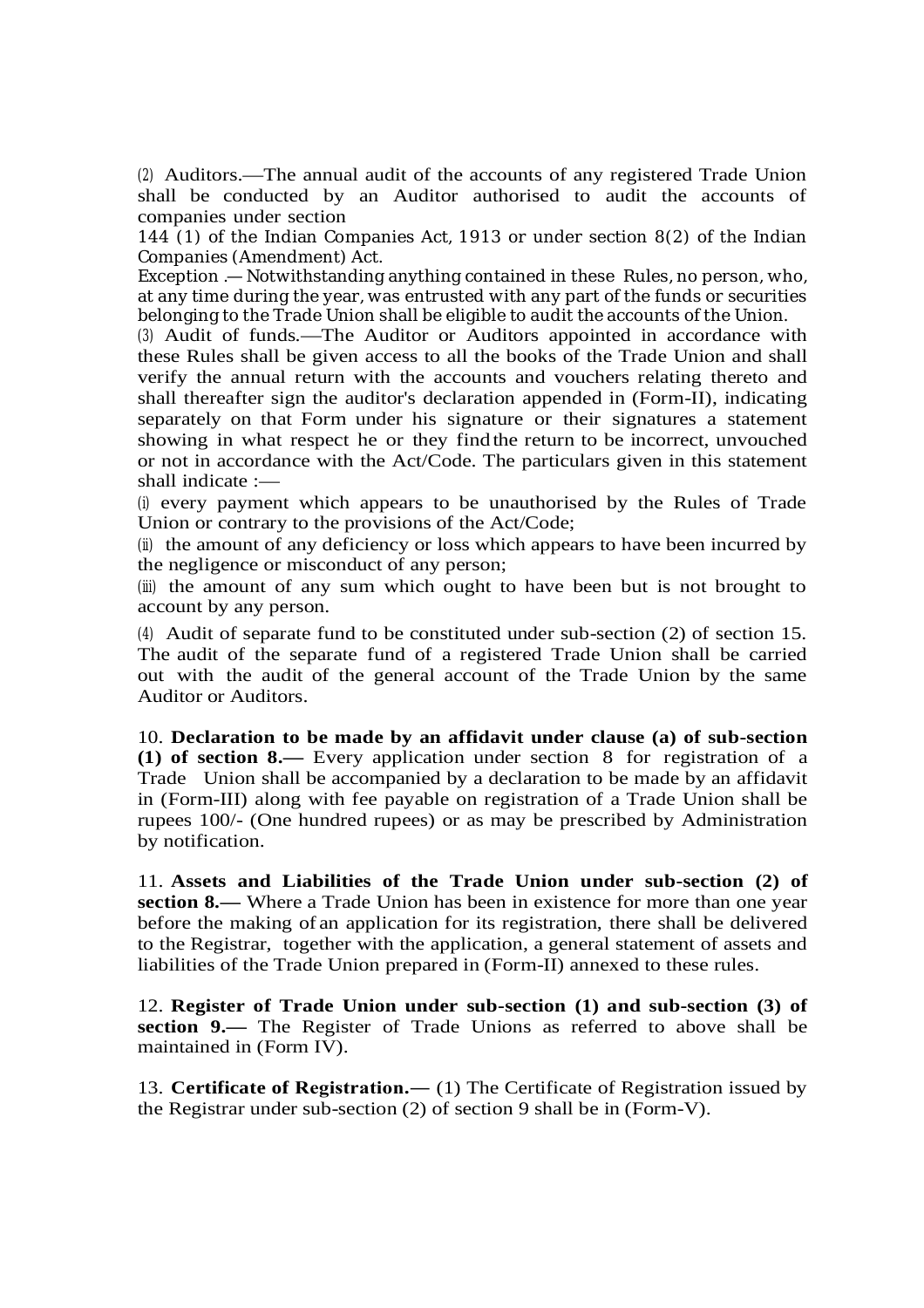### **14. Cancellation/Withdrawal of Registration under sub-section (5) of section 9.—**

(1) The Registrar on receiving an application for the cancellation/withdrawal of registration shall, before granting the approval, satisfy himself that the withdrawals or cancellation of registrations was approved by the general meeting of the Trade Union, or if it was not so approved, that it has the approval of the majority of the members of the Trade Union. For this purpose, he may call for such further particulars, as he may deem necessary and may examine any officer of the Union.

(2) The Registrar can also cancel the registration of Trade Union on receiving the information under sub section 5(ii) of section 9 regarding contravention by the Trade Union of the provisions of this Code.

15. **Appeal under sub-section (1) of section 10. —** Any appeal made under sub- section (1) of section 10 of the code must be filed within sixty days of the date on which the Registrar passed the order against which the appeal is made.

### **16.Communications and Notices to a Registered Trade Union under subsection**

**(1) of section 11.—** All the communications and notices to a registered Trade Union shall be sent electronically or through registered post or speed post, or manually under proper receipt.

17. **Change in the particulars as per sub-section (3) of section 11.—** The Trade Union shall inform the Registrar of any change in the particulars given in the application for registration and in its constitution or rules electronically or through registered post or speed post, or manually under proper receipt.

18. **(1). Matters to be negotiated by a negotiating Union or negotiating Counsel in an industrial establishment under sub-section (1) of section 14.—** (1) There shall be a negotiating Union or negotiating Counsel as the case may be in an industrial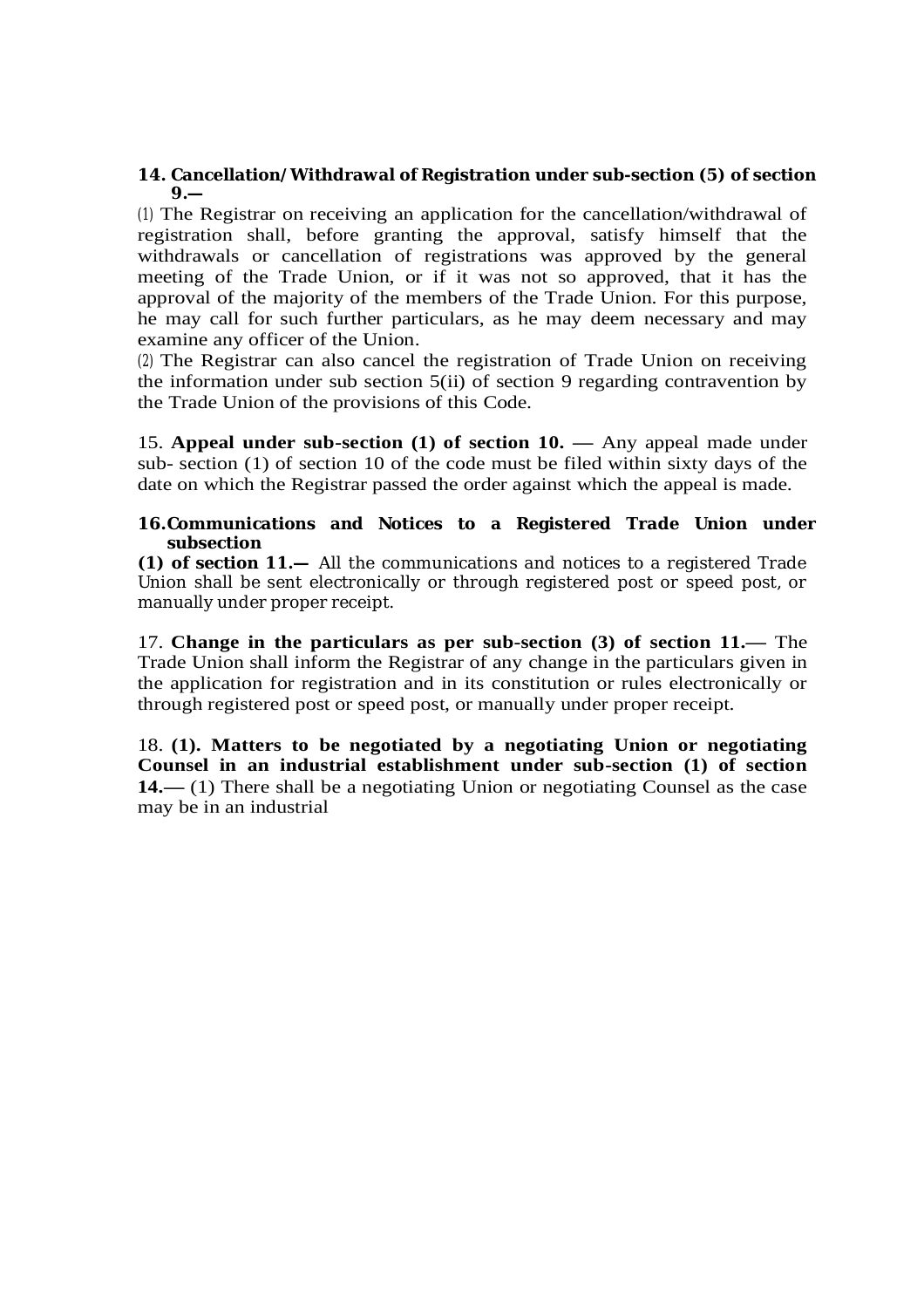establishment having registered Trade Union for negotiating with the employer of the industrial establishment on the following matters :—

1. Classification of workers, whether permanent, temporary, apprentices, probationers,badlis or fixed term employment;

2. Manner of intimating to workers periods and hours of work, holidays, pay-days andwage rates;

3. Shift working;

4. Attendance and late coming;

5. Conditions of, procedure in applying for, and the authority which may grant leaveand holidays;

6. Requirement to enter premises by certain gates, and liability to search;

7. Closing and reporting of Sections of the industrial establishment, temporary stoppages of work and the rights and liabilities of the employer and workers arising there-from;

8. Termination of employment, and the notice thereof to be given by employer and workers;

9. Suspension or dismissal for misconduct, and acts or omissions which constitute misconduct;

10. Means of redress for workers against unfair treatment or wrongful exactions by the employer or his agents or servants;

11. Any other matter which may be specified by the appropriate Government by notification.

(1) Criteria to recognize Trade Union as sole negotiating Union of the workers under sub-section (2) of section 14.— Where only one Trade Union of workers registered under the provisions of this Code is functioning in an industrial establishment, then, the employer of such industrial establishment shall recognize such Trade Union as sole negotiating Union of the workers subject to the criteria that Trade Union should have fifty-one per cent or more workers of the total employees of the industrial establishment as its member as verified by a committee consisting of equal number of members from the management of establishment and the members of the registered Trade Unions functioning in that establishment, supporting that Trade Union shall be recognized by the employer of the industrial establishment, as the sole negotiating Union of the workers.

(2) Verification of a Trade Union by the employer of the industrial establishment under sub-section (3) and sub-section (4) of section 14.— (a). If more than one Trade Union of workers registered under this Code are functioning in an industrial establishment, then, the Trade Union having fifty-one per cent or more workers on the muster roll of that industrial establishment, after duly verified by a committee consisting of equal number of members from the management of establishment and the members of the registered Trade Unions functioning in that establishment, supporting that Trade Union shall be recognized by the employer of the industrial establishment, as the sole negotiating union of the workers;

(b). If after verification as mentioned in clause (a), it is established that no such Trade Union has fifty-one per cent or more of workers on the muster roll of that industrial establishment, then, there shall be constituted by the employer of the industrial establishment, a negotiating Council for negotiation on the matters referred to in sub- rule (1) consisting of the representatives of such registered Trade Unions which have the support of not less than twenty per cent of the total workers on the muster roll of that industrial establishment so verified and such representation shall be of one representative for each twenty per cent and for the remainder after calculating the membership on each twenty per cent.

Provided that an employee can be a member to only one Trade Union at a particular time.

(3) Facilities to be provided by the Industrial Establishment under sub section 7 of section 14.— The industrial establishment shall provide following facilities to a negotiating union or negotiating council :—

(i) Office accommodation either inside or outside the company premises;

(ii) May declare the executive members of the negotiating Trade Union and members of the negotiating Council as protected workers.

**19. Utilization of the general funds of a Trade Union under sub-section (1) of section 15.—** The general funds of a registered Trade Union shall not be spent on any objects other than specified below—

(a) the payment of salaries, allowances and expenses to office bearers of the Trade Union;

(b) the payment of expenses for the Administration of the Trade Union, including audit of the accounts of the general funds of the Trade Union;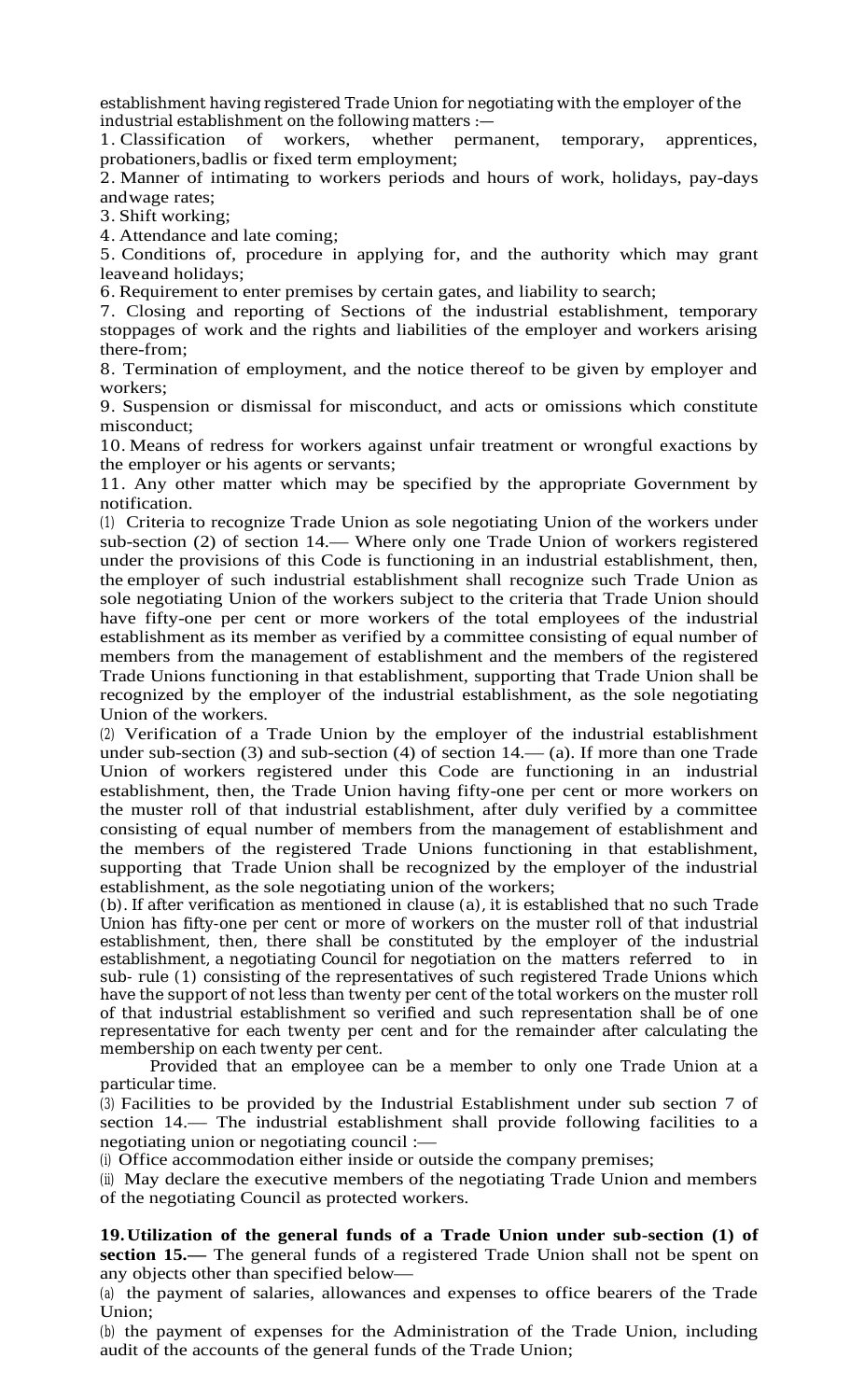(c) the prosecution or defence of any legal proceeding to which the Trade Union or any member thereof is a party, when such prosecution or defence is undertaken for the purpose of securing or protecting any rights of the Trade Union as such or any rights arising out of the relations of any member with his employer or with a person whomthe member employs;

(d) the conduct of trade disputes on behalf of the Trade Union or any member thereof; (e) the compensation of members for loss arising out of trade disputes;

(f) allowances to members or their dependants on account of death, old age, sickness, accidents or unemployment of such members;

(g) the issue of, or the undertaking of liability under, policies of assurance on the lives of members, or under policies insuring members against sickness, accident or unemployment;

(h) the provision of educational, social or religious benefits for members (including the payment of the expenses of funeral or religious ceremonies for deceased members) or for the dependants of members;

(i) the upkeep of a periodical published mainly for the purpose of discussing questions affecting employers or workmen as such; and

(j) the payment, in furtherance of any of the objects on which the general funds of the Trade Union may be spent, of contributions to any cause intended to benefit workmen in general, provided that the expenditure in respect of such contributions in any financial year shall not at any time during that year be in excess of one-fourth of the combined total of the gross income which has up to that time accrued to the general funds of the Trade Union during that year and of the balance at the credit of those fundsat the commencement of that year.

**20. Constitution of a separate fund under sub-section (2) of section 15.—** (1) A registered Trade Union may constitute a separate fund, from contributions separately levied for or made to that fund, from which payments may be made, for the promotion of the civic and political interests of its members, in furtherance of any of the objects specified in sub-rule (2).

(2) The objects referred to in sub-rule  $(1)$  are :—

(a) the payment of any expenses incurred, either directly or indirectly, by a candidate or prospective candidate for election as a member of any legislative body constituted under the Constitution or of any local authority, before, during, or after the election in connection with his candidature or election ; or

(b) the holding of any meeting or the distribution of any literature or documents in support of any such candidate or prospective candidate; or

(c) the maintenance of any person who is a member of any legislative body constituted under the Constitution or of any local authority; or

(d) the registration of electors or the selection of a candidate for any legislative body constituted under the Constitution or for any local authority; or

(e) the holding of political meetings of any kind, or the distribution of political literature or political documents of any kind.

(3) No member shall be compelled to contribute to the fund constituted under subrule (1) and a member who does not contribute to the said fund shall not be excluded from any benefits of the Trade Union, or placed in any respect either directly or indirectly under any disability or at any disadvantage as compared with other members of the Trade Union (except in relation to the control or management of the said fund) by reason of his not contributing to the said fund and contribution to the said fund shall not be made a condition for admission to the Trade Union.

### **21. Subscriptions payable by the members of the Trade Union under sub-section**

**(4) of section 15.—** The admission subscriptions for the members of the Trade Union shall be Rs. 100/- and monthly subscription shall not be less than Rs. 30/- per member but not more than Rs. 50/- per member.

**22. Application for adjudication before Industrial Tribunal under sub-section (1) of section 22.—** A registered Trade Union shall apply in writing for adjudication beforeIndustrial Tribunal with regard to any trade dispute for its determination under the provisions of this code in person or through authorized representatives of the Trade Union within a period of sixty days from occurrence of such dispute.

**23. Manner of Amalgamation of Trade Unions under subsection (2) of section 24.—** (1) Any two or more registered Trade Unions may become amalgamated together as one Trade Union with or without dissolution or division of the funds of such Trade Unions or either or any of them, provided that the votes of at least one half of the members of each or every such Trade Union entitled to vote are recorded, and that at least sixty per cent of the votes recorded are in favour of the proposal.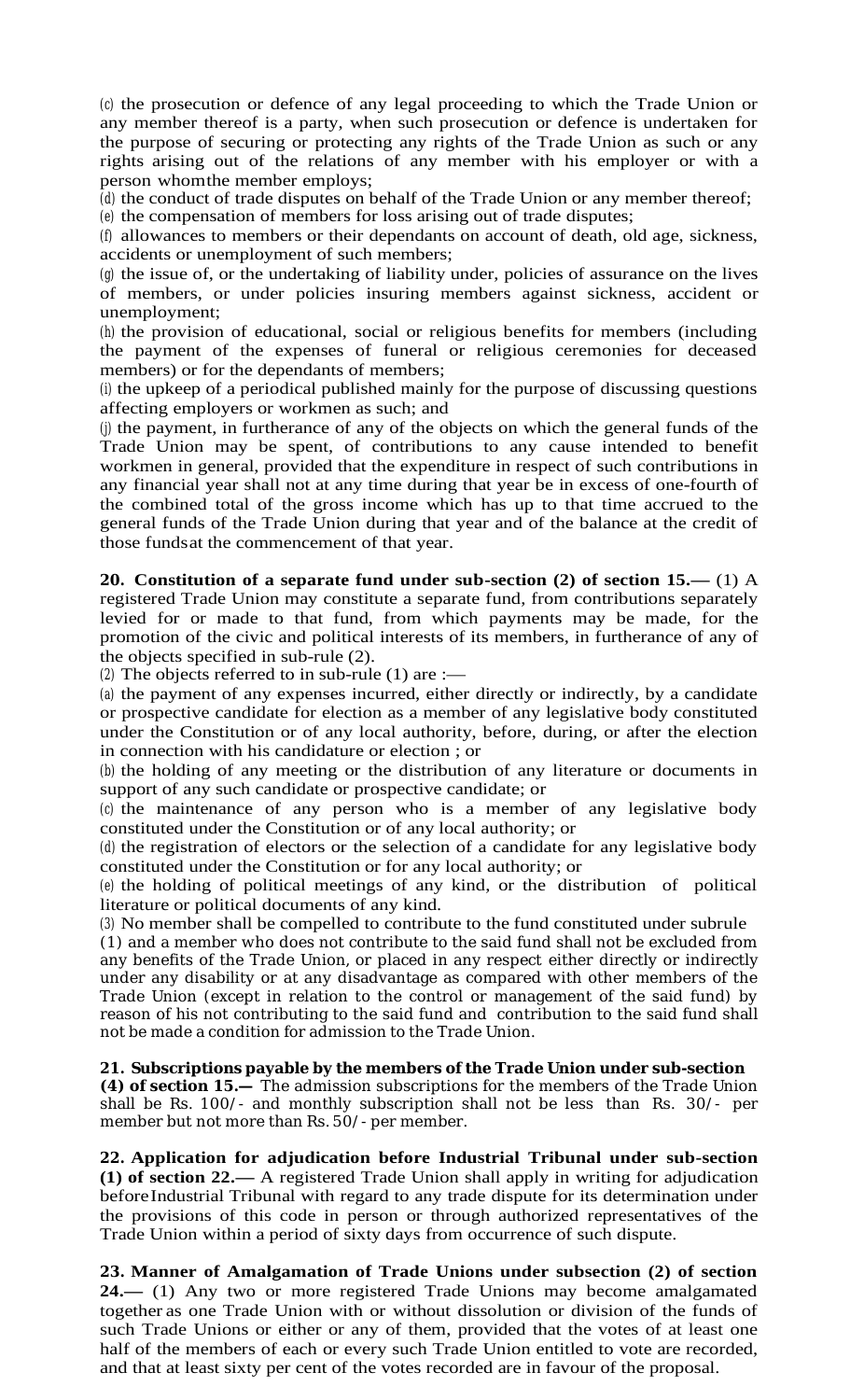2. Notice of change of name or amalgamation.–(1) Notice in writing of every change of name and of every amalgamation, signed, in the case of a change of name, by the Secretary and by seven members of the Trade Union changing its name, and, in the case of an amalgamation, by the Secretary and by seven members of each and every Trade Union which is a party thereto, shall be sent to the Registrar electronically or otherwise, and where the head office of the amalgamated Trade Union is situated in a different State, to the Registrar of such State.

(2) The Registrar of the State in which the head office of the amalgamated Trade Union is situated shall, if he is satisfied that the provisions of this Act in respect of amalgamation have been complied with and that the Trade Union formed thereby is entitled to registration under section 6, register the Trade Union in the manner provided in section 6, and the amalgamation shall have effect from the date of such registration.

(3) Effects of change of name and of amalgamation.— (1) The change in the name of a registered Trade Union shall not affect any rights or obligations of the Trade Union or render defective any legal proceeding by or against the Trade Union, and any legal proceeding which might have been continued or commenced by or against it by its former name may be continued or commenced by or against it by its new name.

(2) An amalgamation of two or more registered Trade Unions shall not prejudice any right of any of such Trade Unions or any right of a creditor of any of them.

24. **Funds of a dissolved Trade Union under sub-section (2) of section 25.—** Where it is necessary for the Registrar under section 25 to distribute the funds of a Trade Union which has been dissolved, he shall divide the funds in proportion to the amounts contributed by the members by way of subscription during their membership.

25. **Annual returns under clause (a) sub-section (1) of section 26.—** The annual return to be furnished under section 26 shall be submitted to the Registrar by the 15th day of February in each year and shall be in (Form-II).

### **CHAPTER IV STANDINGORDERS**

26. **Manner of forwarding information to certifying officer under Sub section (3) of section 30.―** (1) If the employer adopts the model standing order of the Central Government referred to in section 29 with respect to matters relevant to his industrial establishment or undertaking, then, he shall intimate the concerned certifying officer electronically, the specific date from which the provisions of the model standing order which are relevant to his establishment have been adopted.

(2) On receipt of information in sub-rule (1) the certifying officer within period of 30 days from such receipt may give his observation that the employer is required to include certain provisions which are relevant to his establishment and indicate those relevant provisions of the model standing orders which have not been adopted shall also direct the employer to amend the standing order so adopted, by way of addition, deletion or modification with in a period of 30 days from the date of the receipt of such direction and ask for compliance report only and respect of provisions which the certifying officer seeks to get so amended and such report shall be sent electronically by the employer.

(3) If no observation is made by certifying officer with in period of 30 days of the receiptof the information as specified in sub-rule (1) and (2), then, the standing order shall be deemed to have adopted by the employer.

27. **Manner of choosing representatives of workers of the industrial establishment or undertaking for issuing notice by certifying officer whereas there is no Trade Union operating, under clause (ii) of sub-section (5) of section 30.—** Where there is no such Trade Union and negotiating Union or negotiating Council, as is referred to in clause (i) of said sub-section (5), then, the certifying officer shall call a meeting of the workers to choose three representatives, to whom he shall, upon their being chosen, forward a copy of the standing order requiring objections, if any, which the workers may desire to make to the draft standing order to be sub mitted within fifteen days from the receipt of the notice.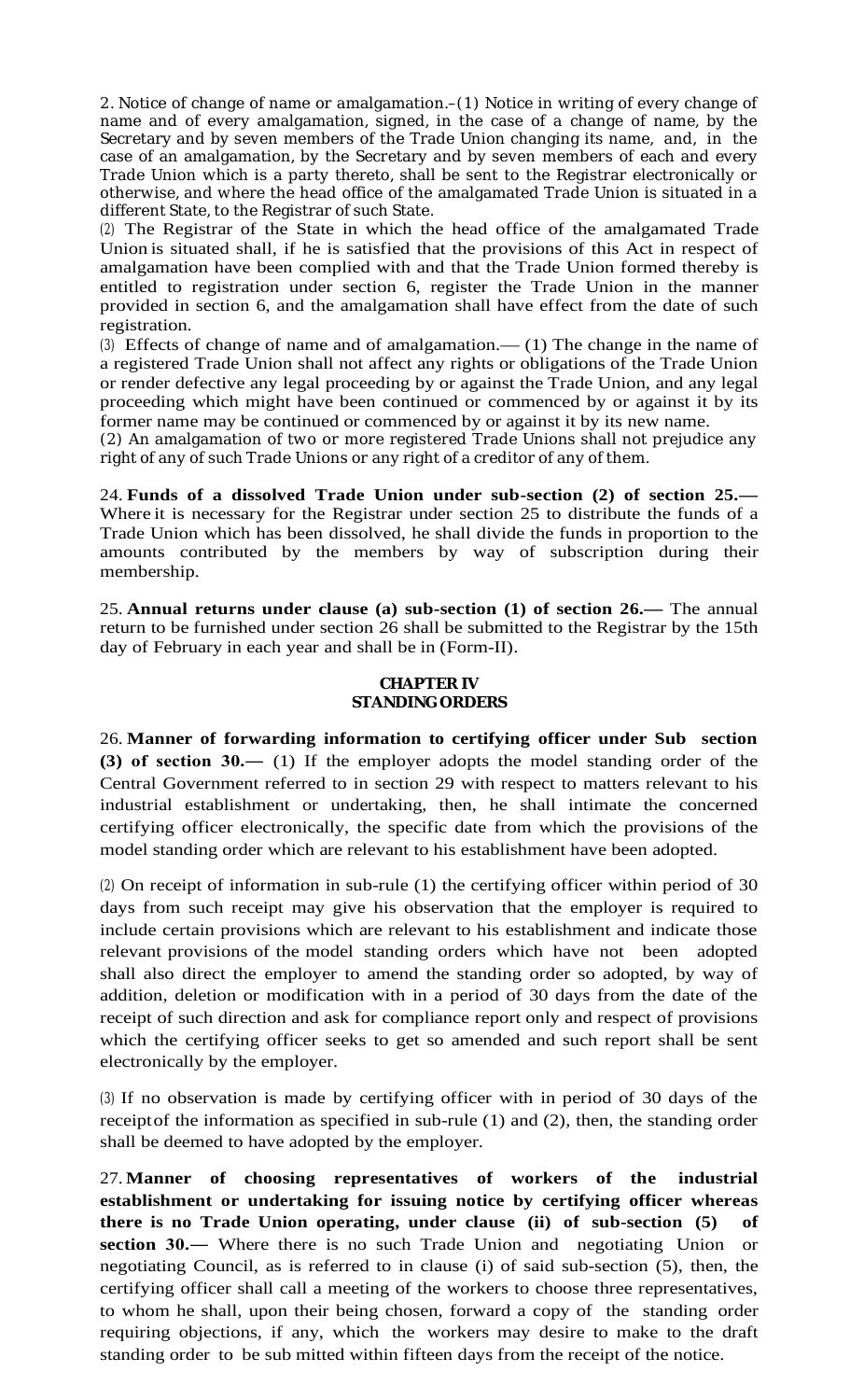28. Manner of authentication of certified standing orders under sub-section (8) of section 30.― The standing orders or modification in the standing orders, certified in pursuance of sub-section (8) of section 30 or the copies of the order of the appellate authority under sub-section (l) of section 33 shall be authenticated by the certifying officer or the appellate authority, as the case may be, and shall be sent electronically within a week to all concerned, but there shall not be any requirement of certification in cases of deemed certification under sub-section (3) of section 30 and in cases where theemployer has certified adoption of model standing orders.

# **29. Statement to be accompanied with draft standing orders under sub – section (9) of section 30. - A statement to be accompanied with.―**

(i) draft standing order shall contain, the particulars such as name of the industrial establishment or undertaking concerned, address, e-mail address, contact number and strength and details of workers employed therein including particulars of trade union to which such workers belong; and

(ii) draft modification in the existing standing orders, shall contain the particulars of such standing orders which are proposed to be modified along with tabular statement containing details of each of the relevant provision of standing order in force and proposed modification therein and reasons thereof and such statement shall be signed by a person authorized by the industrial establishment or undertaking.

30. **Conditions for submission of draft standing order in similar establishment under sub-section (10) of section 30.―** In cases of group of employer engaged in similar industrial establishment may submit a joint draft standing order under section 30 and for the purpose of proceedings specified in sub-sections (1), (5), (6), (8) and (9) thereof after consultation with the concerned Trade Union, negotiating Union or negotiating Council, if any.

31. **Manner of disposal of appeal by appellate authority under section 32.―** (I) An employer or Trade Union or negotiating Union desirous of preferring an appeal against the order of the certifying officer given under sub-section (5) of section 30 shall within sixty days of the receipt of such order shall draw up a memorandum of appeal in tabular form stating therein the provisions of the standing orders which are required to be altered or modified or deleted or added and reasons thereof and shall be filed electronically to the appellate authority.

(2) The appellate authority shall, after giving the appellant and the opposite parties an opportunity of being heard, pass an order within sixty days of the filing of appeal, either confirming the standing orders or directing the employer to modify the standing orders.

(3) Where the appellate authority does not confirm the standing orders, it shall fix a date for the hearing of the appeal and direct notice thereof to be given-

(a) Where the appeal is filed by the employer or a worker, to Trade Union of the workers of the industrial establishment or to the representative body of the workers concerned;

(b) where the appeal is filed by a Trade Union, to the employer and all other trade unions of the workers of the industrial establishment; and

(c) where the appeal is filed by the representative of the workers, to the employer and any other worker whom the appellate authority joins as a party to the appeal.

(4) The appellant shall furnish each of the respondents with a copy of the memorandum of appeal.

(5) The appellate authority may, at any stage of the proceeding, call for any evidence, if itconsiders necessary for the disposal of the appeal.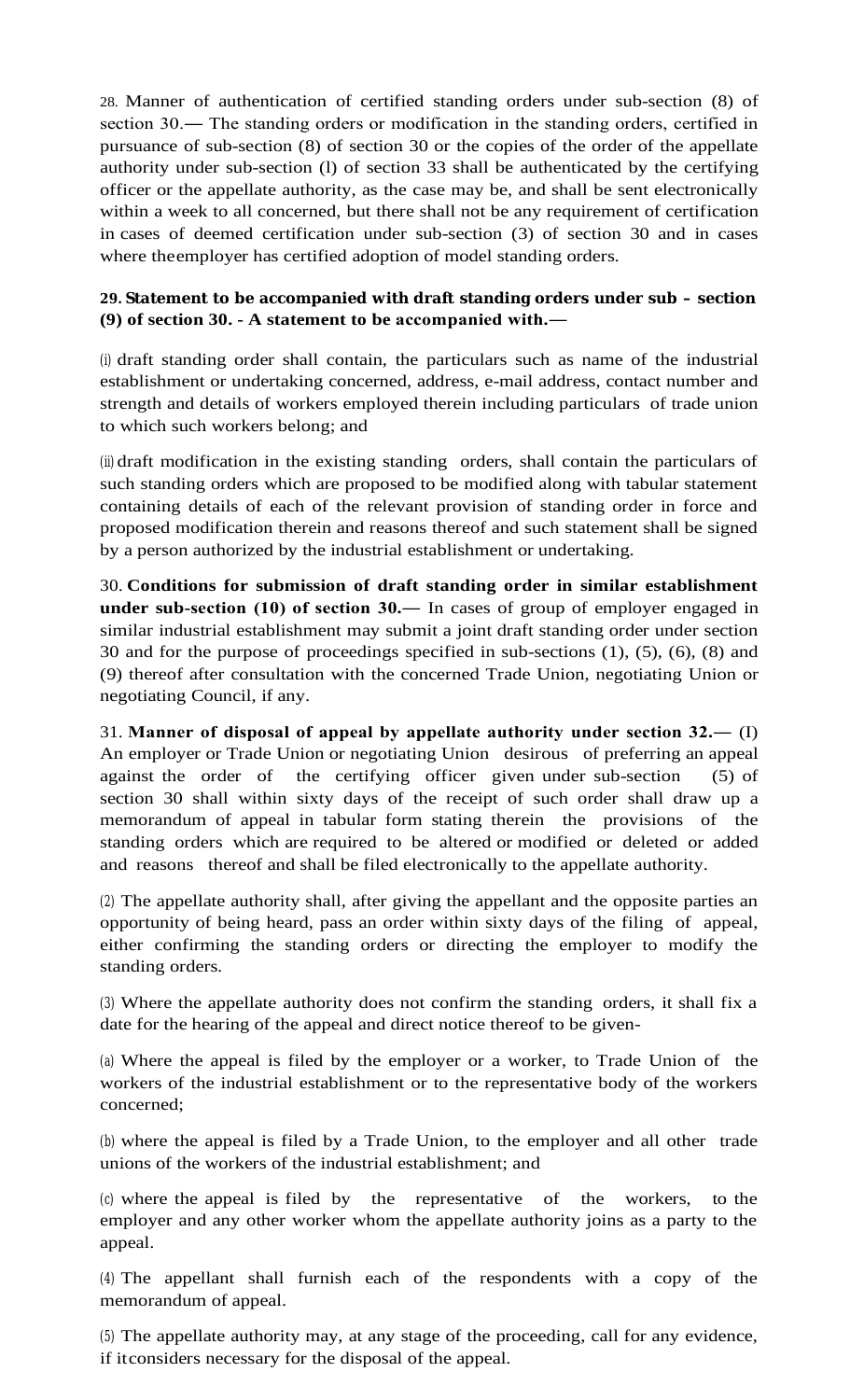(6) On the date fixed under sub-rule (3) for the hearing of the appeal, the appellate authority shall take such evidence as it may have called or consider to be relevant if produced and after hearing the parties dispose of the appeal.

32. **The language and the manner of maintaining standing order under sections 33 sub-section (1) and (2) of section 33.―** (I) The standing order finally certified by certifying officer shall be sent electronically except in the case of deemed certification under section 30.

(2) The text of the standing order as finally certified or deemed to have been certified or adopted model standing order under this Chapter shall be maintained by the employer in Hindi or in English and in the official language of the Union territory of Ladakh where the industrial establishment is situated.

33. Register for final certified copy of standing order under section 34-(i)The certifying officer shall maintain electronically, a register of standing orders ce1tified or deemed to have been certified or adopted model standing orders of all the concerned industrial establishments, inter -alia, containing the details of –

(i) the unique number assigned to each standing order;

(ii) name of industrial establishment;

(iii) nature of industrial establishment;

(iv) date of certification or deemed certification or date of adoption of model standingorder by each establishment or undertaking;

(v) the areas of the operation of the industrial establishment; and

vi) such other details as may be relevant and helpful in retrieving the standing orders and create a data base of such of all standing orders.

(2) The certifying officer shall furnish a copy thereof to any person apply in g there for on payment of ten rupees per page of the certified standing orders or deemed certified standing orders, as the case may be.

34. Application for modification of standing order under sub-section and (2) of section 35.- The application for modification of an existing standing order under sub-section

(2) of section 35 shall be submitted electronically and contain the particulars of such standing orders which are proposed to be modified along with a tabular statement containing details of each of the relevant provisions of standing order in force, and proposed modifications therein, reasons thereof and the details of registered Trade Union(s) operating there in, and such statement shall be signed by a person authorized by the industrial establishment or undertaking.

35. Establishments exempt from this chapter under section 39:- The provisions of this chapter shall not apply to establishments wherein less than 500 workers are employed or were employed on any day of the proceeding twelve months.

### **CHAPTER V NOTICE OF CHANGE**

36. The manner of giving of notice for change proposed to be effected under clause  $(i)$  of section 40.-  $(1)$  Any employer intending to effect any change in the conditions of service applicable to any worker in respect of any matter specified in the Third Schedule to the Code, shall give no tice in Form-VI to such worker affected by such change.

(2) The notice referred to in sub-rule (1) shall be displayed conspicuously by the employer on the notice board at the main entrance of the industrial establishment and the office of the concerned Manager of the industrial establishment:

Provided that where there is a registered Trade Union or registered Trade Unions relating to the industrial establishment, a copy of such notice shall also be served on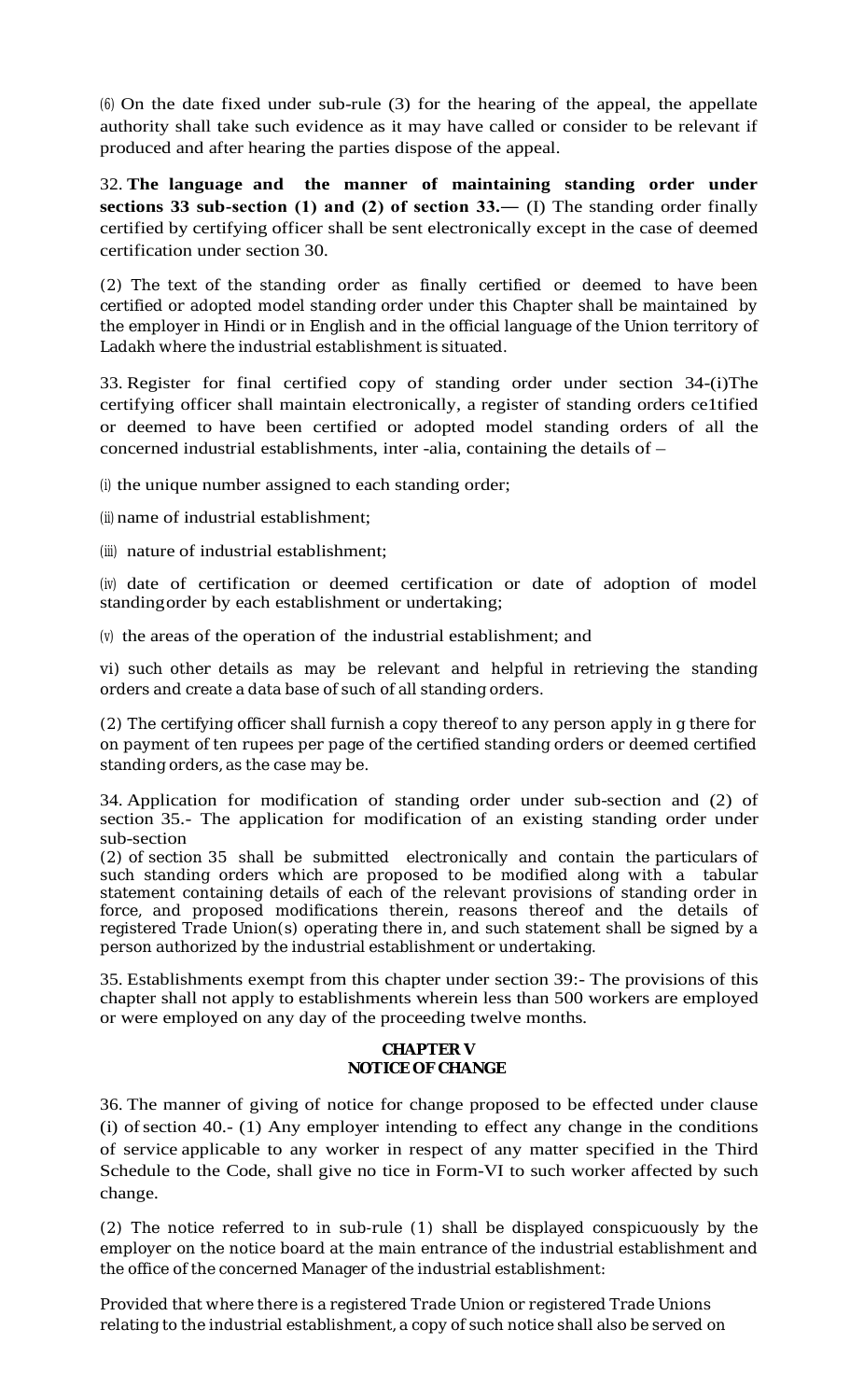the President or General Secretary of such Trade Union or each of the Presidents or General Secretaries of such unions, as the case may be.

### **CHAPTER VI**

## **VOLUNTARY REFERENCE OF DISPUTES TO ARBITRATION**

37. Form of arbitration agreement and the manner thereof under sub-sections (3) of section 42.– (1) Where the employer and workers agree to refer the dispute to arbitration, the Arbitration Agreement shall be in Form-VII and shall be signed by the parties to the agreement. The agreement shall be accompanied by the consent in writing or electronically of Arbitrator or Arbitrators.

(2) The Arbitration Agreement referred to sub-rule (l) shall be signed.-

(i) In case of an employer, by the employer himself, or when the employer is an incorporated company or other body corporate, by the agent, manager or other officer of the corporation authorized for such purposes;

(ii) in the case of the workers by the officer of the registered Trade Union authorized in this behalf or by three representatives of the workers duly authorized in this behalf at a meeting of the concerned workers held for such purpose;

(iii) in the case of an individual worker, an individual worker by the worker himself or by an officer of registered trade union of which the worker is a member -

Explanation .-(1) In this rule, the expression, 'officer' means any officer of a registered Trade Union or an association of the employer authorized for such purpose;

- (2) In this rule, 'officer' means any of the following officers, namely:-
- (a) the President;
- (b) the Vice -President;
- (c) the Secretary (including the General Secretary);
- (d) a Joint Secretary; and

(e) any other officer of the Trade Union authorized in this behalf, by the President andSecretary of the union.

38. Manner of issue of notification under sub-section (5) of section 42.-Where an industrial dispute has been referred to arbitration and Administration is satisfied that the persons making the reference represent the majority of each party, it shall publish a notification in this behalf in the Official Gazette and electronically for the information of the employers and workers who are not parties to the arbitration agreement but are concerned in the dispute and they may present their case before the arbitrator or arbitrators appointed for such purpose.

39. Manner of choosing representatives of workers where there is no trade union undersub-section (5) of section 42.- Where there is no trade union, the representative of workers to present their case before the arbitrator or arbitrators in pursuance of clause

(c) of the proviso to sub -section (5) of section 42, shall be chosen by a resolution passed by the majority of concerned workers in Form-VIII authorizing therein to represent the case. Such workers shall be bound by the acts of representatives who have been authorized to represent before the arbitrator or arbitrators, as the case may be.

### **CHAPTER VII**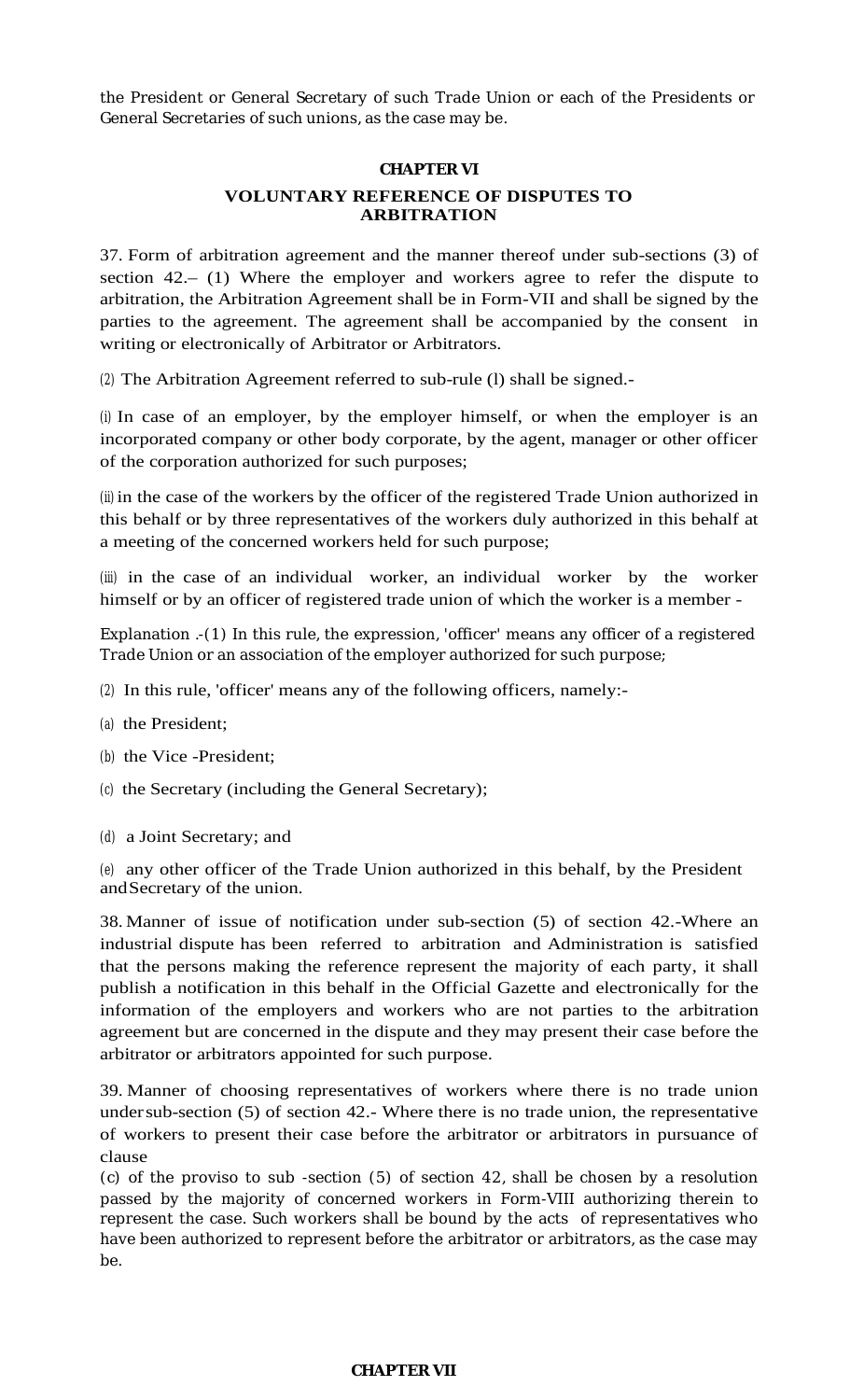### **MECHANISM FOR RESOLUTION OF INDUSTRIAL DISPUTES**

40. Terms and conditions of service of the office of the Judicial Member of the Tribunalconstituted by the Administration and Sub-section (1) of section  $44.$ 

(1)The Judicial member shall be appointed by the Administration and the person so appointed shall not be qualified for such appointment unless—

(a) he is, or has been, a Judge of High Court; or

(b) he has for a period of not less than three years, been a district Judge or an additionalJudge;

(c) Every person appointed as Judicial Member shall, before entering upon his office, make and subscribe an oath of office and secrecy in the (Form-IX) annexed to these rules.

(2)The salaries and allowances, resignation, removal and other terms and conditions of the Judicial Member so appointed shall be the same as are applicable to them in their respective Cadres of service.

(3)The Administration shall fill vacancy under sub-section (9) of section 44 in Industrial Tribunal arising out of retirement, transfer, dismissal or any other reason in accordancewith these rules.

41. Terms and conditions of service of the office of the Administrative Member of the Tribunal constituted by the Administration and Sub-section  $(1)$  of section  $(44 - (1)$ The Administrative Member of the Tribunal shall be appointed by the Administration from the persons who having held the post not below the rank of Joint Secretary or an equivalent rank in the Administration of Union territory of Ladakh.

(a) Every person appointed as Administrative Member shall, before entering upon his office, make and subscribe an oath of office and secrecy in the (Form-IX) annexed to these rules.

(2)The salaries and allowances, resignation, removal and other terms and conditions of the Administrative Member so appointed shall be the same as are applicable to them in their respective Cadres of service.

(3)The Administration shall fill vacancy under sub-section (9) of section 44 in Industrial Tribunal arising out of retirement, transfer, dismissal or any other reason in accordancewith these rules.

42. Manner of holding conciliation proceedings under sub-section (1), full report under sub-section (4), and application and the manner of deciding such application under sub-section (6) of section 53.-(1) Where the Conciliation Officer receives any information about an existing or apprehended industrial dispute and he considers it necessary to intervene in the dispute, he shall give formal intimation to the parties concerned declaring his intention to commence conciliation proceedings with effect from such date as may be specified therein.

(a) The party representing workmen involved in an industrial dispute shall forward a statement of its demands along with a copy of the notice to the Conciliation Officer concerned. The statement shall be accompanied by as many spare copies there of as there are opposite parties.

(b) The party representing workmen, or in the case of an individual workmen, the workman, himself involved in a dispute shall forward a statement of its demands to the Conciliation Officer concerned before such date as may be specified by him for commencing conciliation proceedings. The statement shall be accompanied by as many spare copies thereof as there are opposite parties.

The conciliation Officer shall send to the opposite party concerned a copy of the statement received, as the case may be, who shall file its rejoinder with the Conciliation Officer within a period of one week of its receipt: Provided that the Conciliation Officer may when he considers necessary extend the time limit for the filing of the rejoinder by any party.

(c) The statement of demands submitted by the party representing the workmen, or in the case of individual workman by the workman himself along with a copy of the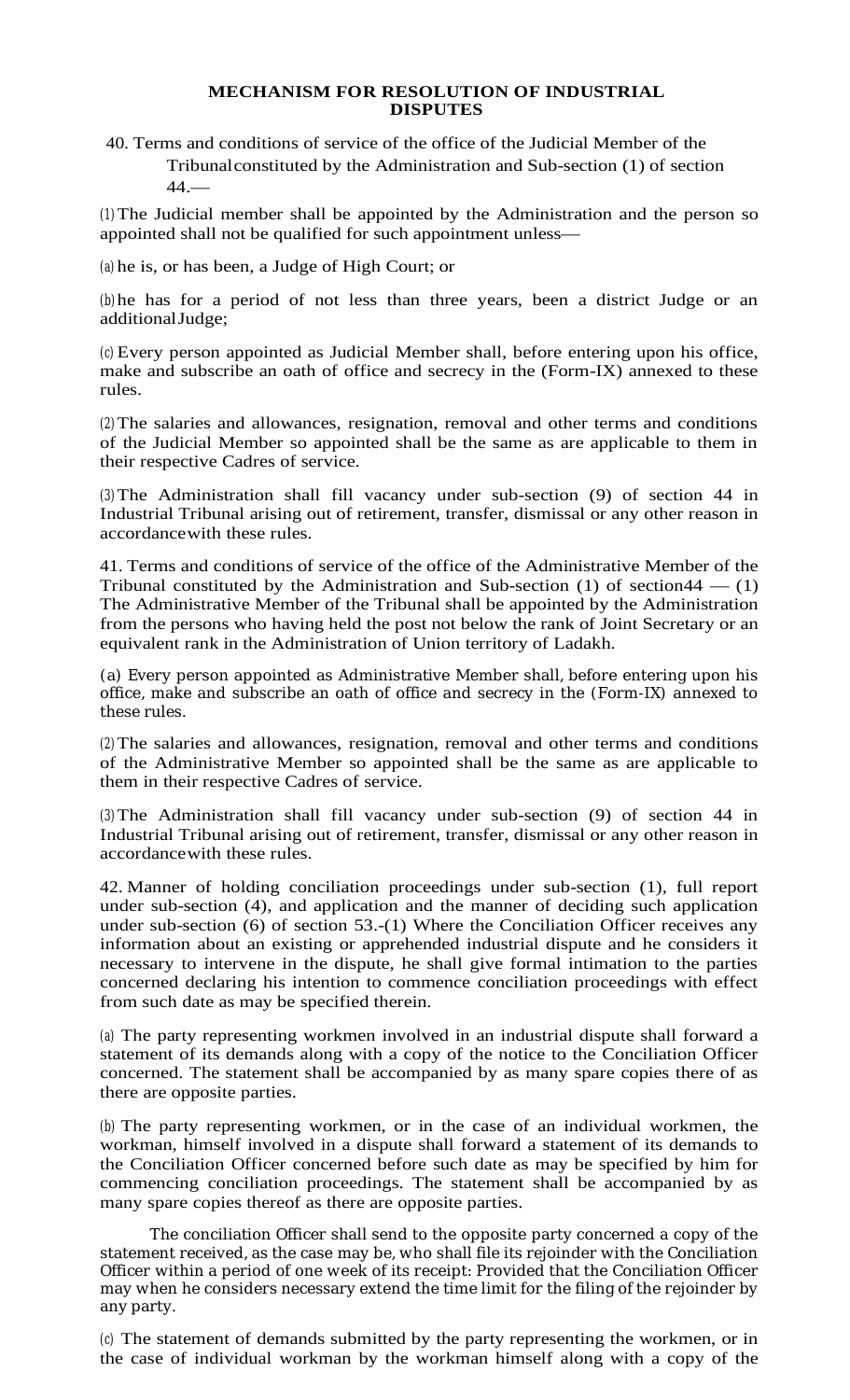rejoinder shall be transmitted to the Administration by the Conciliation Officer concerned with his report.

(d) Where an employer, or the party representing the workmen, or in the case of individual workman, the workman himself applies to the Administration for reference of an industrial dispute to a Labour Court or Tribunal, such application shall be accompanied by a statement of the demands or matters in dispute with as many sparecopies thereof as there are opposite parties.

(e) The statement and every copy thereof required under the said sub-rules to accompany the said statement shall be duly signed, on behalf of the party, by the personmaking it.

(2) If no such settlement is arrived at in the conciliation proceeding referred to in subrule (1), the conciliation officer shall submit a report electronically within seven days from the date on which the conciliation proceedings are concluded.

(3) The report referred to in sub-rule (2) shall be communicated electronically or otherwise to the parties concerned.

(4) The report referred to in sub-rule (2) shall contain inter-alia the submissions of the employer, worker or Trade Union, as the case may be, and it shall also contain the efforts made by the conciliation officer to bring the parties to the amicable settlement, reasons for refusal of the parties to resolve the dispute and the conclusion of the Conciliation Officer.

(5) Any dispute which is not settled during the conciliation proceedings, then, either of the concerned party may make an application in Form-X, before the Tribunal electronically within ninety days from the date of the report under sub-rule (2).

(6) In case of an industrial dispute which has not been settled during the conciliation proceedings, an application may be made before the Tribunal by either of the parties concerned for adjudication. The Tribunal shall direct the party raising the dispute to file a statement of claim with complete details along with relevant documents, list of supporting documents and witnesses within thirty days from the date on which application is filed. A copy of such statement may be sent electronically for service on each of the opposite parties in the dispute.

(7) The Tribunal after ascertaining that the copies of statement of claim and other related documents are furnished to the other side by the party raising the dispute, the Tribunal shall fix the first hearing as soon as possible and within a period of one month from the date of receipt of the application. The opposite party or parties shall file their written statement together with supporting documents and the list thereof and list of witnesses, if any, within a period of thirty days from the date of first hearing and simultaneously forward a copy thereof to the opposite party or parties for service.

(8) Where the Tribunal finds that the party raising the dispute, despite its directions, did not forward the copy of the statement of claim and other documents to the opposite party or parties, it shall give directions to the concerned party to furnish the copy of the statement to the opposite party or parties, granting extension of fifteen days for filing the statement, if the Tribunal finds sufficient cause for not filing the statement of claim and other documents within time.

(9) The evidence shall be recorded in Tribunal or may be filed on affidavit but in the case of affidavit the opposite party shall have the right to cross-examine each of the deponents filing the affidavit. Where the oral examination of each witness proceeds, the Tribunal shall make a memorandum of the substance of what is being deposed. While recording the oral evidence, the Tribunal shall follow the procedure laid down in rule 5 of Order XVIII of the First Schedule to the Code of Civil Procedure, 1908 (5 of 1908).

(10) On completion of evidence, arguments may be heard immediately or a date may be fixed for arguments, which shall not be beyond a period of fifteen days from the closure of evidence.

(11) The Tribunal shall not ordinarily grant an adjournment for a period exceeding a week at a time, but not in any case more than three adjournments in all, at the instance of the parties to the dispute, shall be granted: Provided that the Tribunal for reasons to be recorded in writing, grant an adjournment exceeding a week at a time but not in any case more than three adjournments, at the instance of any one of the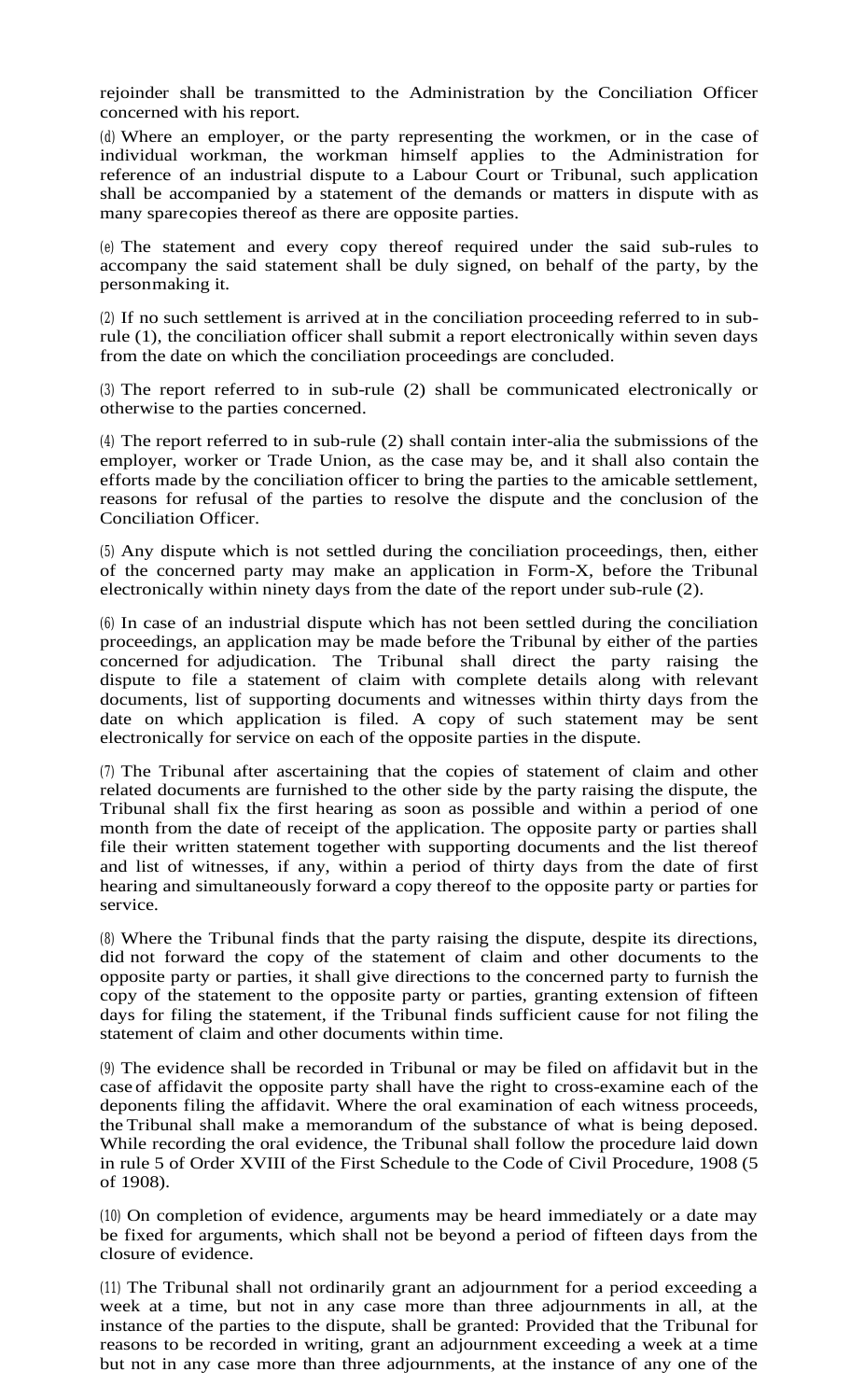parties to the dispute, shall be granted.

(12) In case any party defaults or fails to appear at any stage, the Tribunal may proceed with the case ex-parte, and decide the application in the absence of the defaulting party: Provided that the Tribunal may on the application of either party filed before the submission of the award, revoke the order that the case shall proceed ex- parte, if it is satisfied that the absence of the party was on justifiable grounds, and proceed further todecide the matter as contested.

(13) The Tribunal shall communicate its award electronically to the parties concerned and the Administration within one month from the date of the pronouncement of the award.

(14) The Tribunal may summon and examine any person whose evidence appears to it tobe material for deciding the case and shall be deemed to be a civil court within the meaning of sections 345, 346 and 348 of the Code of Criminal Procedure, 1973 (1 of 1974).

(15) Where assessors are appointed to advise a Tribunal under sub-section (5) of section 49 in relation to proceeding before it, the Tribunal shall obtain the advice of such assessors, but such advice shall not be binding on such Tribunals.

(16) A party in an award, who wants to obtain a copy of the award or other document, may obtain a copy of the award or other document after depositing the fee electronically in the Tribunal in the following manner, namely:-

(a) fee for obtaining a copy of an award or the document filed in any proceedings of Tribunal be charged at the rate of rupees Two per page.

(b) For certifying a copy of any such award or order or document, a fee of rupees Two per page shall be payable.

(c) Copying and certifying fees shall be payable electronically.

(d) Where a party applies for immediate delivery of a copy of any such award or document, an additional fee equal to one-half of the fee leviable under this rule shall be payable.

(17) The representatives of the parties appearing before a Tribunal shall have the right of examination, cross-examination and of addressing the Tribunal or State Industrial Tribunal when evidence has been called.

(18) The proceedings before Tribunal shall be held in open court:

Provided that the Tribunal may direct any proceeding before it to be held by video conferencing.

Provided further that Tribunal may at any stage direct that any witness shall be examined or its proceedings be held in-camera.

### **CHAPTER VIII STRIKES AND LOCK-OUTS**

43. Number of persons by whom the notice of strike shall be given, the person or persons to whom such notice shall be given and the manner of giving such notice under sub-section (4) of section 62. - The notice of strike referred to in sub -section (1) of section 62 shall be given to the employer of an industrial establishment in Form-XI which shall be duly signed by the President or General Secretary and five elected representatives of the registered Trade Union relating to such industrial establishment endorsing the copy thereof electronically to the Assistant Labour Commissioner-cum- Conciliation Officer, Labour Commissioner/Deputy Labour Commissioner Union territory of Ladakh and the Administration.

44. Manner of giving notice of lock-out under sub-section 5 and authority under sub section 6 of 62. (1) The notice of lock- out referred to in sub -sect ion (2) of section 62 shall be given by the employer of an industrial establishment in Form XII to the President or General Secretary of every registered Trade Union relating to such industrial establishment endorsing a copy thereof electronically to the Assistant Labour Commissioner-cum-Conciliation Officer, Labour Commissioner/Deputy Labour Commissioner Union territory of Ladakh and the Administration. The notice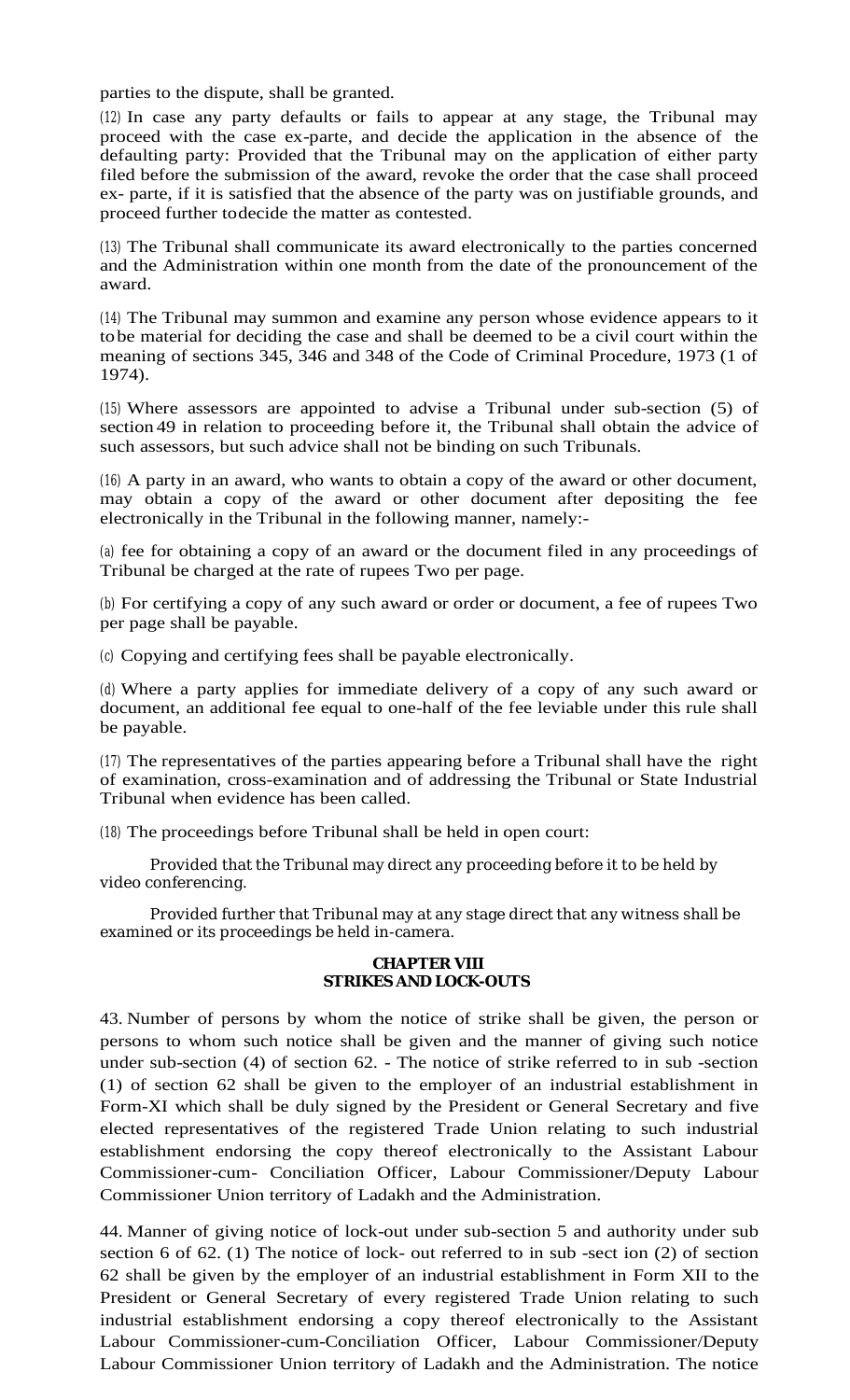shall be displayed conspicuously by the employer on a notice board or on electronic board at the main entrance to the industrial establishment.

(2) If the employer of an industrial establishment receive from any person employed by him any notice of strike as referred to in sub-section (1) of section 62, then he shall within five days from the date of receiving of such notice, intimate the same electronically or otherwise to the Assistant Labour Commissioner-cum-Conciliation Officer, Labour Commissioner/Deputy Labour Commissioner Union territory of Ladakh.

(3) If the employer gives to any person employed by him a notice of lock-out, then he shall within five days from the date of such notice, intimate electronically or otherwise the same to the Assistant Labour Commissioner-cum-Conciliation Officer, Labour Commissioner/ Deputy Labour Commissioner Union territory of Ladakh.

### **CHAPTER IX LAY-OFF, RETRENCHMENT AND CLOUSURE**

45. Manner of serving notice before retrenchment of the worker under clause (c) of section 70.- If any employer desires to retrench any worker and employed in his industrial establishment who has been in continuous service for not less than one year under him, then, such employer shall give notice of such retrenchment in Form-XIII to the Administration, Labour Commissioner/ Deputy Labour Commissioner Union territory of Ladakh and Assistant Labour Commissioner-cum-Conciliation Officer, Union territory of Ladakh through e- mail or, by registered or speed post.

46. Manner of giving an opportunity for re-employment to the retrenched workers under Section 72.- Where any vacancy occurs in an and industrial establishment and there are workers of such industrial establishment retrenched within one year prior to the proposal for filling up such vacancy, then, the employer of such industrial establishment shall offer an opportunity at least ten days before by registered post or speed post and through e-mail to such retrenched workers who are citizens of India. If such workers give their willingness for employment then, the employer shall give them preference over other persons in filling up of such vacancy.

47. Manner of serving notice by the employer for intended closure under subsection

(1) of section 74.- If an employer intends to close down industrial establishment, he shall give notice of such closure in Form XIII to the Administration, Labour Commissioner/ Deputy Labour Commissioner Union territory of Ladakh and the Assistant Labour Commissioner- cum- Conciliation Officer, Union territory of Ladakh, by e-mail or registered post or speed post.

## **CHAPTER X SPECIAL PROVISIONS RELATING TO LAY-OFF, RETRENCHMENT ANDCLOSURE IN CERTAIN ESTABLISHMENTS**

48. Manner of making application to Administration by the employer for the intended lay-off and the manner of serving copy of such application to workers under subsection

(2) of section 78.- An application for permission under sub-section

(I) of section 78 shall be made by the employer in Form XIV stating clearly therein the reasons for the intended lay off and a copy of such application shall be served simultaneously to the worker concerned electronically and by registered post or speed post. Such application shall also be displayed conspicuously by the employer on a notice board or on electronic board at the main entrance of the industrial establishment.

49. Manner for applying for permission from Administration to continue the lay-off under sub-section (3) of section 78.-The employer shall in case of an industrial establishment being a mine specified in sub- section (3) of section 78 where the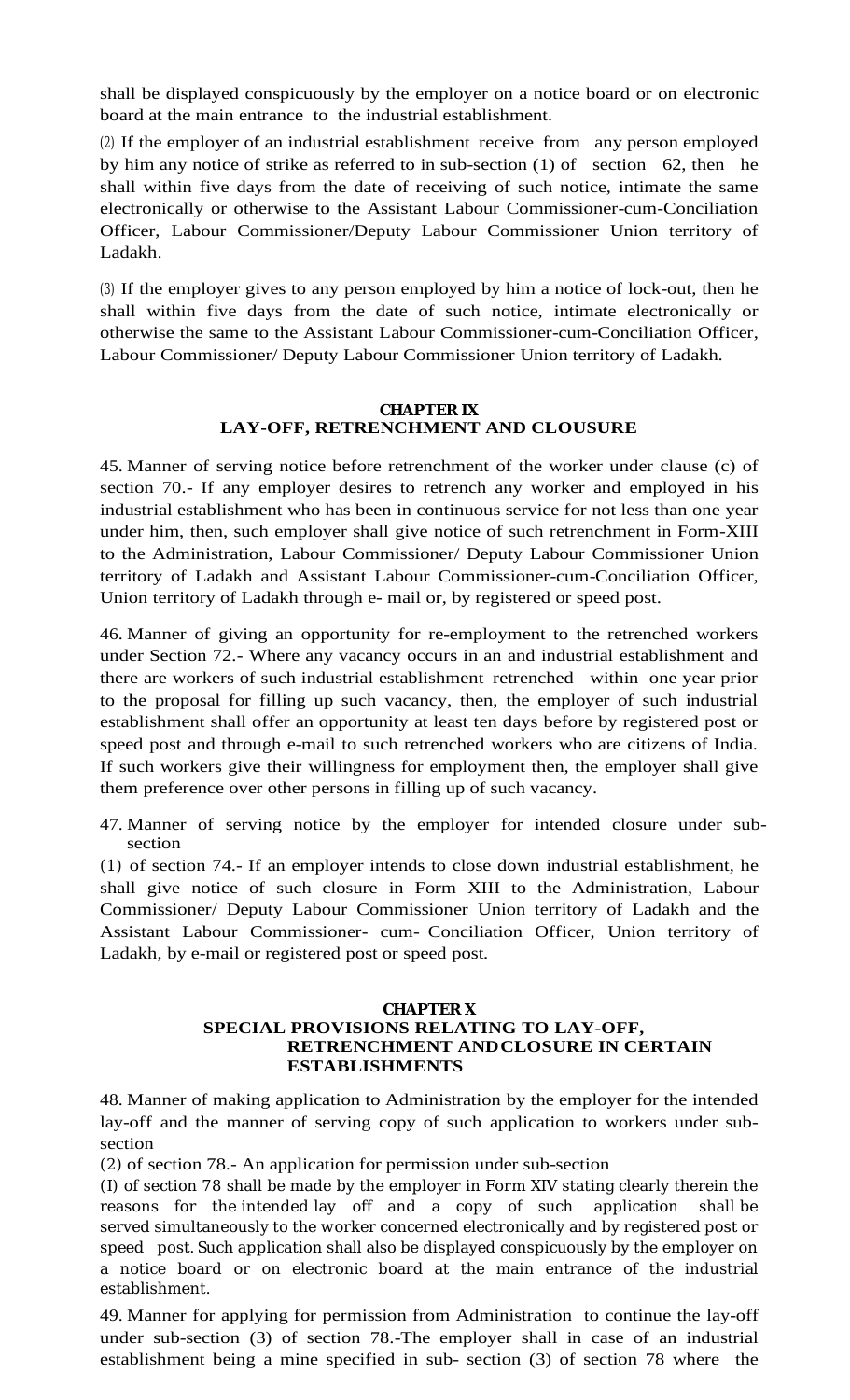workers (other than Badliworkers or casual workers) have been laid-off under subsection (1) of section 78 for reasons of fire, flood or excess of inflammable gas or explosion, within a period of thirty days from the date of commencement of such layoff, apply to the Administration electronically and by registered or speed post with a copy to the Labour Commissioner/ Deputy Labour Commissioner Union territory of Ladakh and the Assistant Labour Commissioner-cum-Conciliation Officer, Union territory of Ladakh for permission to continue the lay-off specifying the number of days; intimating the number of workers to be laid off, the total number of workers employed in the industrial establishment, the date of layoff and the reasons for continuation of such layoff.

50. Time-limit for review under sub-section (7) of section 78.-The Administration may, either on its own motion or on the application made by the employer or any worker, review its order granting or refusing to grant permission under sub-sect ion (4) of the section 78 within a period of thirty days from the date on which such order is made.

51. Manner of making application to Administration by the employer for the intended retrenchment and manner of serving copy of such application to workers under sub-section (2) of section 79.- An application for permission referred to in subsection (1) of section 79 shall be made by the employer in Form XIV stating clearly therein the reasons for the intended retrenchment electronically and a copy of such application shall also be sent to workers electronically and by registered post or speed post. Such application shall also be displayed conspicuously by the employer on a notice board or on electronic board at the main entrance to the industrial establishment.

52. Time-limit for review under sub-section (6) of section 79.-The Administration may, either on its own motion or on the application made by the employer or any worker, review its order granting or refusing to grant permission under sub -section (3) of section 79 within a period of thirty days from the date on which such orders is made.

53. Manner of making application to Administration by the employer for intended closing down of an industrial establishment and the manner of serving copy of such application to the representatives of workers under sub-section (1) of section 80.- An employer who intends to close down an industrial establishment to which Chapter X of the Code applies, shall apply electronically in Form XIV for prior permission at least ninety days before the date on which intended closure is to become effective to the Administration, stating clearly therein the reasons for the intended close of the industrial establishment and simultaneously a copy of such application shall also be sent to the representatives of the workers electronically and by registered post or speed post.

54. Time-limit for review under sub-section (5) of section 80.- The Administration may, either on its own motion or on the application made by the employer or any worker, review its order granting or refusing to grant permission under sub-section (2) ofsection 80 within a period of thirty days from the date on which such order is made.

### **CHAPTER XI WORKER RE-SKILLING FUND**

55. Manner of utilization of fund under sub-section (3) of section 83.- Every employer who has retrenched a worker or workers under this Code, shall, within ten days, at the time of retrenching a worker or workers shall electronically transfer an amount equivalent to fifteen days of last drawn wages of such retrenched worker or workers in the account (name of the account shall be displayed on the website of the Labour Department, Union territory of Ladakh to be maintained by the Administration of Union territory of Ladakh. The fund so received shall be transferred by Administration of Union territory of Ladakh to each worker or workers' account electronically with in forty-five days of receipt of funds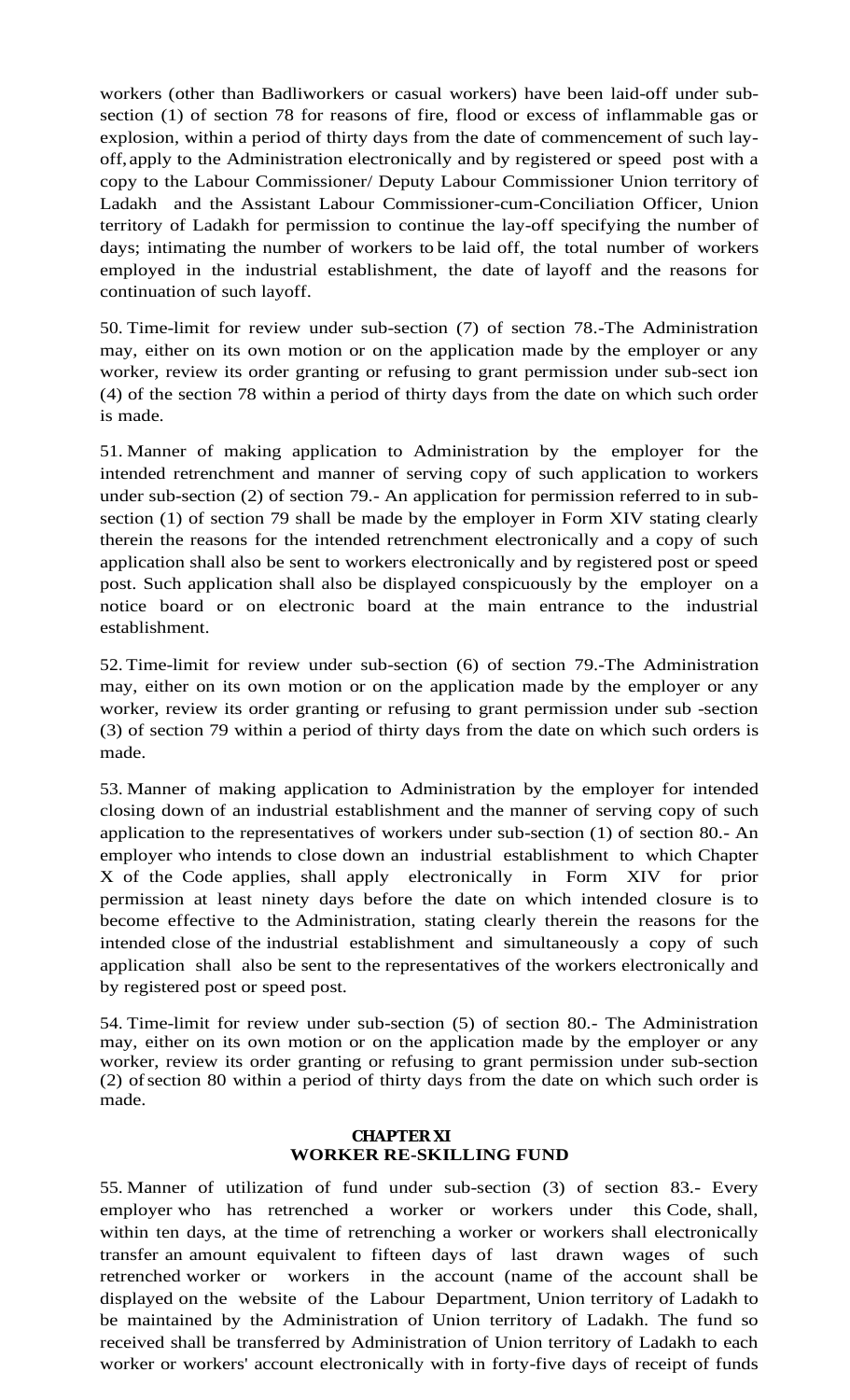from the employer. The employer shall also submit the list containing the name of each worker retrenched, the amount equivalent to fifteen days of wages last drawn in respect of each worker along with their bank account details to enable the Administration of Union territory of Ladakh to transfer the amount in their respective account.

### **CHAPTER XII**

### **OFFENCES AND PENALTIES**

56. Officer for holding enquiry— For the purpose of Section 85 (1), the appropriate Administration may, by notification, appoint any officer not below the rank of Joint Secretary or an officer of equivalent rank in the Administration of Union territory of Ladakh, as the officer appointed for holding enquiry within his jurisdiction.

57. Manner of composition of offence by a Gazetted Officer specified under subsection

(1) of section 89 and the manner of making application for the compounding of an offence specified under sub-section (4) of section 89.- (1) The officer notified by Administration for the purposes of compounding of offences under sub- section (1) of section 89(hereinafter referred to as the compounding officer), shall in the offences in which prosecution is not instituted, if the compounding officer is of the opinion that any offence under the Code for which the compounding is permissible under section 89, he shall send a notice electronically or otherwise to the accused in Form XV consisting of three parts. In Part I of such Form, the compounding officer shall inter-alia specify the name of the offender and his other particulars, the detail s of the offence and in which section the offence has been committed, the compounding amount required to be paid towards the composition of the offence. Part II of the Form shall specify the consequences, if the offence is not compounded and Part III of the Form shall contain the application to be filed by the accused, if he desires to compound the offence. Each notice shall have a continuous unique number containing alphabets or numeric and other details such as officer sending notice, year, place, type of inspection for the purpose of easy identification.

(2) The accused to whom the notice referred to in sub - rule (1) is served, may send the Part III of the Form duly filled by him to the compounding officer electronically or otherwise and deposit the compounding amount electronically or otherwise, within fifteen days of the receipt of the notice, in the account specified by the compounding officer in the notice.

(3)Where the prosecution has already been instituted against the accused in the competent Court, he may make an application to the Court to compound the offence against him and the court, after considering the application, may allowed composition of the offence by the Compounding Officer in accordance with provisions of Section 89.

4. If the accused complies with the requirement of sub-rule (2), the compounding officer shall compound the offence for the amount of money deposited by the accused and-

(a) if the offence is compounded before the prosecution, then no complaint for prosecution shall be instituted against the accused; and

(b) if the offence is compounded after institution of prosecution under sub -rule (3) with the permission of the Court, then, the compounding officer shall treat the case as closed as if no prosecution had been launched and will proceed in accordance with composition under clause (a) and intimate the composition of offence to the competent Court in which the prosecution is pending and after receiving such intimation, the Courtshall discharge the accused and close the prosecution.

(5) The compounding officer shall exercise the powers to compound the offence under this rule, subject to the direction, control and supervision of the Administration.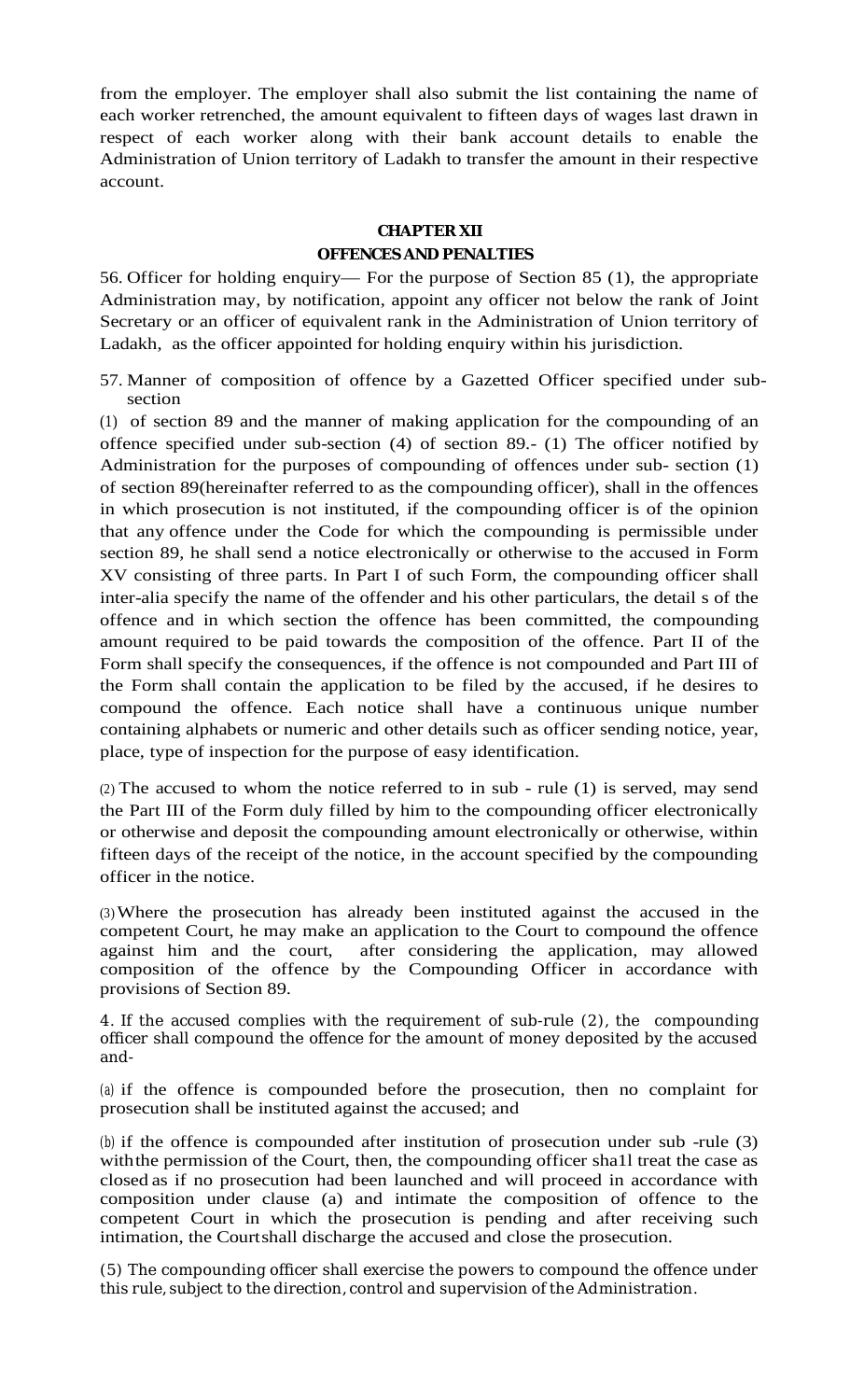**58.** Manner of making complaint by an aggrieved worker under section 91.- (1) Every complaint under section 91 shall be made electronically and by registered post or speed post in Form XVI and shall be accompanied by as many copies as there are opposite parties mentioned in the complaint.

(2) Every complaint under sub-rule (1) shall be verified by the worker making the complaint or by authorized representative of the worker proved to the satisfaction of the conciliation officer, arbitrator, and the Industrial Tribunal, as the case may be, to be acquainted with the facts of the case.

**59.** Manner of authorization of worker for representing in any proceeding under subsection (1) of section 94.-Where the worker is not a member of any Trade Union, then, any member of the executive or other office-bearer of any Trade Union connected with or by any other worker employed in the industry in which the worker is employed may be authorized by such worker to represent him in any proceeding under the Code relating to a dispute in which the worker is a party in Form VIII.

**60.** Manner of authorization of employer for representing in any proceeding under sub- section (2) of section 94.- Where the employer, is not a member of any association of employers, may authorize in Form VIII an officer of any association of employers connected with, or by any other employer engaged in, the industry in which the employer is engaged to represent him in any proceeding under the Code relating to a dispute in which the employer is a party.

**61.** Collection of Statistics:-The employer shall submit the details of strike, lockout, lay- off, retrenchment and closures, statistics required under these rules electronically in Form and manner time to time to the Administration as well as the Office of Director General, Labour Bureau.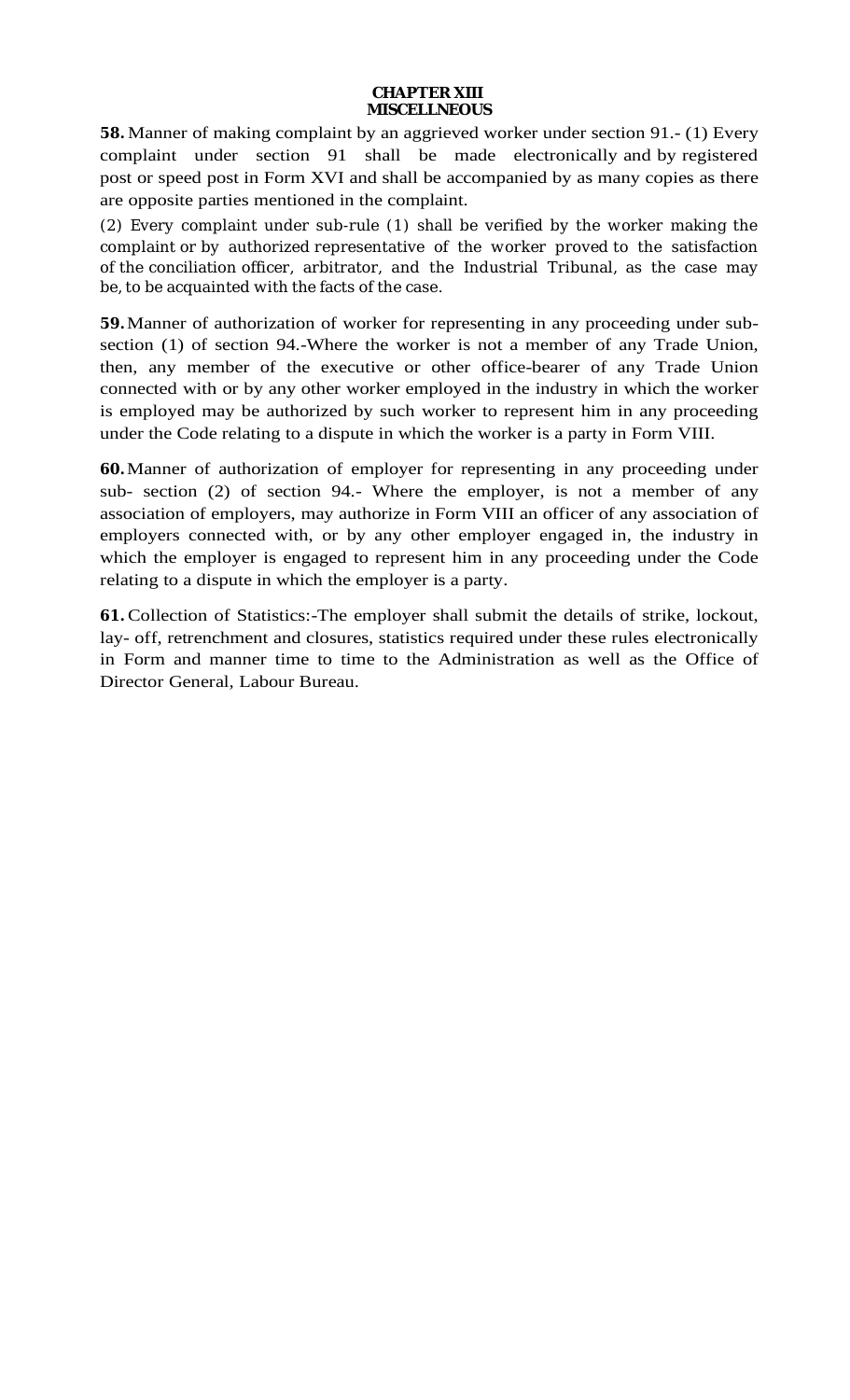# **FORM I**

## **(See rule 3)**

(Memorandum of settlement arrived at during conciliation/ or settlement arrived at between the employer and his workers otherwise than in the course of conciliation proceeding)

Names of Parties:

... .. .. .. .. .. ... ... ... ... .. . ... ......... ... Representing employer(s);

... ... ... .. .. ... ......... . .... .. .. ........... Representing workers;

Short recital of the case

Terms of the settlement

Signature of the parties

Witnesses:

(I)

(2)

\*Signature of Conciliation **Officer** 

In case the settlement arrived at between the employer and his workers otherwise than in the course of conciliation proceeding the copy of the memorandum shall be marked to the concerned Assistant Labour Commissioner/Labour-cum-Conciliation Officer.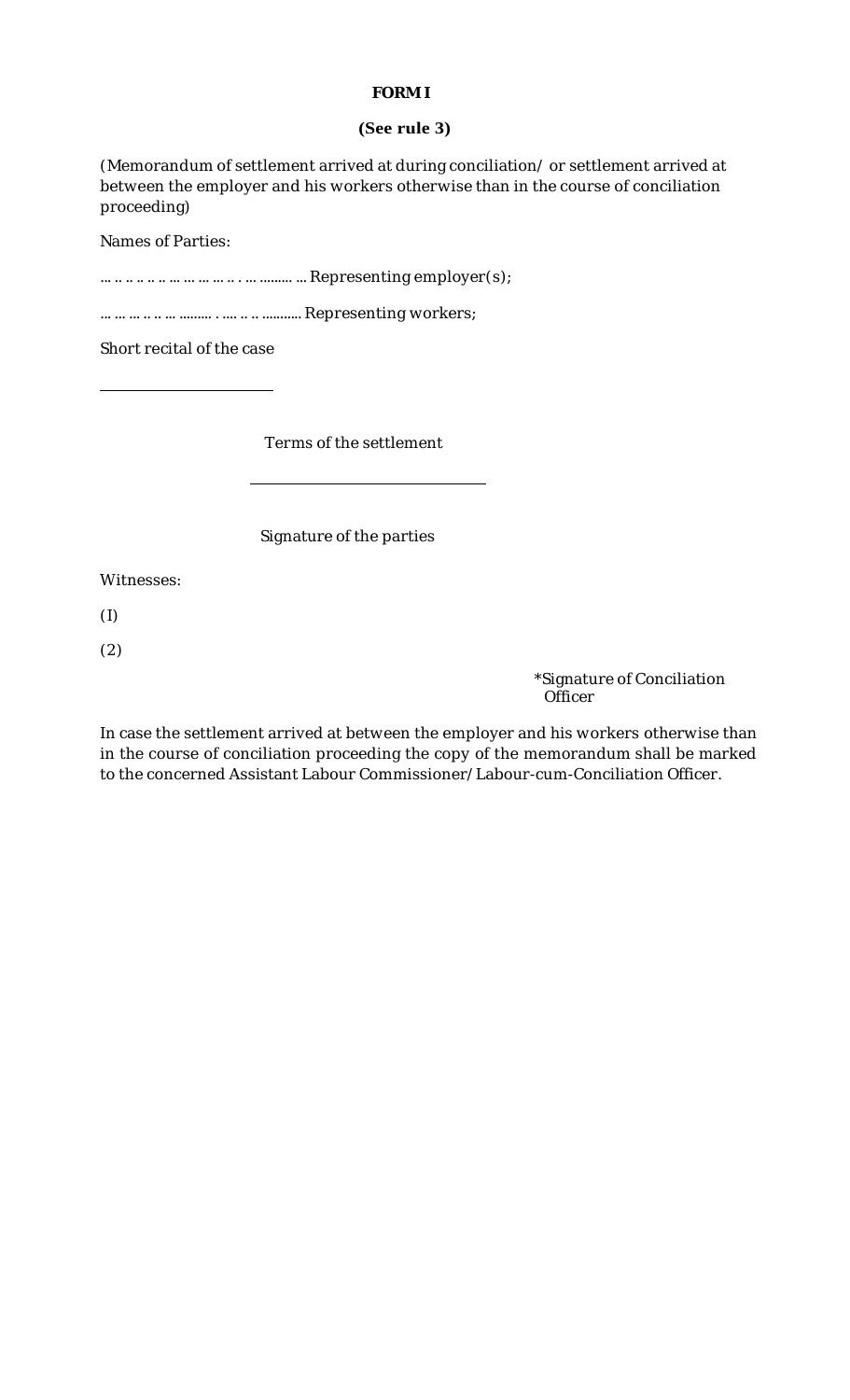# FORM II

### (See rule 9(2), Rule 11 and Rule 25)

### (Form for Trade Union)

Annual Audit Report, Details of Assets and Liabilities and Annual Return to be furnished by the Trade Union for the year ending 31 December, 20 ..

### PART A

*1.* Name of the Union

*2.* Address of the Union

*3.* Registered Head Office

*4.* Number and date of certificate of registration

*5.* Classification of Industry (to be shown as per Schedule of Industries attached)

*6.* Classification of Sector [Please state to which of the following four categoriesthe union belongs] - (a) Public Sector - Central Sphere; (b) Public Sector - State Sphere; (c) Public Sector - General Sphere; and (d) Public Sector - State Sphere]

*7.* Name of the All India Body/Federation to which affiliated

*8.* Affiliation number

*9.* Affiliation fee paid during the year

*10.* Number and date of receipt for payment of affiliation fee

*11.* Membership fee per month

*12.* No. of members on books at the beginning of the year

*13.* No. of members admitted during the year

*14.* No. of members who left during the year

*15.* No. of the members on books at the end of the year (i.e. on 31st March, 20 ) Male Female Total

*16.* No. of members contributing to political fund

*17.* No. of members who paid their subscription for the whole year

*18.* A copy of the rules of the trade union corrected upto the date of dispatch of this return is appended

*19.* Part B of the return over-leaf has been duly completed.

Date the **President or General Secretary** 

Note. (1) If the Federation falls under more than one category, the membership claim in each category may be shown, separately.

Note. - (2) Name of Unions should be given in separate statements marked 'A', 'B', 'C' & 'D'.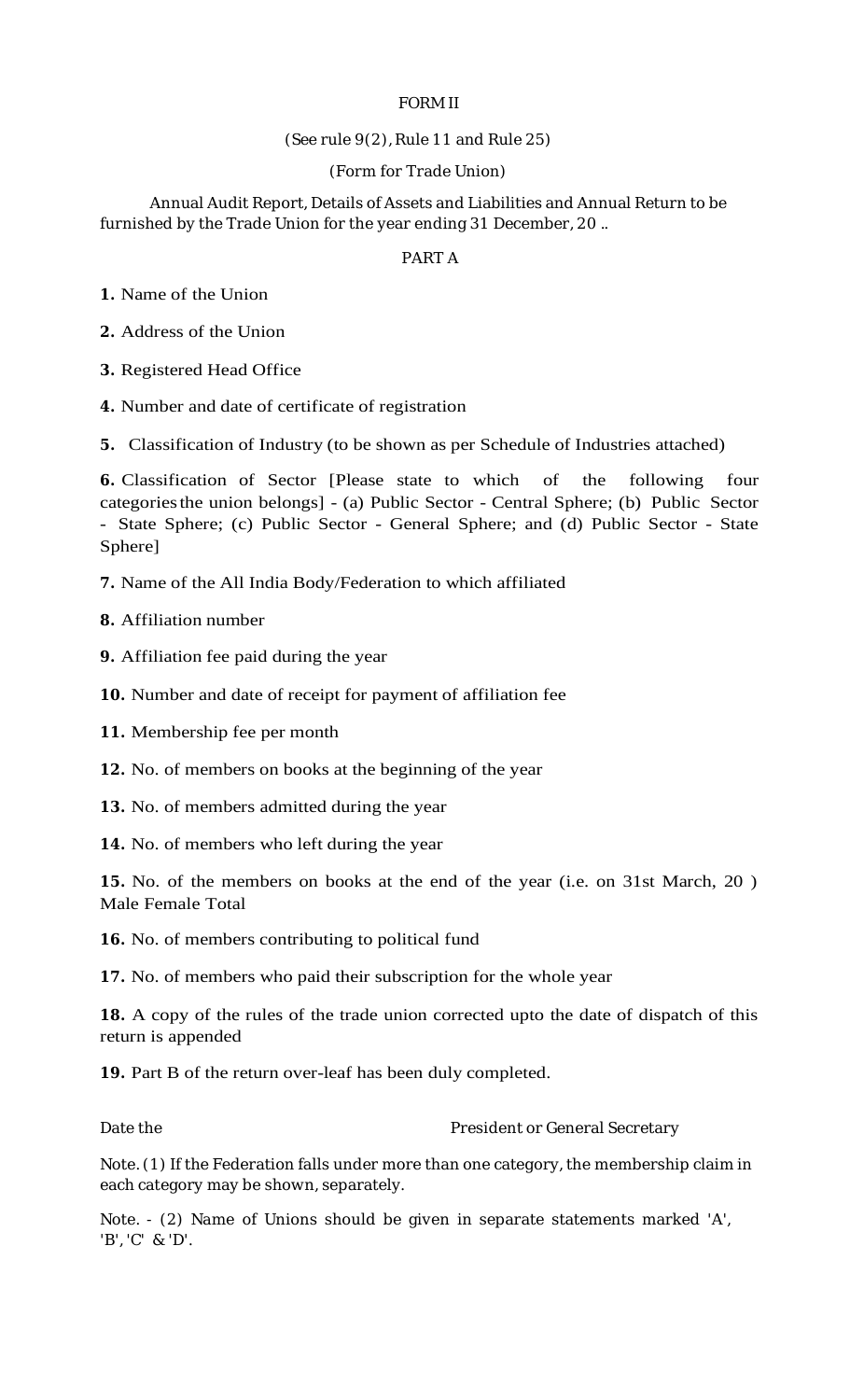Part B

Statement of Liabilities and Assets of the 31st Day on March, 20.

| Liabilities              | Rs. Ps. Assets |                          | Rs. Ps. |
|--------------------------|----------------|--------------------------|---------|
| Amount of general fund   |                | Cash -                   |         |
| Amount of political fund |                | In hands of<br>Treasurer |         |

| Loans                               | In hands of                            |
|-------------------------------------|----------------------------------------|
| From                                | Secretary In                           |
|                                     | hands of                               |
|                                     | In the Bank                            |
|                                     | In the Bank                            |
|                                     | Securities as per list<br>Below        |
|                                     | Un-paid<br>subscription due<br>$for -$ |
|                                     | $*(a)$ the year                        |
|                                     | *(b) previous year                     |
|                                     | Loans to-                              |
|                                     | (a) Officers                           |
|                                     | (b) members                            |
| Debts due to-                       | (c) others                             |
| Other liabilities (to be specified) | Immovable<br>property                  |
|                                     | Goods<br>and                           |
|                                     | Furniture                              |
|                                     | Other assets (to be<br>specified)      |
| <b>Total liabilities</b>            | <b>Total liabilities</b>               |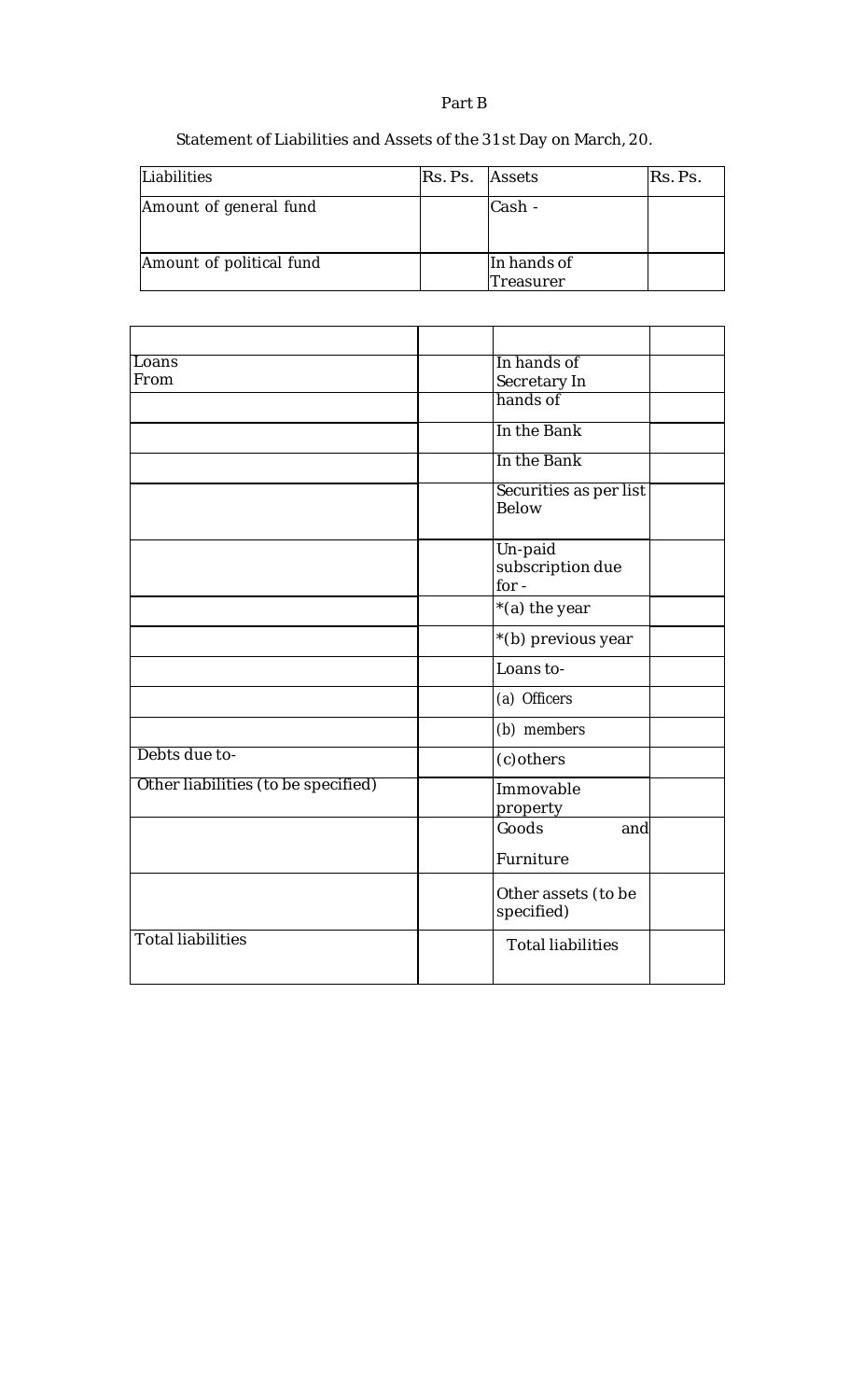|                                                                |                             |                        | <b>List of Securities</b> |                                                                                                                                                                          |                                                                            |  |             |
|----------------------------------------------------------------|-----------------------------|------------------------|---------------------------|--------------------------------------------------------------------------------------------------------------------------------------------------------------------------|----------------------------------------------------------------------------|--|-------------|
| Particulars                                                    |                             | Face Valuel Cost Price |                           |                                                                                                                                                                          | Market<br>price at<br>date on<br>which<br>accounts<br>have been<br>made up |  | In hands of |
|                                                                | <b>GENERAL FUND ACCOUNT</b> |                        |                           |                                                                                                                                                                          |                                                                            |  |             |
|                                                                |                             |                        |                           |                                                                                                                                                                          |                                                                            |  |             |
| Income                                                         |                             |                        |                           |                                                                                                                                                                          | Expenditure                                                                |  | Treasure    |
|                                                                |                             |                        | Rs Ps.                    |                                                                                                                                                                          |                                                                            |  | Rs. Ps.     |
| Balance at the beginning of                                    |                             |                        |                           |                                                                                                                                                                          | Salaries, allowance                                                        |  |             |
| the year<br>Subscription from the                              |                             |                        |                           | <b>Officers</b>                                                                                                                                                          | and expenses of<br>Travelling                                              |  |             |
| members (including<br>unpaid subscription due<br>for the year) |                             |                        |                           |                                                                                                                                                                          | allowance, salaries,<br>allowances and<br>expenses of<br>establishment     |  |             |
|                                                                |                             |                        |                           | <b>Auditors fees</b>                                                                                                                                                     |                                                                            |  |             |
| a) Subscriptions received                                      |                             |                        |                           | Legal expenses                                                                                                                                                           |                                                                            |  |             |
| (b) Subscription in arrears for<br>three months or less        |                             |                        |                           | dispute                                                                                                                                                                  | <b>Expenses in</b><br>conducting trade                                     |  |             |
| c) Subscription in arrears for<br>more than three months       |                             |                        |                           | <b>Compensation paid</b><br>to members for<br>loss arising out of<br>trade disputes                                                                                      |                                                                            |  |             |
|                                                                |                             |                        |                           | Funeral, old age,<br>sickness,<br>unemployment<br>benefits etc.                                                                                                          |                                                                            |  |             |
| Donations                                                      |                             |                        |                           | <b>Educational, Social</b><br>and religious                                                                                                                              |                                                                            |  |             |
| Sale of periodicals, books,<br>rules, etc.                     |                             |                        |                           | benefits Cost of<br>publishing                                                                                                                                           |                                                                            |  |             |
| Interest on investments<br>Income from                         |                             |                        |                           | Periodicals                                                                                                                                                              |                                                                            |  |             |
| <b>MISCEHANEOUS SOUFCES (TO</b><br>be specified)               |                             |                        |                           | Rents, rates and<br>taxes, Stationery,<br>Printing and<br>postage Expenses<br>incurred under<br>section<br>15 of the the<br>Industrial<br>Relations Code,<br>2020 (to be |                                                                            |  |             |
| Total                                                          |                             |                        |                           | specified)                                                                                                                                                               | Other expenses (to                                                         |  |             |
|                                                                |                             |                        |                           |                                                                                                                                                                          | be specified)<br>Balance at the end                                        |  |             |
|                                                                |                             |                        |                           | of year<br>Total at                                                                                                                                                      |                                                                            |  |             |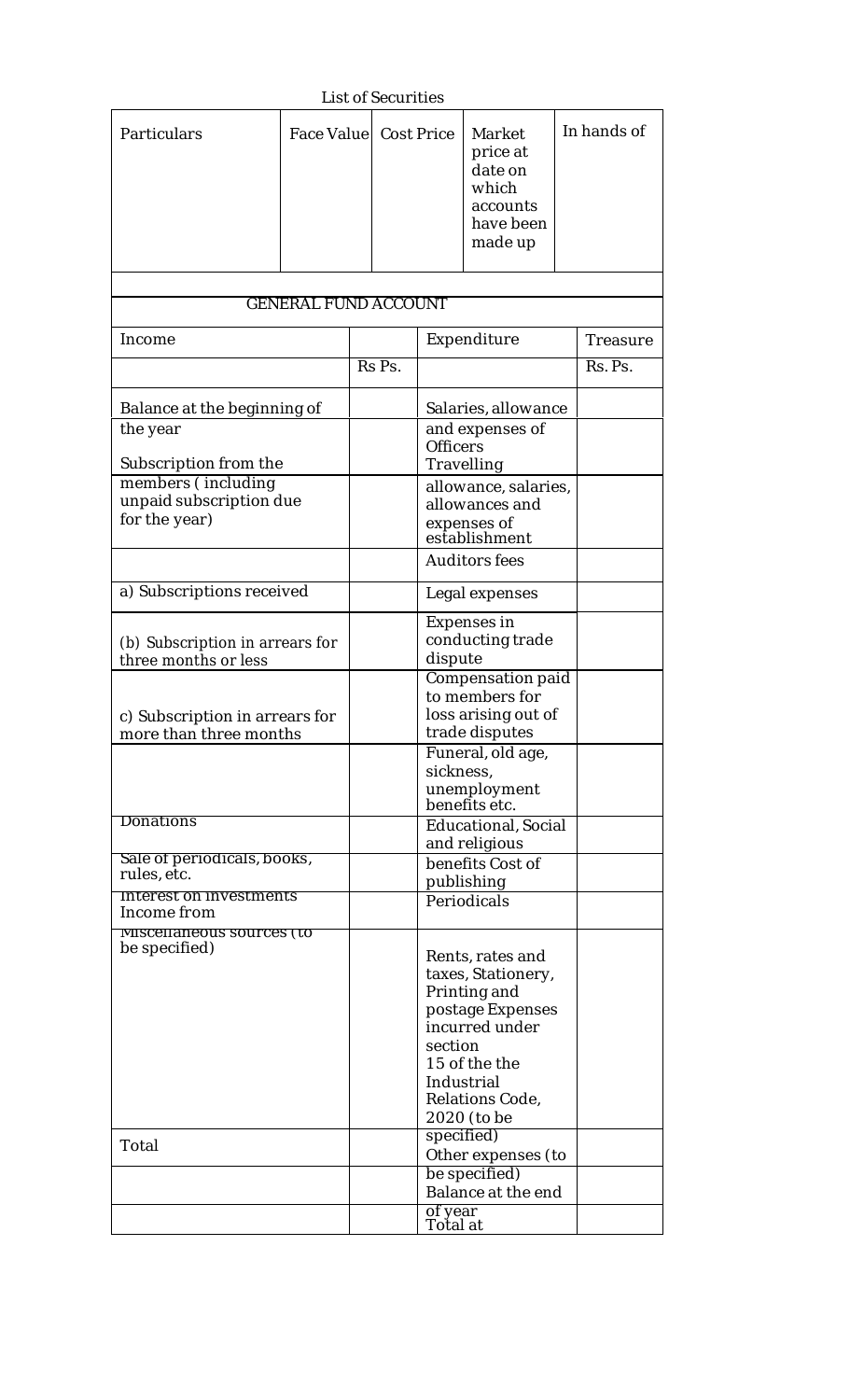## Political Fund Account

|                                           | Rs. | Ps. |                                                                                                                             | Rs. | Ps. |
|-------------------------------------------|-----|-----|-----------------------------------------------------------------------------------------------------------------------------|-----|-----|
| Balance at the beginning of<br>year       |     |     | Payments made on<br>objects specified in<br>section 15 of the<br>Industrial<br>Relations Code,<br>2020 (to be<br>specified) |     |     |
| Contribution frommembers at<br>per member |     |     | <b>Expenses of</b><br>management (tobe<br>fully specified)<br>Balance at end of<br>the year                                 |     |     |

### Treasurer

# Auditors Declaration

The undersigned, having had access to all the books and accounts of the Trade Union, and having examined the foregoing statements and verified the same with the account vouchers relating thereto, now sign the same as found to be correct, duly vouched and in accordance with the law, subject to the remarks, if any, appended hereto and also certify that the Trade Union had properly maintained its membership register and its accounts and the members had paid their membership subscriptions to the Trade Union as shown in the foregoing statement of the general fund account of the Union, subject to the remarks, if any, appended hereto.

The following changes of [office bearers] have been made during the year.

# [officer bearers] Relinquishing Office

| Name of [Office bearer] | Date of relinguishing office |
|-------------------------|------------------------------|
|                         |                              |
|                         |                              |
|                         |                              |
|                         |                              |

# [Office Bearers] Appointed

| Name | Date<br>οf<br>birth | Private<br>address | Personal<br>occupation | Title or<br>position<br>held in<br>the<br>Trade<br>Union | Date on<br>which<br>appointm<br>ent in<br>column <sub>5</sub><br>was<br>taken<br>up | Other offices<br>held in<br>addition to<br>membership<br>of executive<br>with date |
|------|---------------------|--------------------|------------------------|----------------------------------------------------------|-------------------------------------------------------------------------------------|------------------------------------------------------------------------------------|
|      | $\mathcal{P}$       | 3                  | 4                      | 5                                                        | 6                                                                                   |                                                                                    |
|      |                     |                    |                        |                                                          |                                                                                     |                                                                                    |

# **Elections**

Date of last election of officer bearers

Date of next election of office bearers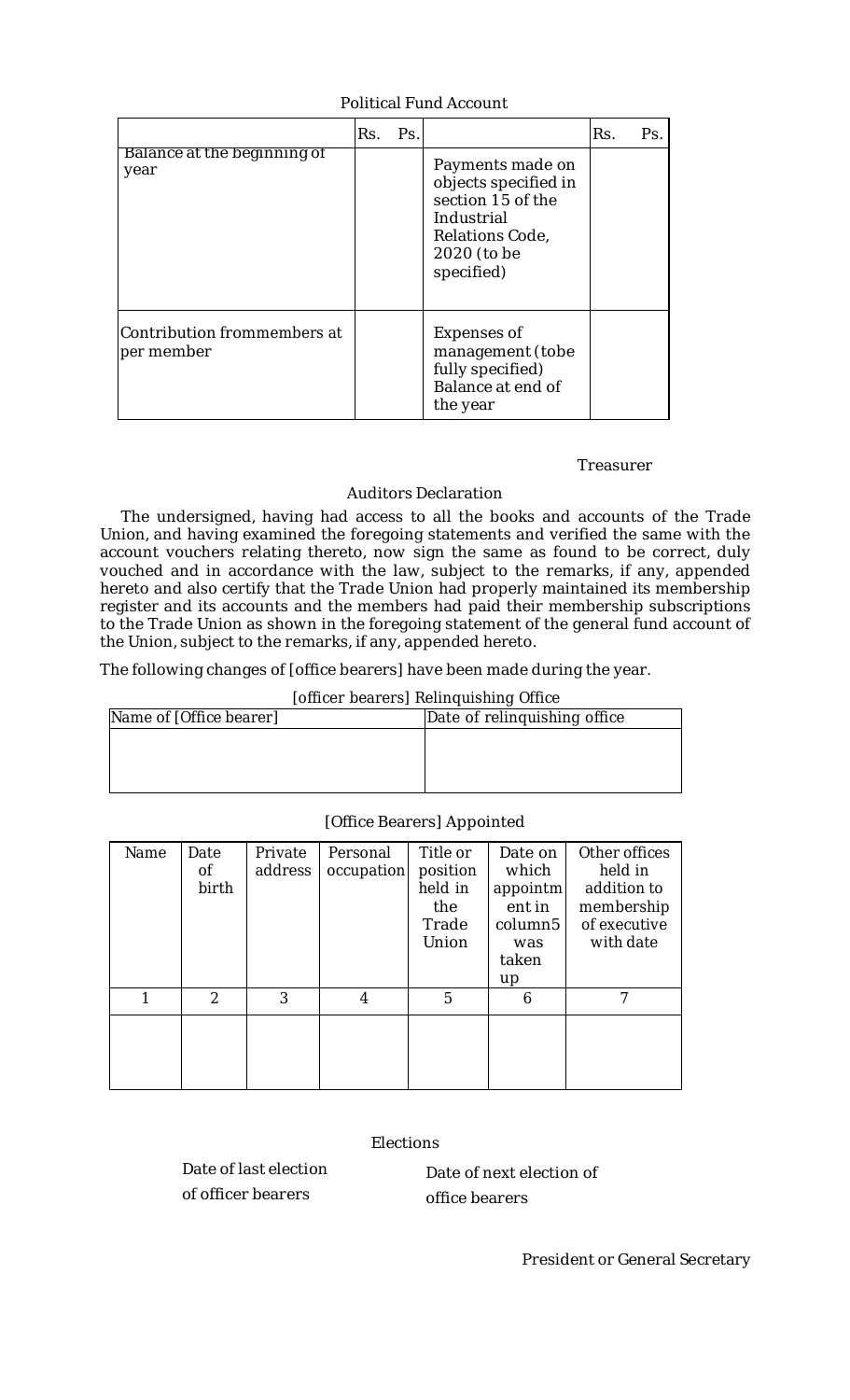## FORM III

### (See rule 10)

Application for Registration of Trade Union

Dated day of 20

- 1. We hereby apply for the registration of a trade union under the nameof
- 2. The address of the head office of the union is
- 3. The union came into existence on the \_ day of
- 4. The union is union of employers/workers engaged in the industry or (profession).
- 5. The particulars required by section 8 (1) of Industrial Relations Code, 2020 are given in Schedule I.
- 6. The particulars given in Schedule II show the provision made in the rules for the matters detailed in section 8 (1)(b) of Industrial Relations Code,2020.
- 7. To be struck out in the case of unions which have not been in existence for one year before the date of application. The particulars required by section 8 (2) of the Industrial Relations Code, 2020 are given in Schedule III.
- 8. We have been duly authorised to make this application by\*

| Serial No. | Signature | Occupation | <b>Address</b> |
|------------|-----------|------------|----------------|
|            |           |            |                |
|            |           |            |                |
|            |           |            |                |
|            |           |            |                |
| 5.         |           |            |                |
|            |           |            |                |
|            |           |            |                |

\*State whether the authority was given by a resolution of a general meeting of the Union if not in what other way it as given.

To

The Registrar,

Trade Unions, Union territory of Ladakh.

|            | Schedule I   |      |     |  |                      |  |  |
|------------|--------------|------|-----|--|----------------------|--|--|
|            | List of      |      |     |  |                      |  |  |
|            |              |      |     |  |                      |  |  |
| Serial No. | <b>Title</b> | Name | Age |  | Address   Occupation |  |  |

Note. - Enter in this schedule the name of all members of the executive of the Union, showing in column 1 the names of any posts held by them (e.g. President, Secretary including the General Secretary, Treasurer, etc.) in addition to their [office bearers] a members of the executive.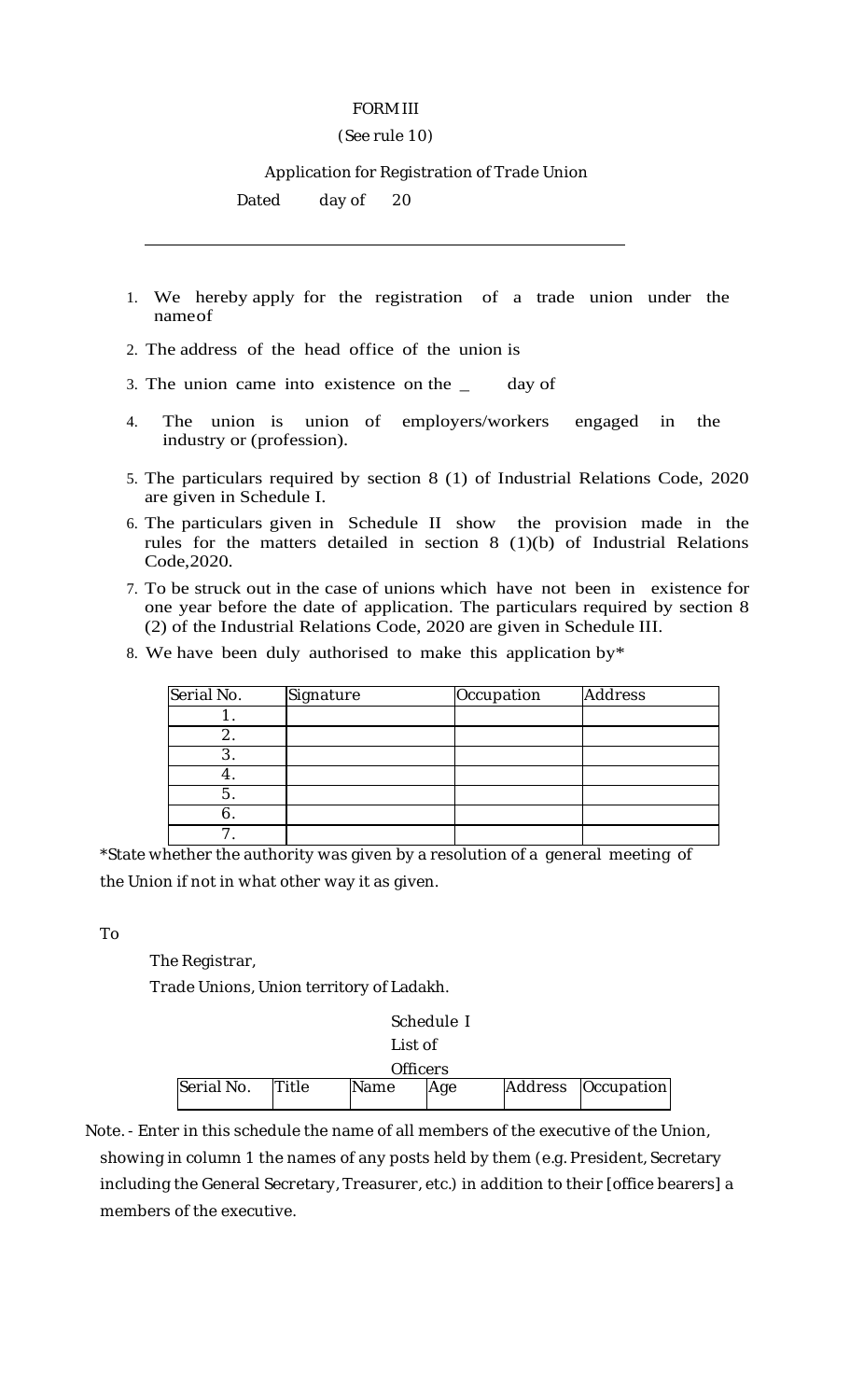# Schedule II

The numbers of the rules making provision for the several matters detailed in column 1 are given in column 2 below:-

1.

| Serial No.        | Matter                                                                                                                           | Number of<br>rules |
|-------------------|----------------------------------------------------------------------------------------------------------------------------------|--------------------|
| 1.                | Name of union                                                                                                                    |                    |
| 2.                | The whole of the subjects for which the union has been<br>established                                                            |                    |
| 3.                | The whole of the purposes for which the general funds<br>of the union shall be applicable                                        |                    |
| $\mathbf{4}$ .    | The maintenance of a list of members                                                                                             |                    |
| 5.                | The facilities provided for the inspection of the list<br>of members by [office bearers] and members                             |                    |
| 6.                | The admission of ordinary members                                                                                                |                    |
| 7 <sub>1</sub>    | The admission of honorary or temporary members                                                                                   |                    |
| 8.                | The conditions under which members are entitled to<br>benefits assured by the rules                                              |                    |
| 9.                | The conditions under which fines or forfeitures can<br>be imposed or varied                                                      |                    |
| 10.               | The manner in which the rules shall be amended,<br>varied or reminded                                                            |                    |
| $\overline{11}$ . | The manner in which the members of the executive<br>and the other[Office bearers] of the union shall be<br>appointed and removed |                    |
| $\overline{12}$ . | The safe custody of the funds                                                                                                    |                    |
| $\overline{13}$ . | The annual audit of the accounts                                                                                                 |                    |
| 14.               | The facilities for the inspection of the account books by<br>officers and members                                                |                    |
| 15.               | The manner in which the union may be dissolved                                                                                   |                    |
| 16.               | The procedure for declaring a strike                                                                                             |                    |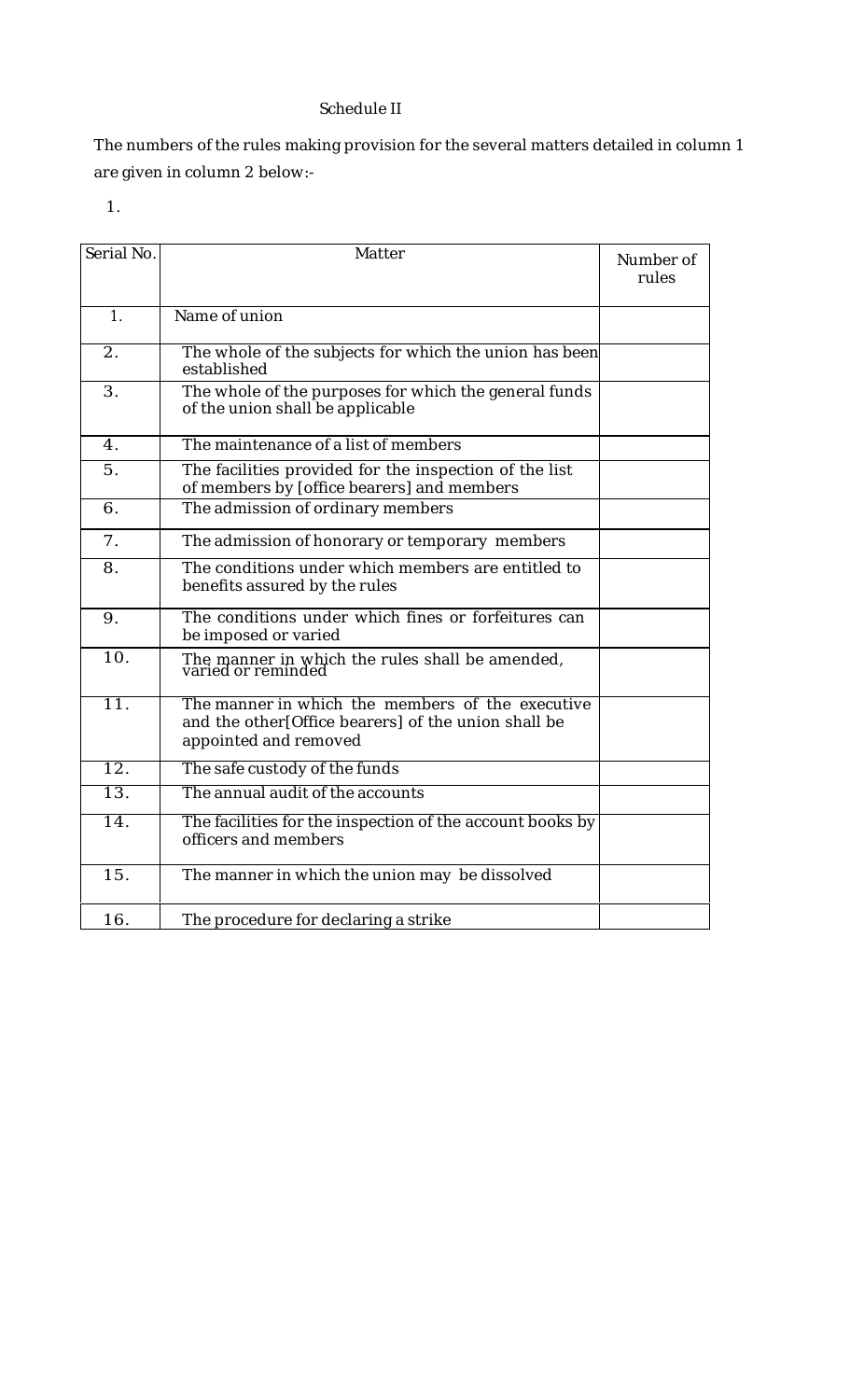# Schedule III

This Need Not Be Filled In If The Unions Came Into Existence Less Than One Year Before

The Date of Application For Registration Statement of Liabilities and Assets on the day of

# 20 Liabilities

## Assets

Rs. A.P. Rs. A.P.

Amount of general Fund Cash :-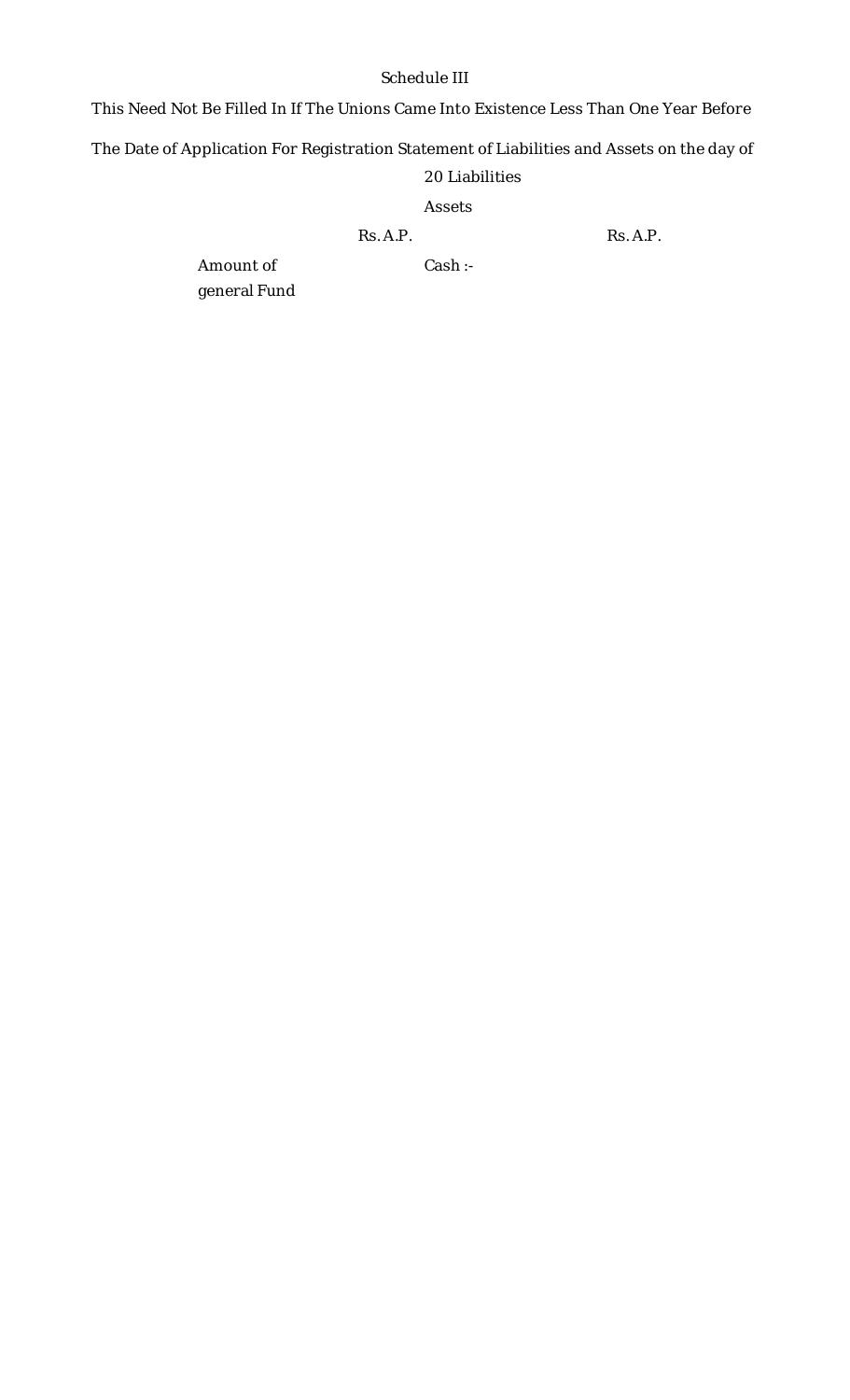| Amount of                              | In hands of Treasurer                                                        |
|----------------------------------------|------------------------------------------------------------------------------|
| political fund                         |                                                                              |
|                                        | In hands of Secretary                                                        |
| Loan from-                             | In hands of                                                                  |
|                                        | In the Bank                                                                  |
|                                        | In the                                                                       |
|                                        | <b>Bank</b><br>Securities as per list below                                  |
|                                        |                                                                              |
| Debts due to-                          | Unpaid subscriptions                                                         |
|                                        | due Loans to-                                                                |
| Other Liabilities (to<br>be specified) |                                                                              |
|                                        |                                                                              |
|                                        | Immovable property,<br>Goods and furniture Other assets<br>(to be specified) |
| <b>Total Liabilities</b>               | <b>Total Assets</b>                                                          |
|                                        | <b>List of Securities</b>                                                    |

 $\overline{\phantom{0}}$ 

 $\mathcal{L}(\mathcal{L})$ 

| Particulars    | Nominal<br>value | Market<br>value | In hands of |
|----------------|------------------|-----------------|-------------|
|                |                  |                 |             |
|                |                  |                 |             |
| $\overline{ }$ |                  |                 |             |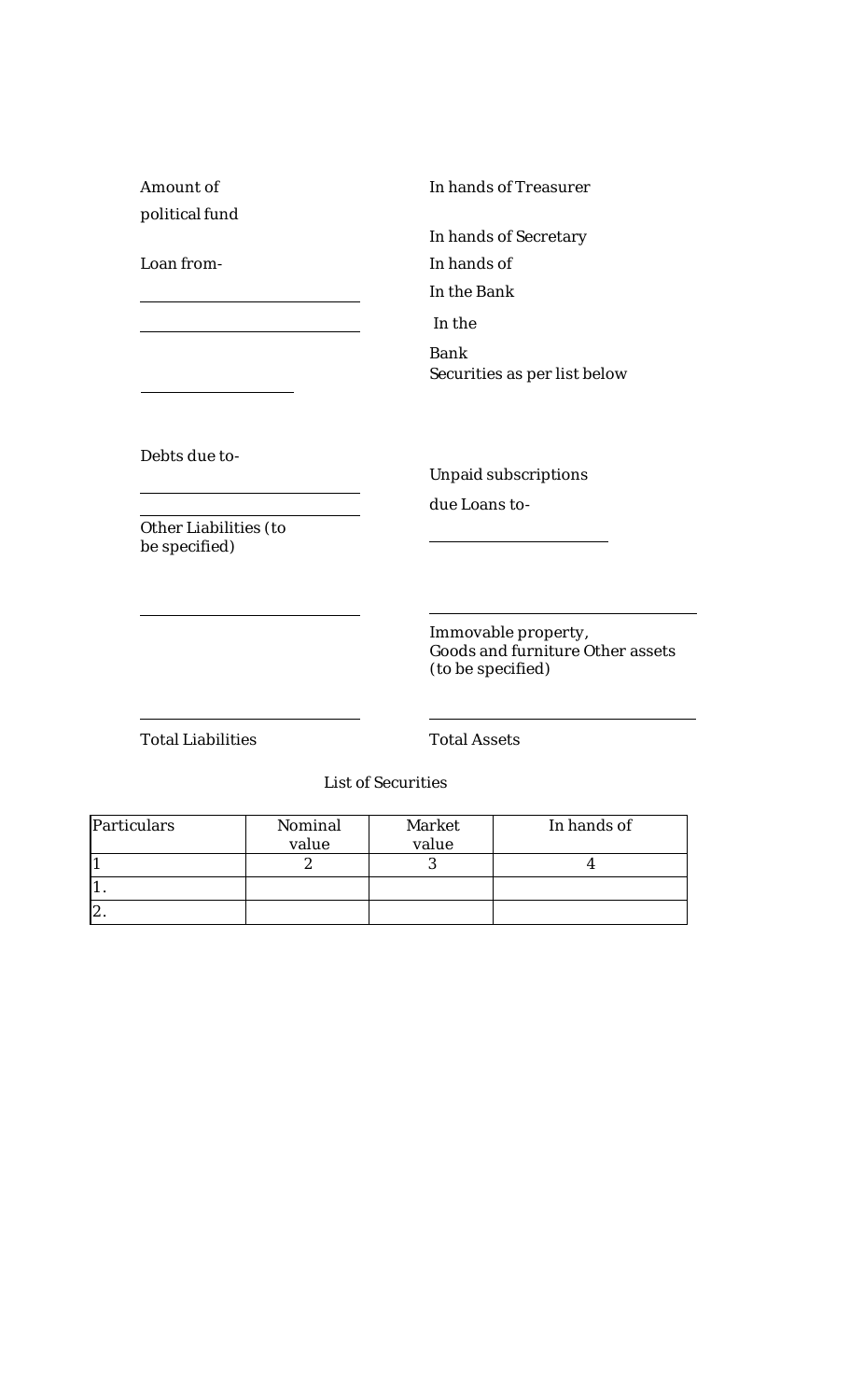# FORM IV

# ( See rule 12 )

# Register of Trade Unions

| Serial No.                                                              |          | Officer  |       |    |                               |  |        |                          |
|-------------------------------------------------------------------------|----------|----------|-------|----|-------------------------------|--|--------|--------------------------|
| Name of Union                                                           | Year of  | Name Age |       | lS | Addres Occupatio Year of<br>n |  |        | Other                    |
|                                                                         | entering |          | on    |    |                               |  | ng     | relinquishi Offices held |
| <b>Address of Head</b>                                                  | office   |          | entry |    |                               |  | office | In addition              |
| Office                                                                  |          |          |       |    |                               |  |        | to                       |
|                                                                         |          |          |       |    |                               |  |        | membershi<br>р<br>0f     |
| Date of<br>Registration                                                 |          |          |       |    |                               |  |        | Executive                |
|                                                                         |          |          |       |    |                               |  |        | with dates               |
| Number of application form<br>List of members applying for registration |          |          |       |    |                               |  |        |                          |
|                                                                         |          |          |       |    |                               |  |        |                          |
| $\overline{1}$ .                                                        |          |          |       |    |                               |  |        |                          |
| $\overline{2}$ .                                                        |          |          |       |    |                               |  |        |                          |
| 3.                                                                      |          |          |       |    |                               |  |        |                          |
| $\overline{4}$ .                                                        |          |          |       |    |                               |  |        |                          |
| 5.                                                                      |          |          |       |    |                               |  |        |                          |
| 6.                                                                      |          |          |       |    |                               |  |        |                          |
| 7.                                                                      |          |          |       |    |                               |  |        |                          |

# FORM V

# {See rule 13}

# Certificate of Registration of Trade Union

| No.                         |       |        |                                          |
|-----------------------------|-------|--------|------------------------------------------|
| It is hereby certified that |       |        | has been registered under the Industrial |
| Relations Code, 2020        | this. | day of | 20                                       |

Registrar of Trade Unions

'Seal'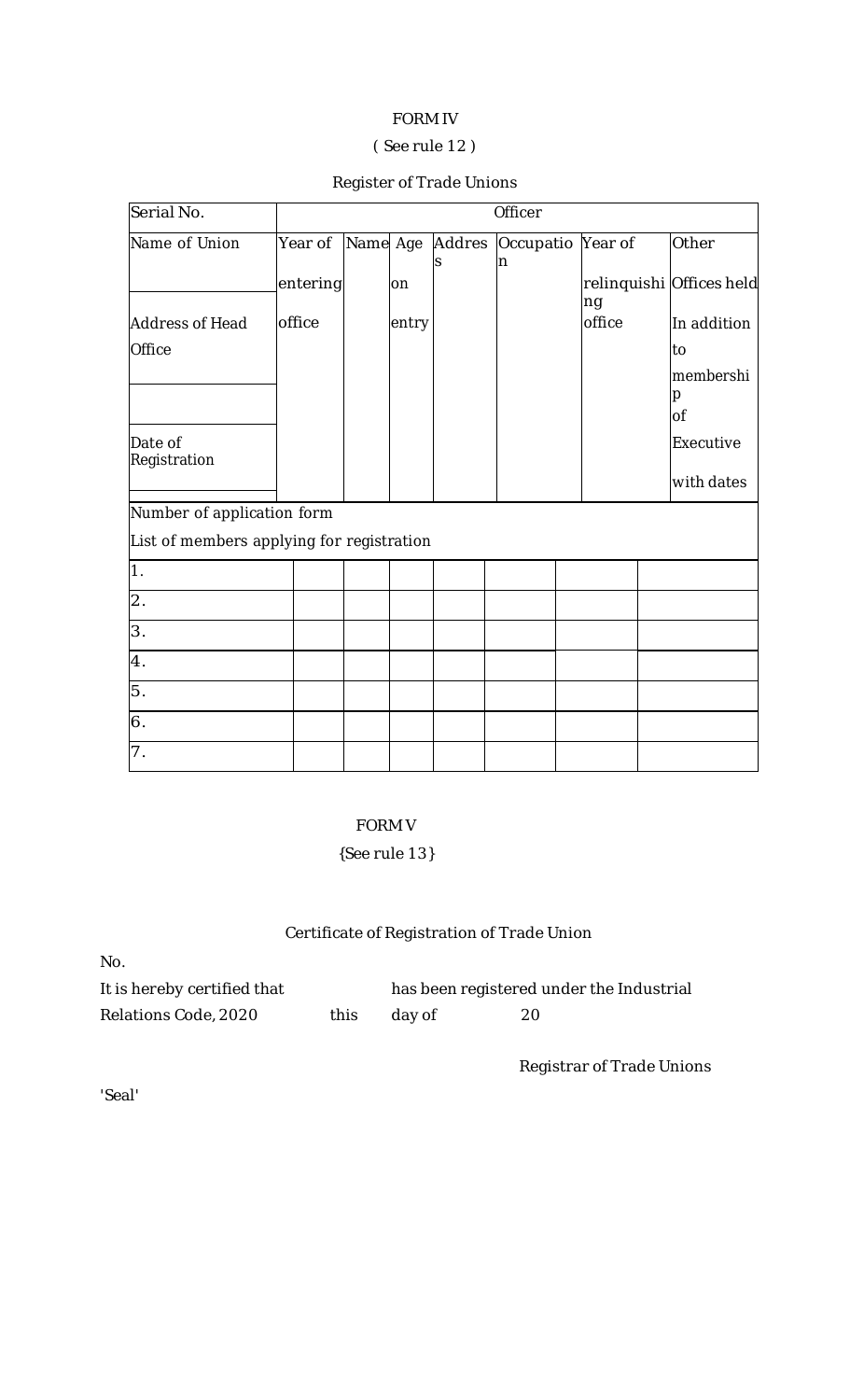# FORM VI

## (See rule 36)

(Notice of change of service conditions proposed by an employer)

In accordance with section 40(1) of Industrial Relation code I/We hereby give notice to all concerned that it is my/our intention to effect the change/changes specified in the annexure, with effect from ............. in the conditions of service applicable to workers in respect of the matters specified in the Third Schedule to this code.

> Signature..................... Designation.................

# ANNEXURE

(Here specify the change/changes intended to be effected)

Copy forwarded to:

- 1. The President or General Secretary of registered Trade Union, if any.
- 2. Concerned Conciliation Officer of the area.

Signature...................... Designation.................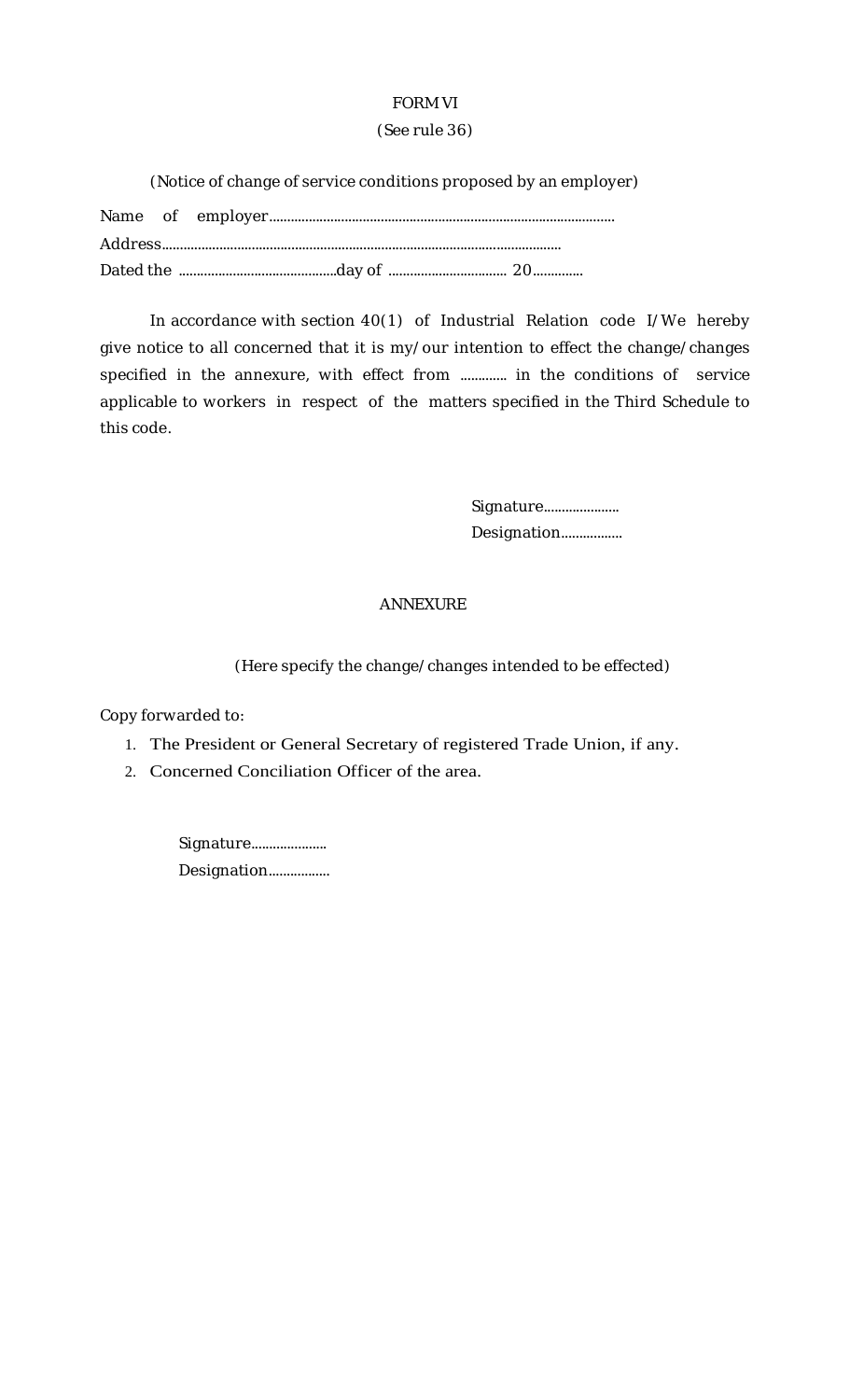### FORM VII

# (See rule 37)

## (Agreement for voluntary arbitration)

### BETWEEN

## ....................................Name of the parties representing employer (s)

### And

……………………………..Representing worker

It is hereby agreed between the parties to refer the following dispute to the arbitration of

....................... [here specify the name(s) and address(es) of the arbitrator (s).

- (i) Specific matters in dispute.
- (ii) Details of the parties to the dispute including the name and address of theestablishment or undertaking involved.
- (iii) Name of the worker in case he himself is involved in the dispute or the name of the union, if any, representing the worker or workers in question.
- (iv) Total number of workers employed in the undertaking affected.
- (v) Estimated number of workers affected or likely to be affected by the dispute.

\*We further agree that the majority decision of the arbitrators) shall be binding on us in case the arbitrator(s) are equally divided in their opinion they shall appoint another person as umpire whose award shall be binding onus.

The arbitrator (s) shall make his (their) award within a period of (here specify the period agreed upon by the parties) from the date of publication of this agreement in the Official Gazette by the Administration of Union territory of Ladakh or within such further time as is extended by mutual agreement between us in writing. In case, the award is not made within the period afore mentioned, the

reference to the arbitration shall stand automatically cancelled and we shall be free to negotiate for fresh arbitrator.

Signature of the parties Representing employer/Representing worker/workers.

Witnesses

- 1. ..................................
- 2. ..................................

Copy to:

*(i)* The Conciliation Officer, Union territory of Ladakh.

*(ii)* The Secretary Labour, Administration of Union territory of Ladakh.

*(iii)* The Labour Commissioner, Union territory of Ladakh.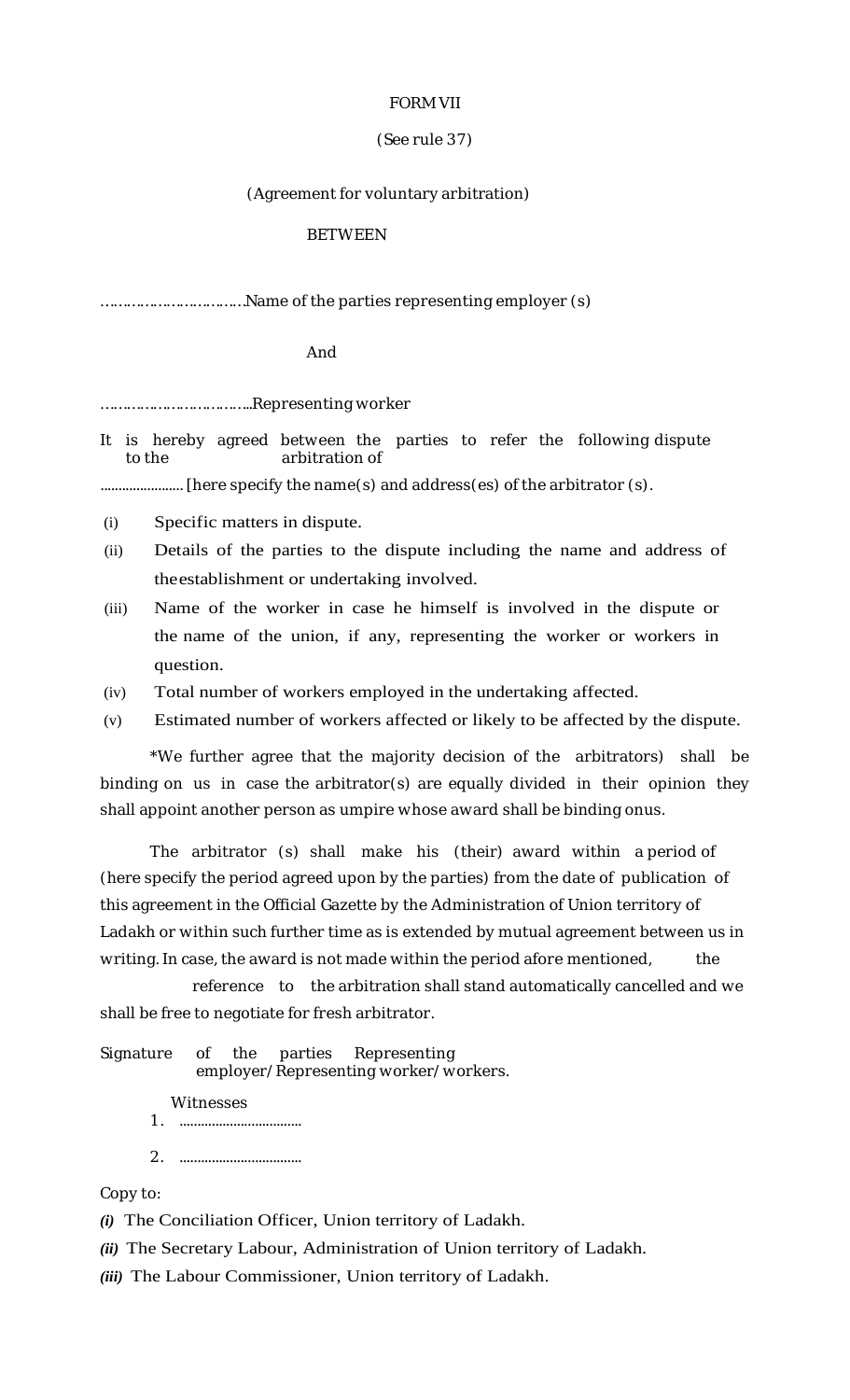# FORM VIII

# (See rule 39, rule 58 and rule 59)

(Authorization by a worker, group of worker, employer, group of employer to be represented in a proceeding before the authority under this Code).

# Before the Authority (Here mention the authority concerned)

| In the matter of:.                                                            | (mention the name of the proceeding) |
|-------------------------------------------------------------------------------|--------------------------------------|
|                                                                               |                                      |
|                                                                               |                                      |
| I/we hereby authorize Shri/Sarvashri (if representatives are<br>Above matter. |                                      |

Dated this......................day of..............................20..........

Signature of person(s) nominating the representative(s) Address Accepted

# FORM IX

(See clause (c) of sub - rule 1 of rule 40 and clause (a) sub- rule 1 of rule 41)

Form of Oath of Office for Judicial Member or Administrative Member whichever is applicable) of Industrial Tribunal

I, having been appointed as Judicial Member/Administrative Member (whichever is applicable) of Industrial Tribunal (Name of the Tribunal) do solemnly affirm/ do swear in the name of God that I will faithfully and conscientiously discharge my duties as the Judicial Member/Administrative Member of Industrial Tribunal (Name of the Tribunal) to the best of my ability, knowledge and judgment, without fear or favour, affection or ill-will and that I will uphold the Constitution and the laws of the land.

(Signature)

Place Date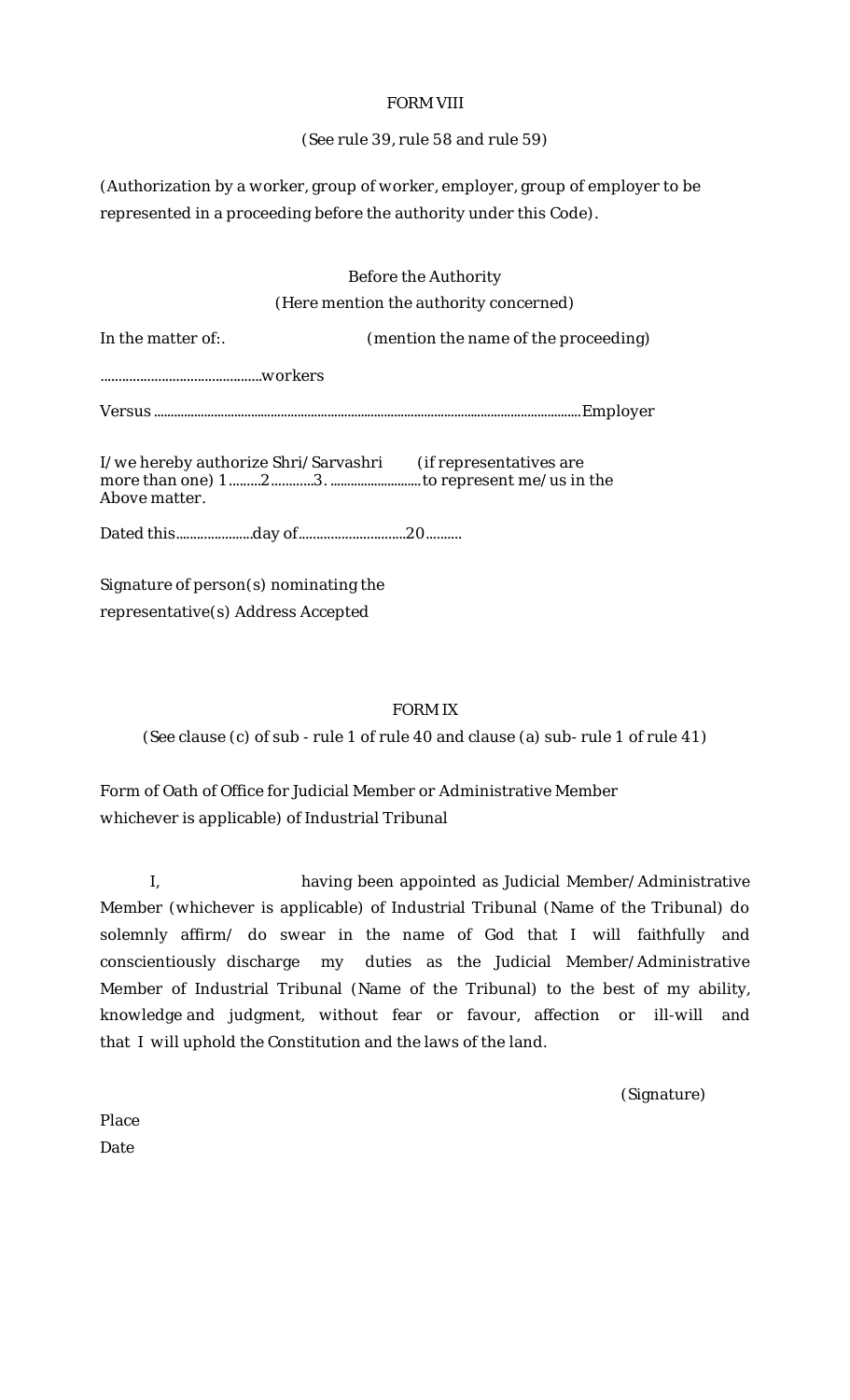### FORM X

### (See Sub - rule 5 of rule 42)

### (Application to be submitted before the Tribunal in the matter not settled by the Conciliation Officer)

Before…........... (here mention the name of the Tribunal having jurisdiction over the area)

In the matter of:

............................................Applicant

Address.................................................

Versus

.................................................................. Opposite party (ies)

Address...........................................

........... The above mentioned applicant begs to state as follows :- (Here set out the relevant facts and circumstances of the case).

The applicant prays that the instant dispute may please be admitted for adjudication and request to pass appropriate Award.

Date ………

Place .........

### Form XI

### (See rule43)

(Notice of Strike to be given by Union(Name of Union)/ Group of Workers) Name of five elected representatives of

workers…………………………………………….

Dated the.................day of..................20.............

To

(The name of the

employer). Dear Sir/Sirs,

In accordance with the provisions contained in sub-section (1) of section 62 of the Industrial Relation code I/We hereby give you notice that I propose to call a strike / we propose to go on strike on ………..20… , for the reasons explained in the annexure.

Yours faithfully,

(President or General Secretary of the Union)

Five representatives of the workers duly elected at a meeting

hel

ANNEXURE d

> on.............................................(date) , vide resolution attached.]

Statement of the case

Copy to;

- *1)* Conciliation Officer, Union territory of Ladakh.
- *2)* Labour Commissioner/Deputy Labour Commissioner, Union territory of Ladakh.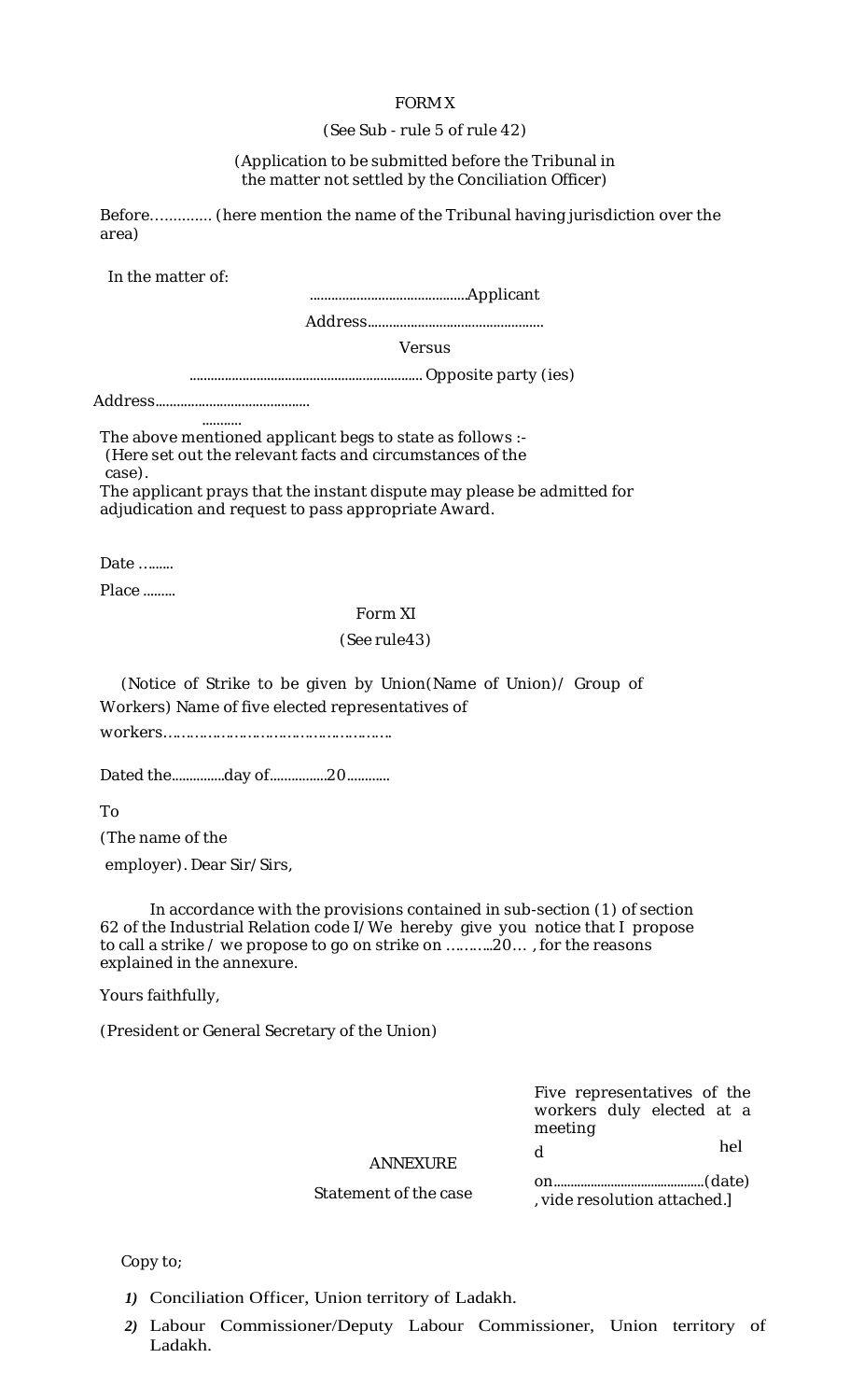# FORM XII

### (See rule 44)

| (Notice of Lock-out to be given by an employer of an industrial<br>establishment) |
|-----------------------------------------------------------------------------------|
|                                                                                   |
|                                                                                   |

In accordance with the provisions of 62(6) of this code, I/we hereby give notice to all concerned that it is my/our intention to effect lock out in..,..........................................................department(s), section(s) of my/our establishment with effect from.........................for the reasons explained in the annexure.

ANNEXURE

| 1. Statement of reasons |  |
|-------------------------|--|
|-------------------------|--|

Copy forwarded to:

- *(1)* The President or General Secretary of the Registered Union, if any
- *(2)* Conciliation officer ............ [Here enter office address of Conciliation Officer of the concerned area.]
- *(3)* Labour Commissioner/Deputy Labour Commissioner Union territory of Ladakh
- *(4)* The Secretary Labour, Administration of Union territory of Ladakh.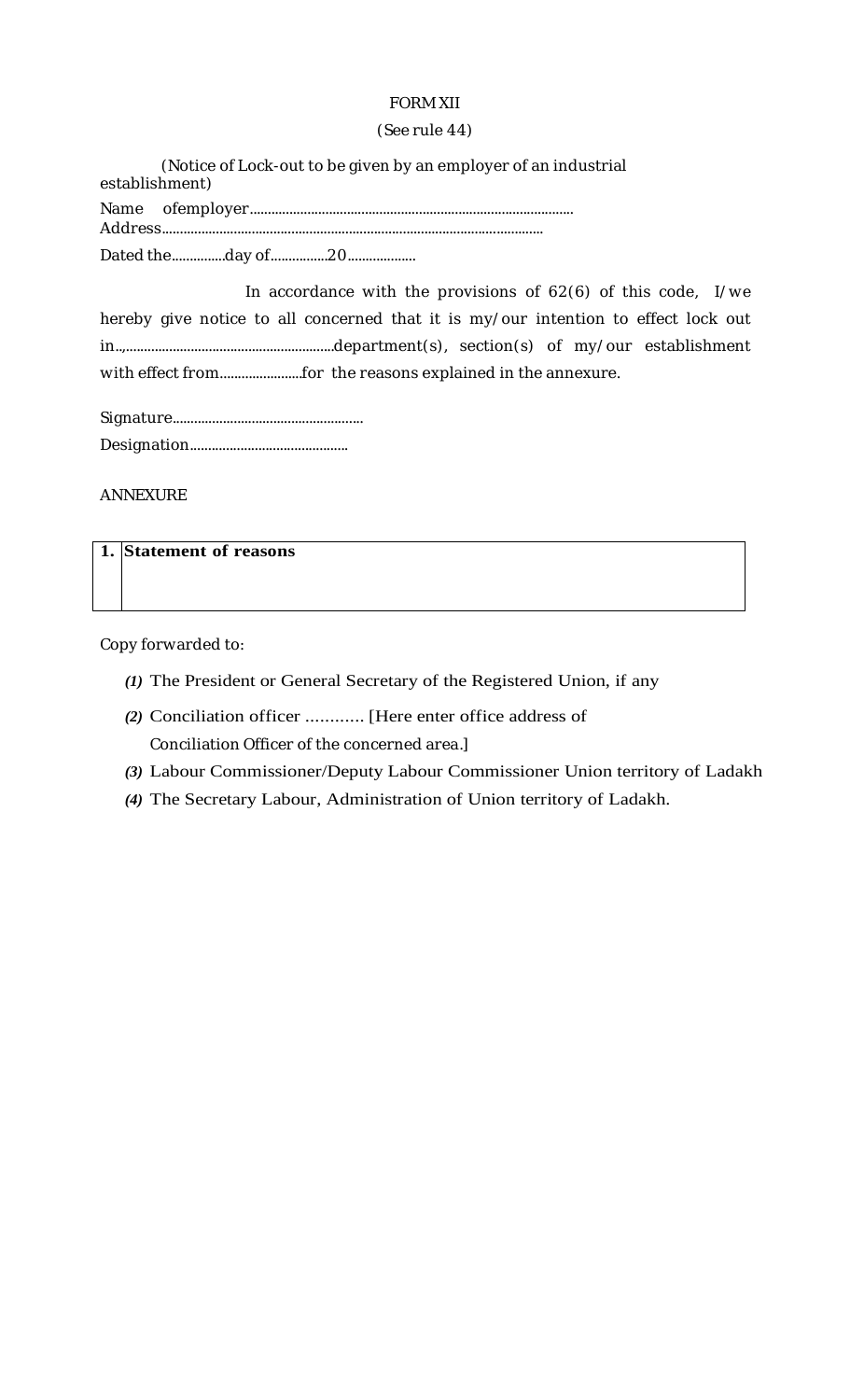## Form XIII

## (See sub-section (c) of section 70, rule 45 and rule 47)

(Notice of Intimation of Retrenchment/Closure to be given by an employer to the Administration of Union territory of Ladakh)

[In cases of Part I, the prior notice of intimation should be served thirty days before the commencement of retrenchment and in cases of Part II, i.e., closure, prior notice of intimation of sixty days is required to be given before the commencement of closure]

| Name of Industrial Establishment or Undertaking |
|-------------------------------------------------|
|                                                 |
|                                                 |
| Dated (DD/MM/YYYY).                             |

To,

The Secretary

Labour, Administration of Union territory Ladakh

Department of Labour, Union territory of Ladakh.

Sir,

### Part I (Retrenchment)

- 1. Under clause (a) of section 70 of the Industrial Relation Code, 2020, I/ we here by inform you that I/we have decided to retrench (number of workers)............................... workers with effect from.....................(DD/MM/YYYY) for the reasons explained in the Annexure I.
- 2. The workers concerned have been given on the.................(DD/MM/YYYY) one

months' notice in writing as required. or

The worker(s) have been given on the. ............(DD/MM/YYYY) one month's pay in lieu of notice as required.

3. The total number of workers employed in the industrial establishment/undertaking are. and the total number of those who are being retrenched are…………..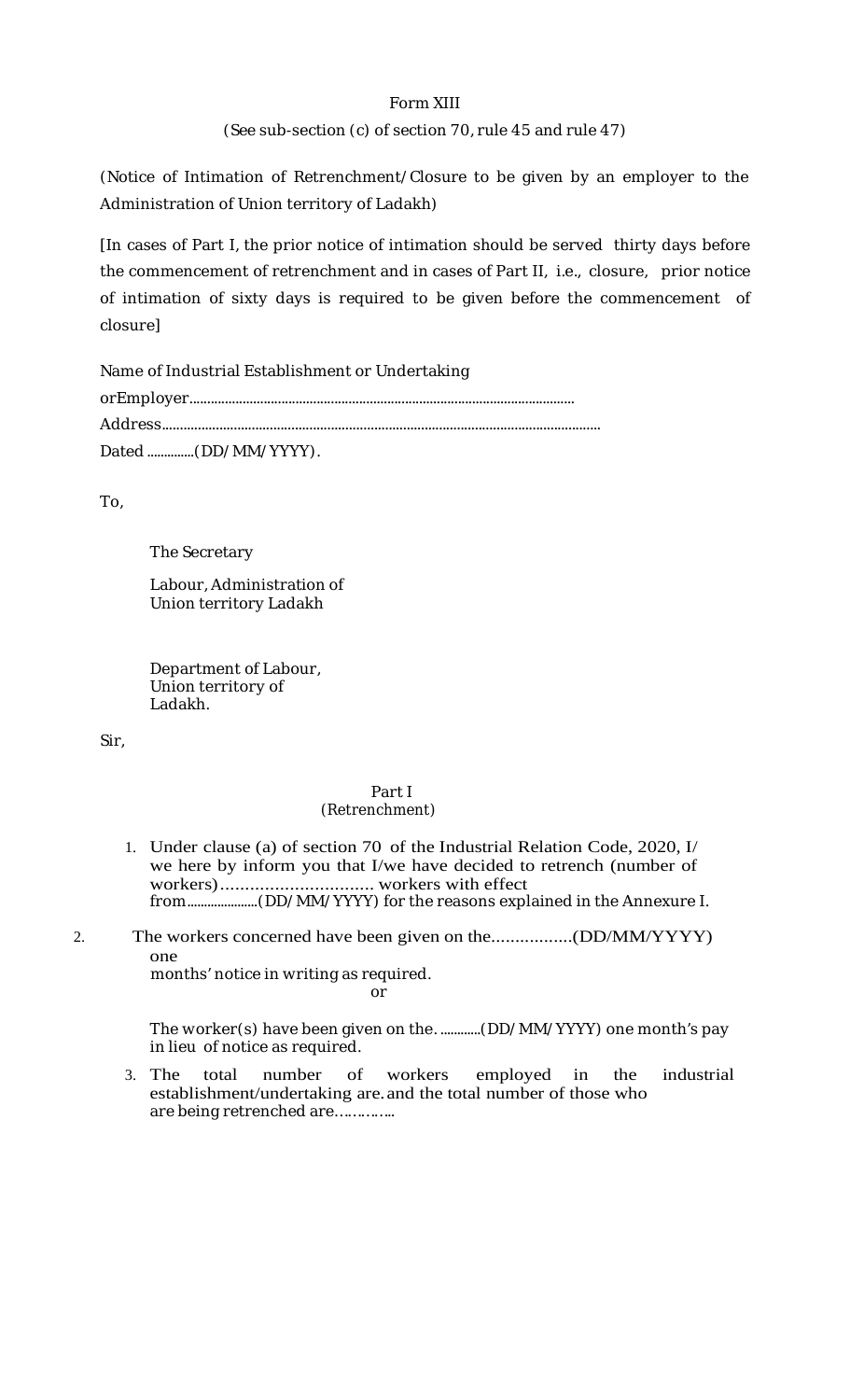## Part II

### (Closure)

- 1. Under sub-section (1) of section 74 of the Industrial Relation Code, 2020, I/ we hereby inform you thatI/we have decided to closedown............................................ (name of the industrial establishment or undertaking or employer) with effect from (DD/MM/YYYY)for the reasons explained in the Annexure I.
- 2. The number of workers whose services would come to an end on account of the closure of the industrial establishment or undertaking are................. (number of workers).

Number of workers …………………………………………………………..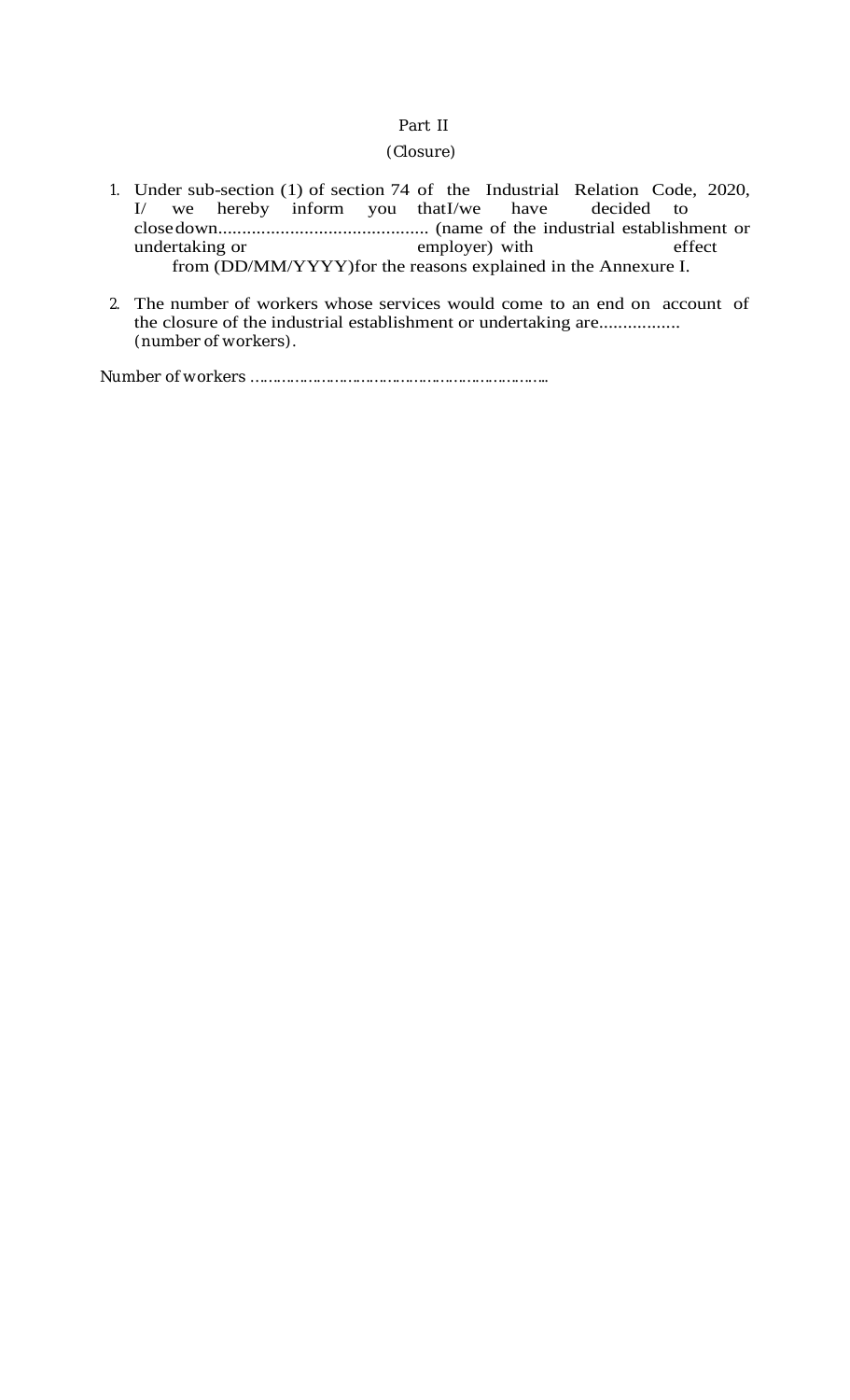Category and designation …………………………………………………… of workers, who have been affected due to closure.

I/We hereby declare that the worker/workers concerned has/have been/will be paid compensation due to them under section 75 of this Code before or on the date of expiry of the notice period.

Yours faithfully,

(Name & Designation of the Employer/ authorized representative

## ANNEXURE I

Statement of Reasons for retrenchment/closure (strike whichever is not applicable)

with reference to Rule 25 and Rule 27 and Form VIII.

Copy to:

- 1. To the office of Labour Commissioner/ Deputy Labour Commissioner Union territory of Ladakh
- (Only for statistical purpose)
- 2. Conciliation Officer, Union territory of Ladakh

## FORM XIV

## (See rule 48, rule 51 and rule 53)

[Form of application for permission of Lay-off or Retrenchment or Closure in Industrial establishments or Undertaking to which provisions of Chapter X of the Industrial Relations Code, 2020applies]

To,

The Secretary Labour,

Department of Labour

Administration of Union territory of Ladakh.

Sir,

\*1. Under \*sub-section (2) of Section 78 of the Industrial Relations Code, 2020, I/we hereby apply for ―permission to lay-off.........workers (indicate number in figures and words) out of total of.......................workers (indicate number in figures and words) employed in the state of the state of the state of the state of the state of the state of the state of the state of the state of the state of the state of the state of the state of the state of the state my/our establishment with effect from (DD/MM/YYYY) for the reasons set out in the Annexure-I.

\*2. Under sub-section (2) of section 79 of the Industrial Relation Code 2020,<br>I/we hereby apply for permission for proposed retrenchment I/we hereby apply for permission for proposed retrenchment of.................Workers(indicate number in figures and words) with effect from(DD/MM/YYYY)for the reasons set out in the Annexure-I.

3. The workers concerned have been given\* notice in writing as required under clause (a) of sub-section  $(1)$  of section 79. The worker concerned have not\* been given notice since the retrenchment is under an agreement (copy of which is enclosed) as provided in the proviso to the said clause.

\*4. Under section 80(1) of the Industrial Relation Code, 2020, I / we hereby inform you that I/we propose to \*\*close down the undertaking specified below of (name of the industrial establishment).(Give details as in Annexure II) with effect from(DD/MM/YYYY)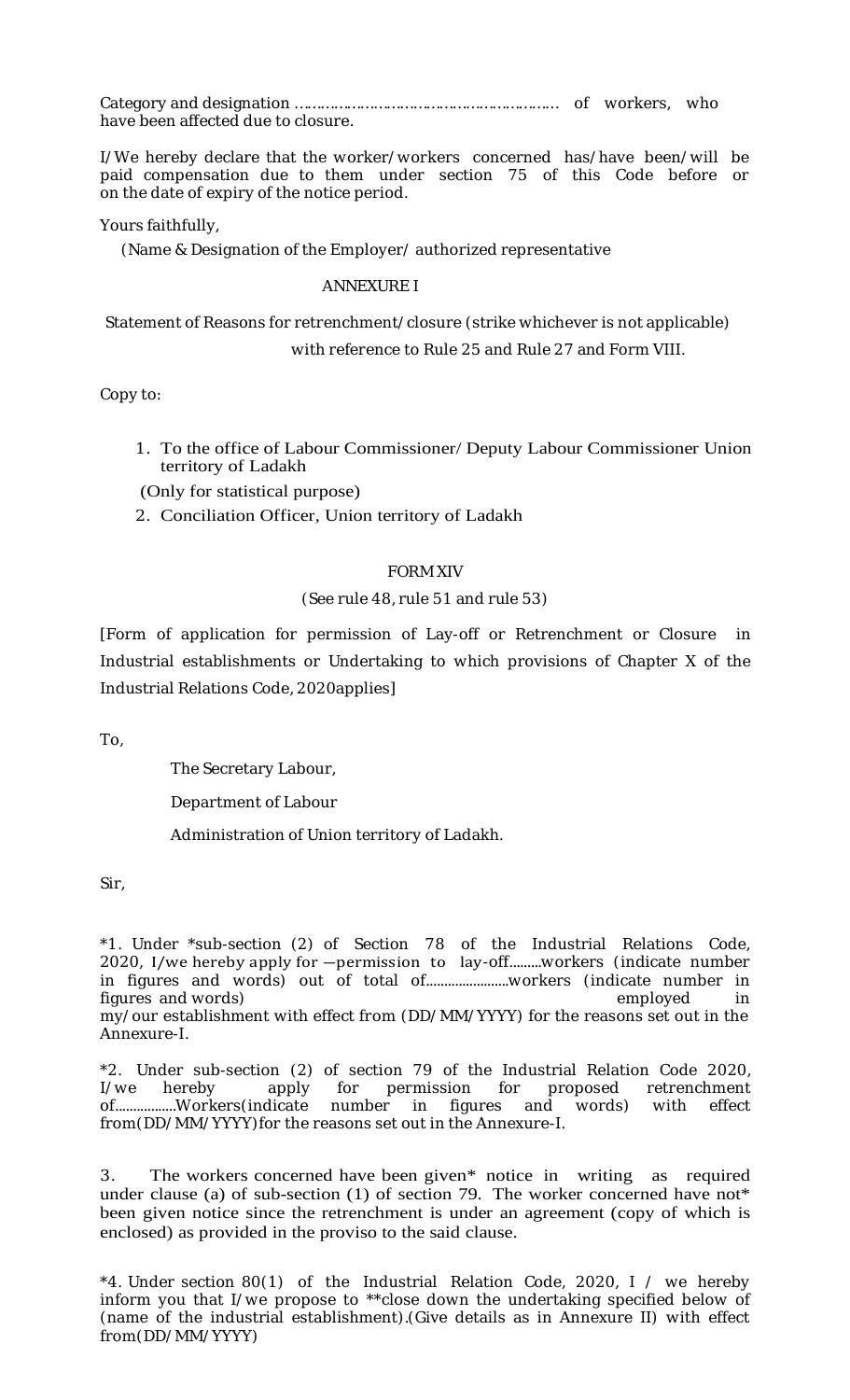5. The number of workers whose services will be terminated on account of the closure of the undertaking is.................................(Number of workers).

Permission is solicited for the lay-off, / to continue Lay off, or retrenchment of the workers, or, closure of the said establishment.

All Such workers permitted to be laid-off/ retrenched or terminated due<br>sure will be paid such compensation, to which they are entitled under to closure will be paid such compensation, to which they are entitled section 67, read with section 78(10), or, 79(9) or, 80(8) respectively of this Code as per the details given below.

Yours faithfully,

(Signature)

(\*Strike off which is not

applicable)

(\*\* The application for permission in case of closure must be given at least 90 days before of the intended closure)

### ANNEXUREI

|     | Total no. of Unskilled<br>workers/ no. (total no. of<br><b>lof</b><br>retrenched be retrenched be | to be workers/to | (total no. of<br>retrenched) | Semi-skilled Skilled (total Highly skilled<br>no. of<br>workers/to workers/to<br>be<br>retrenched) |  | (total no. of workers/to<br>be retrenched) |
|-----|---------------------------------------------------------------------------------------------------|------------------|------------------------------|----------------------------------------------------------------------------------------------------|--|--------------------------------------------|
| 11. |                                                                                                   |                  |                              |                                                                                                    |  |                                            |
| 2.  | Reasons for lay-off/retrenchment/Closure (strike out whichever is not<br>applicable)-             |                  |                              |                                                                                                    |  |                                            |

### ANNEXURE II

|                  | Particulars                                                                                                                                                                                                                   | Remarks, if                                                       |
|------------------|-------------------------------------------------------------------------------------------------------------------------------------------------------------------------------------------------------------------------------|-------------------------------------------------------------------|
|                  |                                                                                                                                                                                                                               | any                                                               |
| 1 <sub>1</sub>   | Name of the industrial establishment/ undertaking with<br>complete postal address along with Pin Code, e-mail,<br>telephone number(s).                                                                                        |                                                                   |
| $\overline{2}$ . | Status of undertaking-<br>(i) Whether State Public sector/State public sector/Foreign<br>majority company /joint sector company, etc., (In case of<br>foreign holding company then indicate the extent of foreign<br>holding) | Indicate<br>the<br>status of the<br>company                       |
|                  | (ii) Whether a private limited company/ partnership/ firm or<br>proprietorship firm                                                                                                                                           |                                                                   |
| 3.               | (a) MCA number                                                                                                                                                                                                                |                                                                   |
|                  | (b) GSTN number                                                                                                                                                                                                               |                                                                   |
|                  | (c) Registration number of the labour department                                                                                                                                                                              |                                                                   |
| $\overline{4}$ . | (a) *Names and identification number of the<br>affected workers proposed to be laid-off/retrenched/ to be<br>affected by closure.                                                                                             | Tne.<br>identification<br>number UAN<br>of EPFO under<br>SS Code. |
| 5.               | (i) Annual production, item wise for pre-ceding three years-                                                                                                                                                                  |                                                                   |
|                  | (ii) Production figures, month-wise, for the preceding twelve<br>months,                                                                                                                                                      |                                                                   |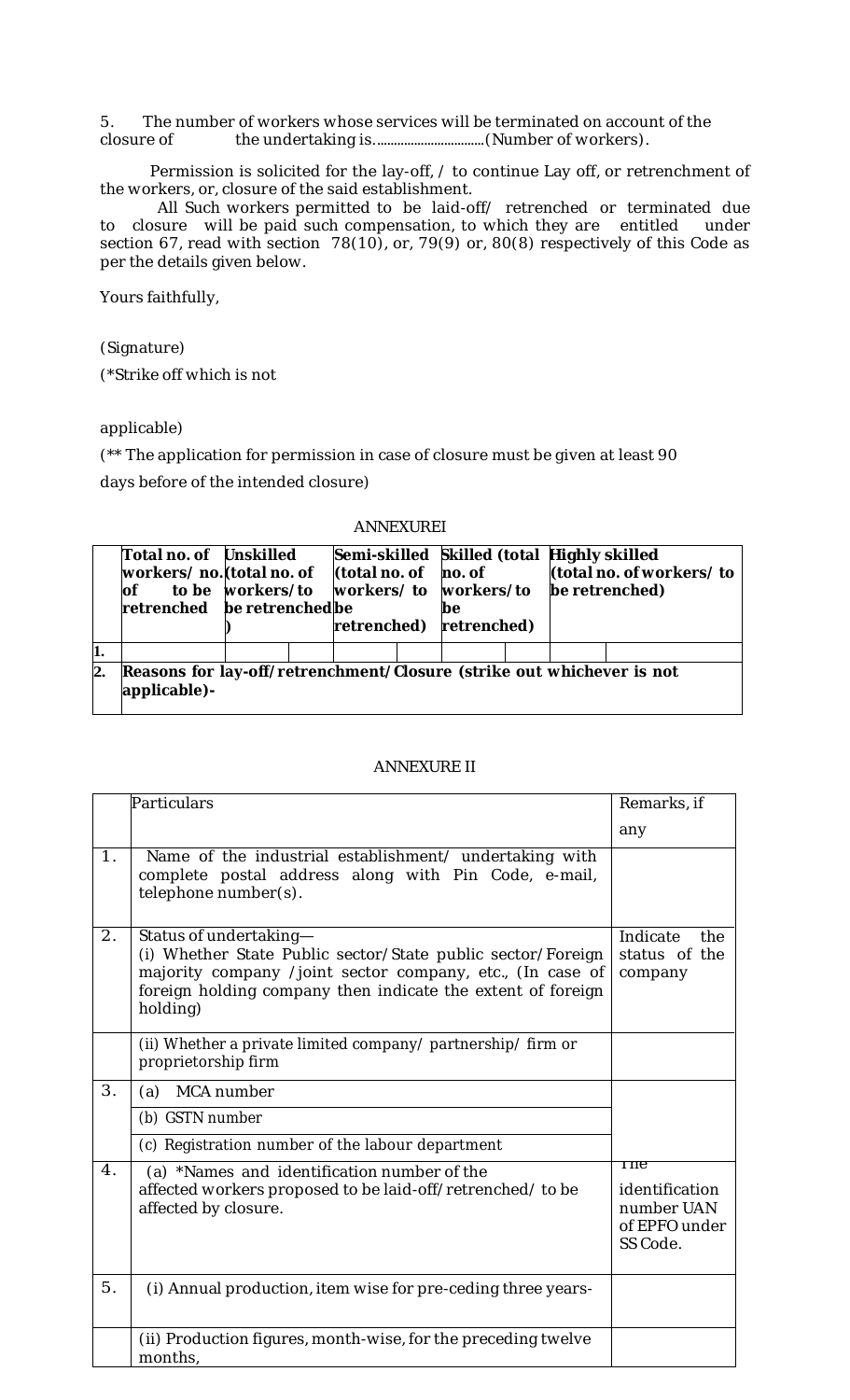| 6.             | Balance sheets, profit and loss accounts and audit reports for<br>the last three years.                                                                                                                                                                                                                     | To be annexed |
|----------------|-------------------------------------------------------------------------------------------------------------------------------------------------------------------------------------------------------------------------------------------------------------------------------------------------------------|---------------|
| 7 <sub>1</sub> | Net worth of the company                                                                                                                                                                                                                                                                                    |               |
| 8.             | Names of the inter-connected companies or companies under<br>the same management.                                                                                                                                                                                                                           |               |
| 9.             | Details of lay-off/ Retrenchment resorted to in the last<br>three years (other than the lay-off/ Retrenchment for which<br>permission is sought), including the periods<br>of such lay-offs/ Retrenchment the number of workmen<br>involved in each such lay-off/ Retrenchment / continuation of<br>lay off |               |
| 10.            | Any other relevant details which have bearing on<br>lay-off<br>or                                                                                                                                                                                                                                           |               |
|                | retrenchment or Closure.                                                                                                                                                                                                                                                                                    |               |

A copy of this form is also to be submitted to the office of Labour Commissioner, Administration of Union territory of Ladakh.

## FORM XV

# {See rule 57 (1)}

Notice to the Employer who committed an offence for the first time under this code, for compounding of offence under sub-section (4) of section 89,

The undersigned and the Compounding Officer under sub-section 1 of section 89 of the Industrial Relation Code, 2020 hereby intimates that the allegation has been made against you for committing offence for the violation of various provision of this Code as per the details given below;-

# PART -I

| 1. Name and Address of the offender Employer-<br>1. Name and Address of the offender Employer- |    |     |  |
|------------------------------------------------------------------------------------------------|----|-----|--|
|                                                                                                |    |     |  |
|                                                                                                |    |     |  |
| 5. Section of the Code under which the offence is committed                                    |    |     |  |
|                                                                                                |    |     |  |
| 6. Compounding amount required to be paid towards                                              |    |     |  |
| composition                                                                                    | of | the |  |
|                                                                                                |    |     |  |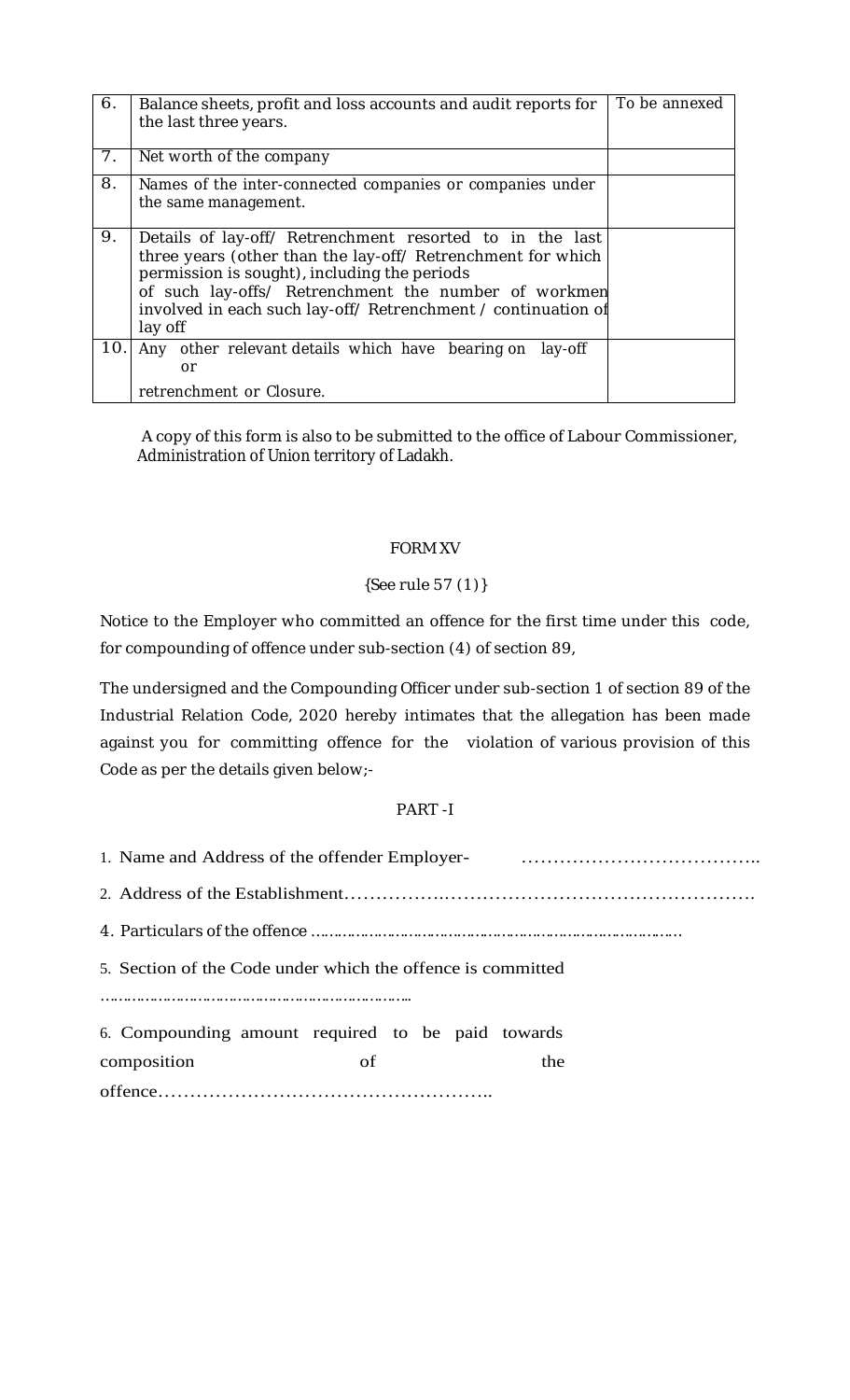### PART – II

You are advised to deposit the above mentioned amount within fifteen days from the date of issue of this notice for compounding the offence as per section 89 (1) of the Industrial Relation Code, 2020, along with an application dully filled in part – III of this notice.

In case you fail to deposit the said amount within the specified time, no further opportunity shall be given and necessary direction for filing of prosecution undersection---- shall be issued.

> (Signature of the Compounding Officer)

Date: Place:

### PART –III

Application under sub-section (4) of section 89 for compounding of offence

1. Name of applicant (name of the employer who committed the offence under the Industrial Relation Code 2020 to be mentioned……………………………………..

2. Address of the applicant…………….…………………………………………. 3. Particulars of the offence ………………………………………………………………………………………………………………

………………………………………………………………………………………………………………

4. Section of the Code under which the offence has been committed

……………………………………………………………..

5. Details of the compounding amount deposited (electronically generated receipt to be attached)…………………………………………………………………

6. Details of the prosecution, if filed for the violation of above mentioned offences may be given…………………………………………..

7. Whether the offence is first offence or the applicant had committed any otheroffence prior to this offence, if committed, then, full details of the offence

……………………………………………………………………………………………………………… ………………………………………………………………………………………………………………

……………………………………………………………………………………………..

8. Any other information which the applicant desires to provide

………………………………………………………………………………………………………………

………………………………………………………………………………………………………………

……………………………………………………………………………………………..

# Applicant

(Name and signature)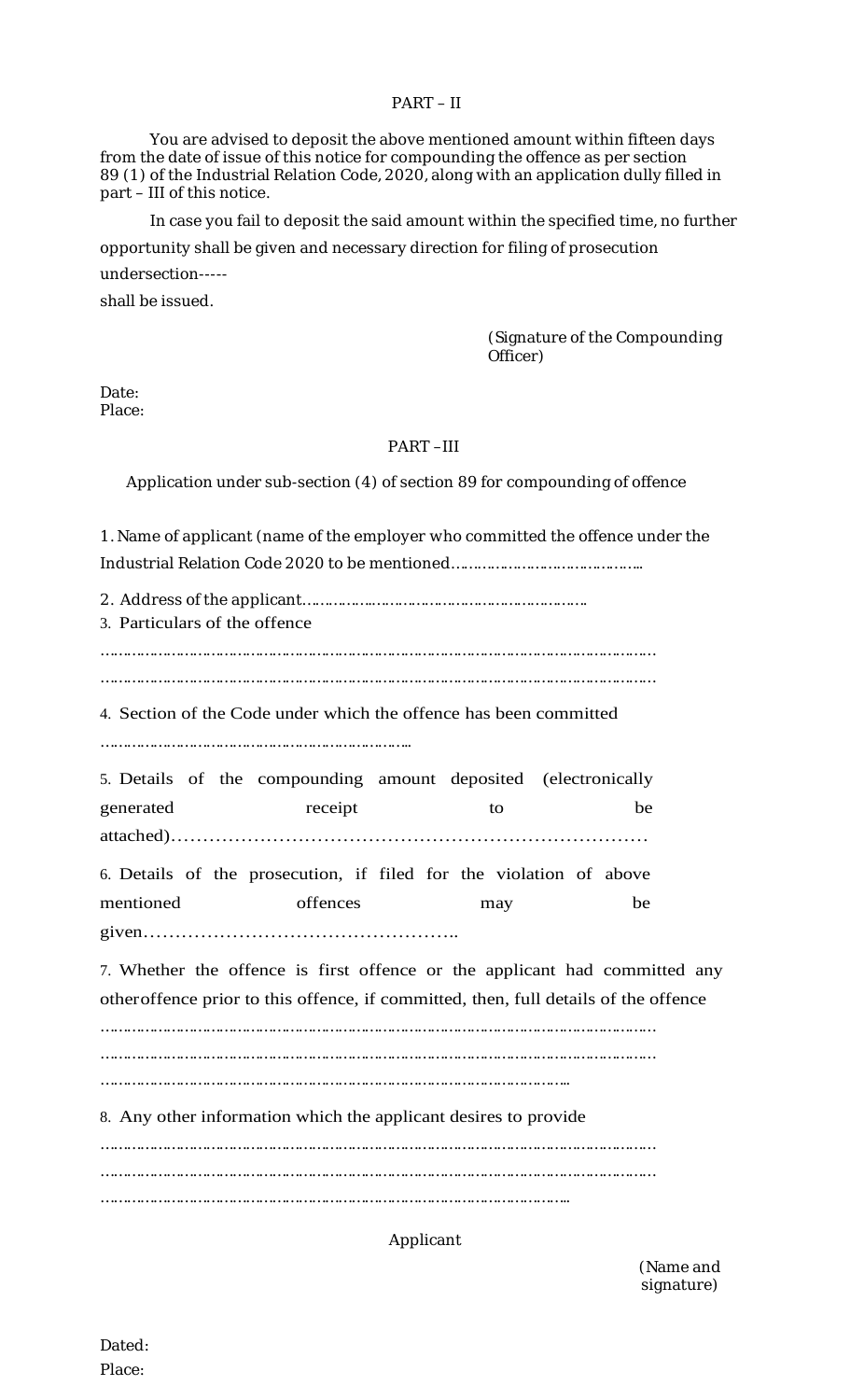### FORMXVI

### {See rule 58 (1)}

(Complaint under Section 91 of the Industrial Relation Code,

2020)Before the Conciliation officer/Arbitrator/Industrial

Tribunal………

……………

In the matter of.......................................................Reference No…………………………………….

A...................... Complainant(s);

Versus

(ies).

B...................... Opposite Party

Address:

The petitioner(s) begs/beg to complain that the Opposite Party(ies) has/have been guilty of a contravention of the provisions of section 90 of the Industrial Relation code, as shownbelow: (Here set out briefly the particulars showing the manner in which thealleged contravention has taken place and the grounds on which the order or act of the management is challenged.)

The complainant(s) accordingly prays/pray that the Conciliation officer/ Arbitrator/ Industrial Tribunal may be pleased to decide the complaint set out above and pass such order or orders thereon as it may deem fit and proper.

The number of copies of the complaint and its annexure required underrule 91 of the Industrial Relation Code are submitted herewith.

Dated this............day of..........20.................Signature of the